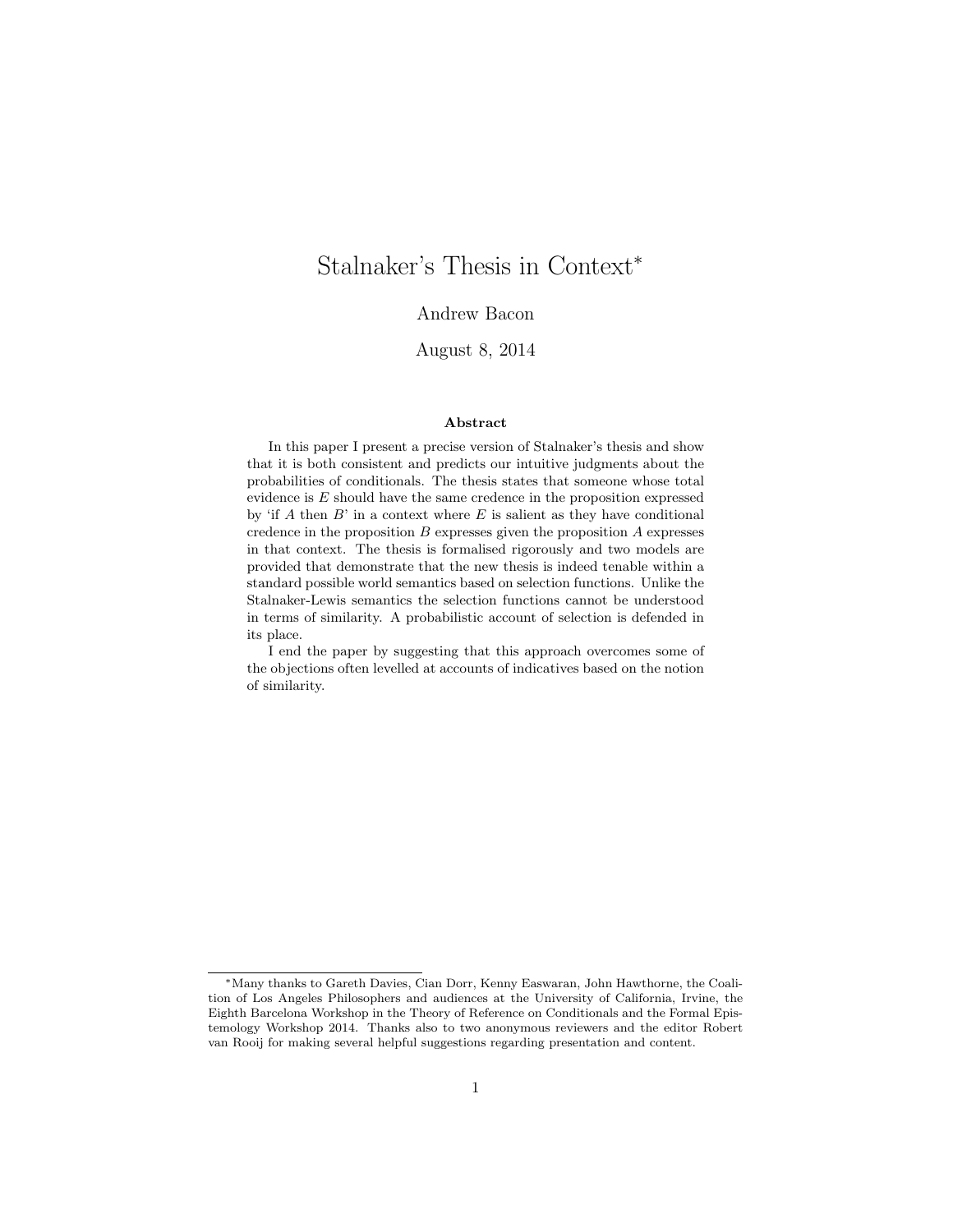A popular form of contextualism concerning indicative conditional statements embraces the following three theses:

CONTEXTUALISM: (i) Indicative conditionals semantically express (i.e. can be used to assert the truth of) propositions. (ii) Which proposition is asserted by an utterance of an indicative conditional sentence sometimes depends on the context in which it is uttered. Moreover, (iii) which proposition is asserted depends, absent other sources of context sensitivity, on some piece of evidence or knowledge that is salient in the context of utterance (perhaps the utterer's evidence or some pooled piece of evidence being assumed by the participants of the conversation.)

Contextualism holds a distinguished place in recent philosophy, and for good reason.<sup>1</sup> It promises to answer a number of rather puzzling issues in the philosophy of conditionals – the apparent validity of 'or-to-if' arguments and the so-called 'Gibbardian stand-offs' to name but a couple of examples (see [29] and  $[38]$ .) While it also has its critics<sup>2</sup> it is interesting to note that, by contrast, the context sensitivity of conditionals is all but taken for granted by linguists working within the framework of Kratzer's [18]. This work draws on connections between modals and conditionals, and the context sensitivity of former, at least, appears to be quite pervasive.

My aim here, however, is not to defend contextualism or its applications but to show that contextualism can be put to work to shed light on another difficult issue, namely that of providing a theory that predicts our intuitive judgments about the probability of conditional statements. As early writers noted, contextualism provides a potential way around the triviality results. However, despite some limited initial optimism regarding this project (see in particular Harper [14] and van Fraassen [37]), few philosophers still see this as a viable option. Most likely this is due to the fact that existing constructions either fall apart when one considers conditionals embedded within other conditionals or are not compatible with an orthodox possible worlds semantics such as a selection function semantics. Finally these constructions invariably require that the locus of context sensitivity be, not a salient piece of evidence in accordance with thesis (iii), but an entire credential state. It is therefore hard to integrate such approaches into an orthodox contextualist framework of the kind that is now popular in linguistics and philosophy. In fact the only construction I know of that overcomes the first limitation, that of accommodating embedded conditionals, is given in van Fraassen's [37], and this falls afoul of the other two constraints.

In section 1 of this paper I will present and defend a weakening of a principle known as 'Stalnaker's thesis'. I show that the thesis originally presented by

<sup>1</sup>See for example Stalnaker [29], van Rooij [38], Nolan [23], Santos [25].

<sup>2</sup>There is a long tradition rejecting thesis (i) of the contextualist program: see Adams [1], Edgington [6] and Bennett [4] for representative examples. More recently some theorists have attempted to accommodate the data keeping (i) but rejecting (ii) by adopting a form of relativism about the propositions expressed by conditional sentences; see Weatherson [39] for discussion of this approach.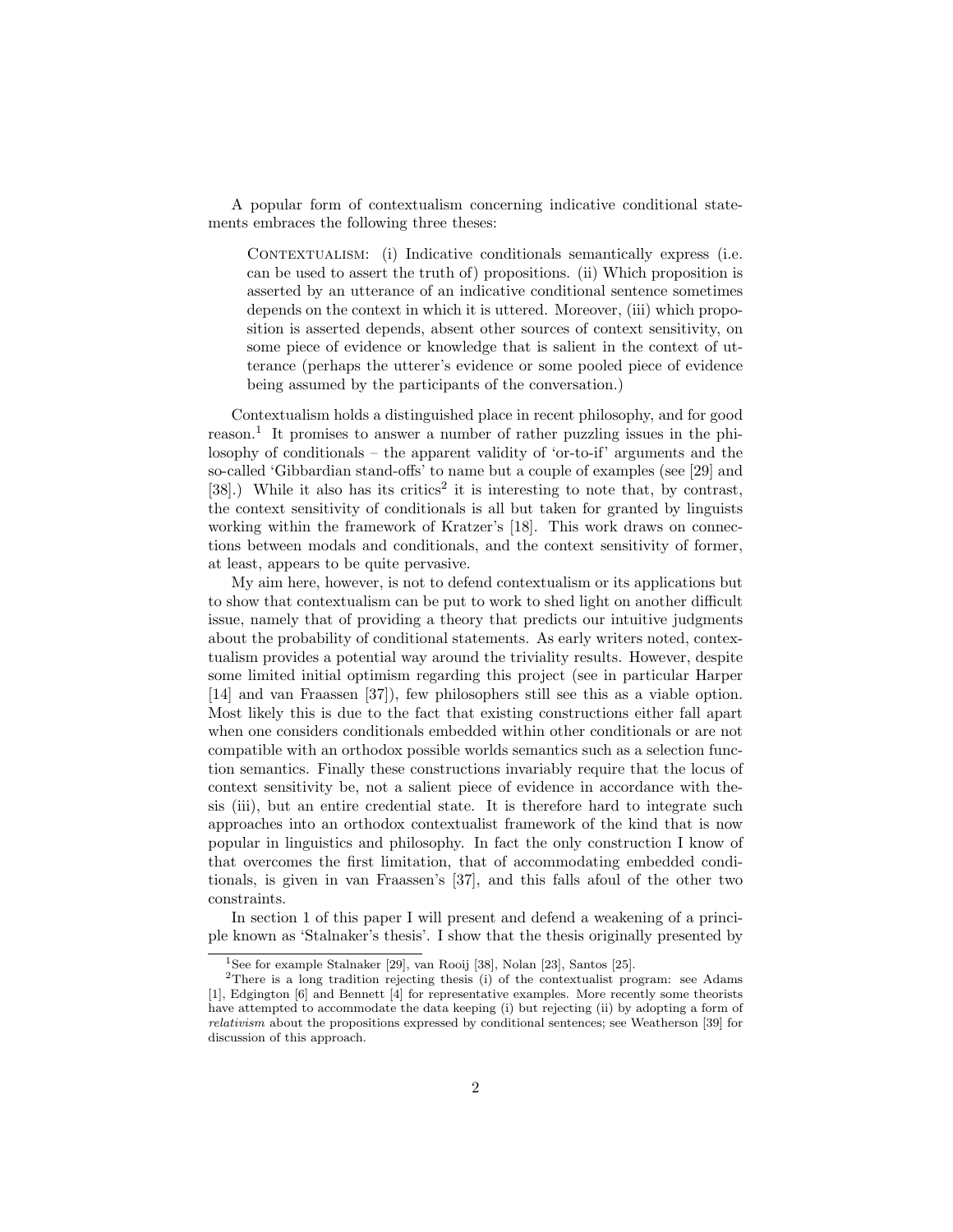Stalnaker, in addition to being fraught with difficulties arising from the triviality results, is unfriendly to contextualism. I argue that my weakened principle is both strong enough to predict our intuitive judgments about the probabilities of conditionals and compatible with contextualism while also being weak enough to avoid the triviality results. In section 2 I give the principle a possible world semantics that is intended to integrate straightforwardly with contextualist accounts of indicatives. Unlike the Stalnaker-Lewis semantics the selection functions cannot be understood in terms of similarity. A probabilistic account of selection is defended in its place. The appendices contain two different tenability results establishing the consistency of the new principle with the semantics.

## 1 Contextualism and Stalnaker's Thesis

Suppose that a card has been picked at random from a standard 52 card deck and placed face down in front of you. Assuming that you are not more confident that some card will be selected over any other, how confident should you be about asserting the following sentences?

- 1. The selected card is an ace if it's red.
- 2. It's spades if it's black.
- 3. It's diamonds if it's an eight.

To be clear, when I ask how confident you should be about asserting a sentence I mean: what degree of belief should you have in the proposition that you would assert by uttering that sentence. The obvious answers to these questions are, in order:  $\frac{1}{13}$ ,  $\frac{1}{2}$  and  $\frac{1}{4}$ . For example, to calculate 2 I just determine what proportion of black cards are spades. Since one in two black cards are spades the answer is  $\frac{1}{2}$ .

An initially attractive theory, known as 'Stalnaker's Thesis'<sup>3</sup> , gives us a general way to make these calculations. It states:

Stalnaker's Thesis: The degree of belief one should assign to a conditional sentence, 'if  $A$  then  $B$ ', should be identical to one's conditional degree of belief in  $B$  given  $A<sup>4</sup>$ 

In [32] Stalnaker works with a theory of probability that assigns degrees of belief and conditional degrees of belief to sentences and not, as is normally done, to propositions. In what follows I shall read the thesis as saying that, if  $p$ ,  $q$  and  $r$  are the propositions that would be asserted by the sentences  $A, B$  and 'if  $A$ then  $B'$  in a given context, then one's degree of belief in r must be identical to one's conditional degree of belief in  $q$  given  $p$ .

<sup>3</sup>Not to be confused with Adams' Thesis which employs the notion of 'assertability'. The assertability of a conditional, according to Adams, need not be identified with the probability of a proposition.

<sup>&</sup>lt;sup>4</sup>If  $Cr$  is a function representing your degrees of belief, then your conditional degree of belief in B given A,  $Cr(B \mid A)$ , is defined to be  $\frac{Cr(A \wedge B)}{Cr(A)}$  when  $Cr(A) > 0$ .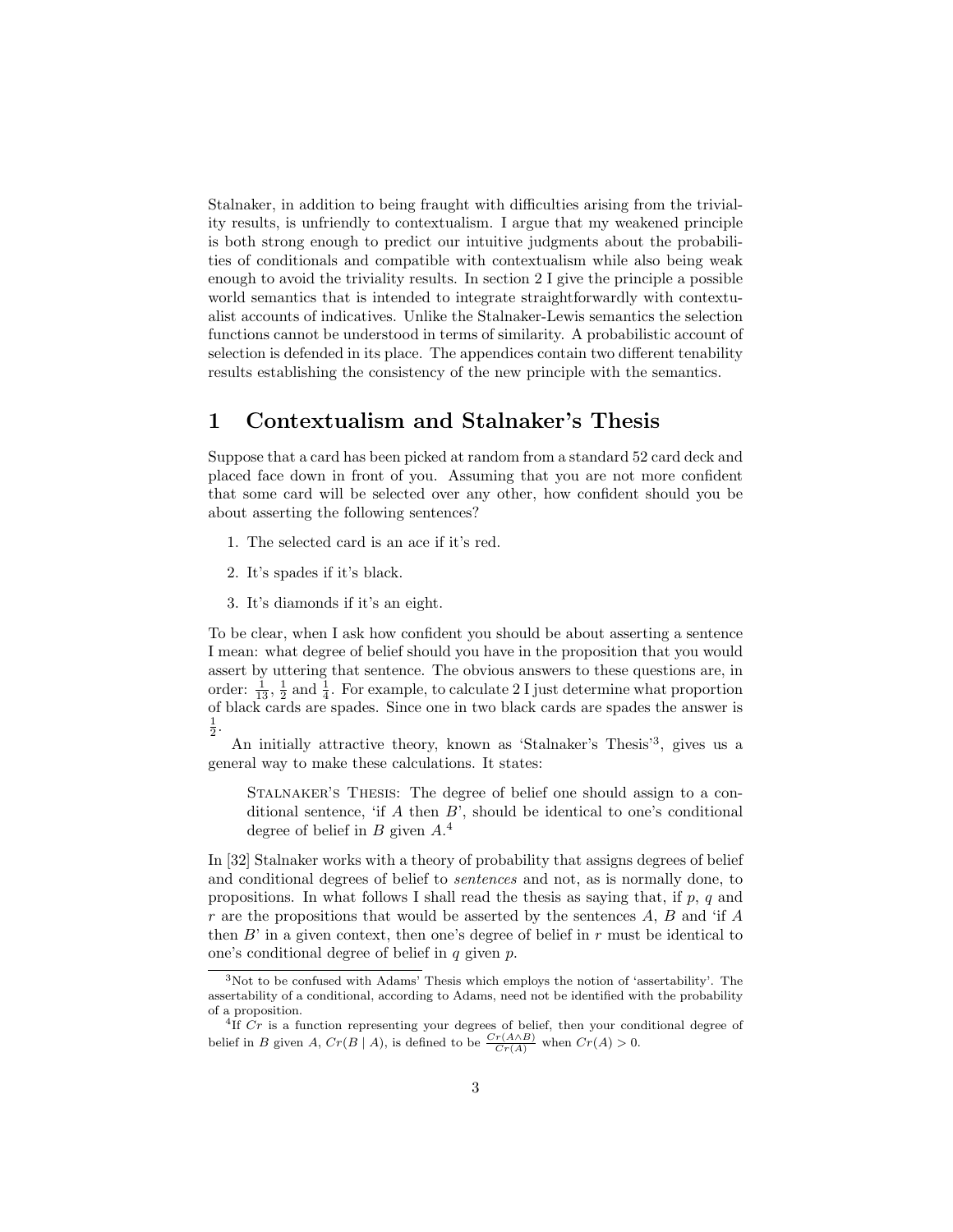Stalnaker's Thesis gets its appeal from its simplicity and its ability to straightforwardly explain the probability judgments reported in 1-3. However, enthusiasm for the thesis quickly died down as a slew of results trivialising this theory appeared (see Bennett's [4], chapter 5, for a good summary of the highlights) and Stalnaker himself quickly dropped the theory.

While I find this literature to be conclusive with regard to the thesis (at least as currently interpreted) there is an even more basic reason to be dissatisfied with Stalnaker's theory if you are a contextualist of the stripe described in the opening paragraph. According to the contextualist, there are lots of conditional propositions that one and the same conditional sentence, 'if  $A$  then  $B$ ', can be used to assert, but only one conditional probability for the probabilities of those propositions to be identical with (provided neither  $A$  nor  $B$  are themselves context sensitive.)

To spell the worry out in full, suppose that neither A nor B are context sensitive and express  $p$  and  $q$  respectively in every context. Assume also that I can assert 'if A then B' in one context and thereby assert the proposition  $r$ , and in another context the proposition  $r'$ . Since, by assumption,  $r$  and  $r'$  are two different propositions, there is no general reason why one must assign them equal confidence. Yet according to Stalnaker's thesis, one's degree of belief in both r and r' must be identical to one's conditional degree of belief in p given q. In other words, Stalnaker's thesis entails that one must be equally confident in  $r$  and  $r'$  after all. For a contextualist this ought to be extremely puzzling. For after all, people are driven to contextualist theories by cases where one hears two utterances of the same sentence in which one seems to be true while the other seems to be false. If Stalnaker's thesis were true then these seemings would be utterly irrational – any two utterances of a conditional sentence must express equally probable propositions, so no rational person could be even somewhat confident in the truth of one and the falsity of the other.<sup>5</sup>

What to make of these problems? One radical response, often made in connection to the triviality results, is to take these highly theoretical arguments to undermine the original probability judgments to  $1-3.6$  To my mind this response is excessive: triviality results do not cast doubt on particular probability judgments such as those reported in 1-3. They merely refute a general theory that predicts those judgments – the judgments themselves do not imply the refuted theory. Furthermore, if the answers I listed to 1-3 are not correct then those who make the radical response owe us an answer to the question: what are the correct answers to these particular questions? If they are not respectively  $\frac{1}{13}$ ,  $\frac{1}{2}$ and  $\frac{1}{4}$  then what on earth are they?

The contextualist, in my view, has a better response; one that predicts the intuitive probability judgments in 1-3, but does not commit us to Stalnaker's

<sup>&</sup>lt;sup>5</sup>Indeed the possibility of having unequal degrees of confidence in r and r' is essential if we are to account for the puzzles for which contextualism was introduced to explain (see, in particular, Gibbard's puzzle [10].

<sup>6</sup> I do not mean include those, such as Adams, who rejects probabilities in favour of talk about 'assertabilities'. The people who make the radical response disagree about the numerical values.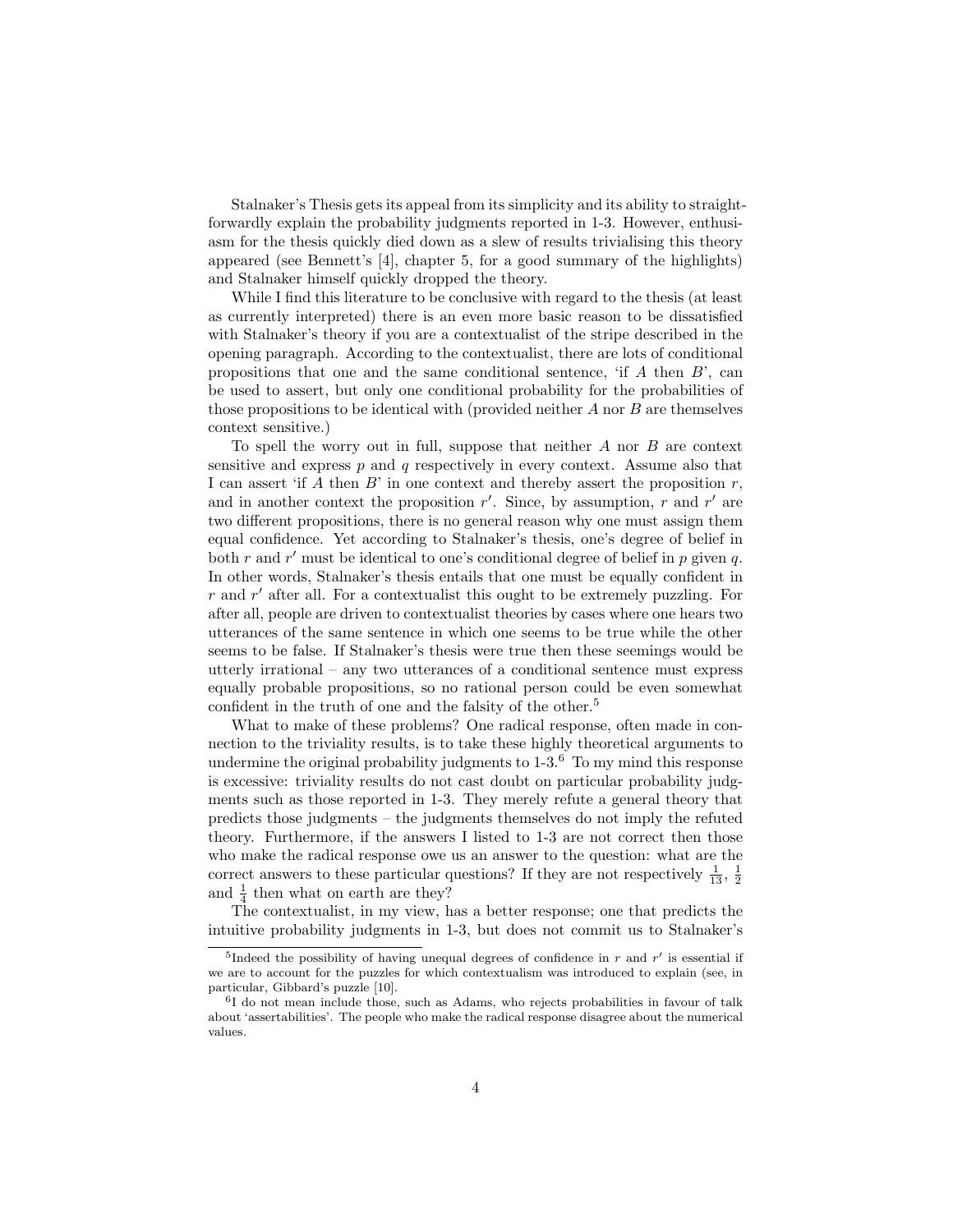thesis. According to the contextualist the judgments we make about the probabilities of conditional sentences are determined by two pieces of evidence. One piece of evidence determines which proposition is asserted by the utterance of the conditional being evaluated, the other is the evidence you actually possess, which determines what your degrees of belief are if you're rational (i.e. determines the probability function with which we make the actual judgments of probability.) In other words, the former determines which proposition is to be evaluated, and the latter determines how probable that proposition is. I propose that when these two pieces of evidence are identical, the probability of the conditional and the conditional probability coincide – the probability of the proposition you assert with a conditional when  $E$  is salient is the same as the conditional probability when your total evidence is E.

The revised thesis entails, for example, that when the utterer's evidence is identical to the contextually salient evidence she will assert a proposition using a conditional sentence that she takes to be exactly as probable as the conditional probability of the proposition expressed by the consequent on the proposition expressed by the antecedent. This is plausibly what is going on when we make the judgments reported in 1-3.

Let us write  $A \to_E B$  for the conditional expressed when evidence E is salient. The informal version of our revised thesis says:

CP  $Cr(A \rightarrow_E B) = Cr(B | A)$  provided Cr is a rational credence for an agent whose total evidence is  $E$  at world  $x$ .

The above instance of the thesis is silent about the credences of agents whose total evidence is not E. That said, whatever your evidence is there will be another conditional corresponding to that evidence and another instance of the thesis which does apply to you.

In order to make this thesis precise two questions must be addressed. Firstly, we must say how the contextually salient piece of evidence determines which proposition is expressed by a conditional sentence. Secondly we must say what it is for a credence to be rational given a total body of evidence E.

It turns out that the first question can be treated in very different ways; the models constructed in appendices 4 and 5 provide two such treatments. For the time being let us just use the notation  $A \rightarrow_E B$  to represent the proposition that would be expressed by the conditional, in a context in which evidence  $E$ (representing an accessibility relation) is salient, whose antecedent expresses A and consequent expresses B. In order to address the second question I shall adopt a relatively standard Bayesian picture according to which the epistemic state of a rational agent at a time and world  $w$  is represented by a pair consisting of a probability function  $Pr$  and an accessibility relation  $E$ .  $Pr$  represents the agents initial probability function, sometimes called a 'prior' or an 'ur-prior'.<sup>7</sup>  $E$  represents their evidence at t at each possible world by mapping each world

<sup>7</sup>Sometimes philosophers use the word 'prior' to represent an agent's credences before they have undergone some episode but in which they are still informed about some matters. This is not how I am using it – by an 'ur-prior' I mean the credences of a completely uninformed agent.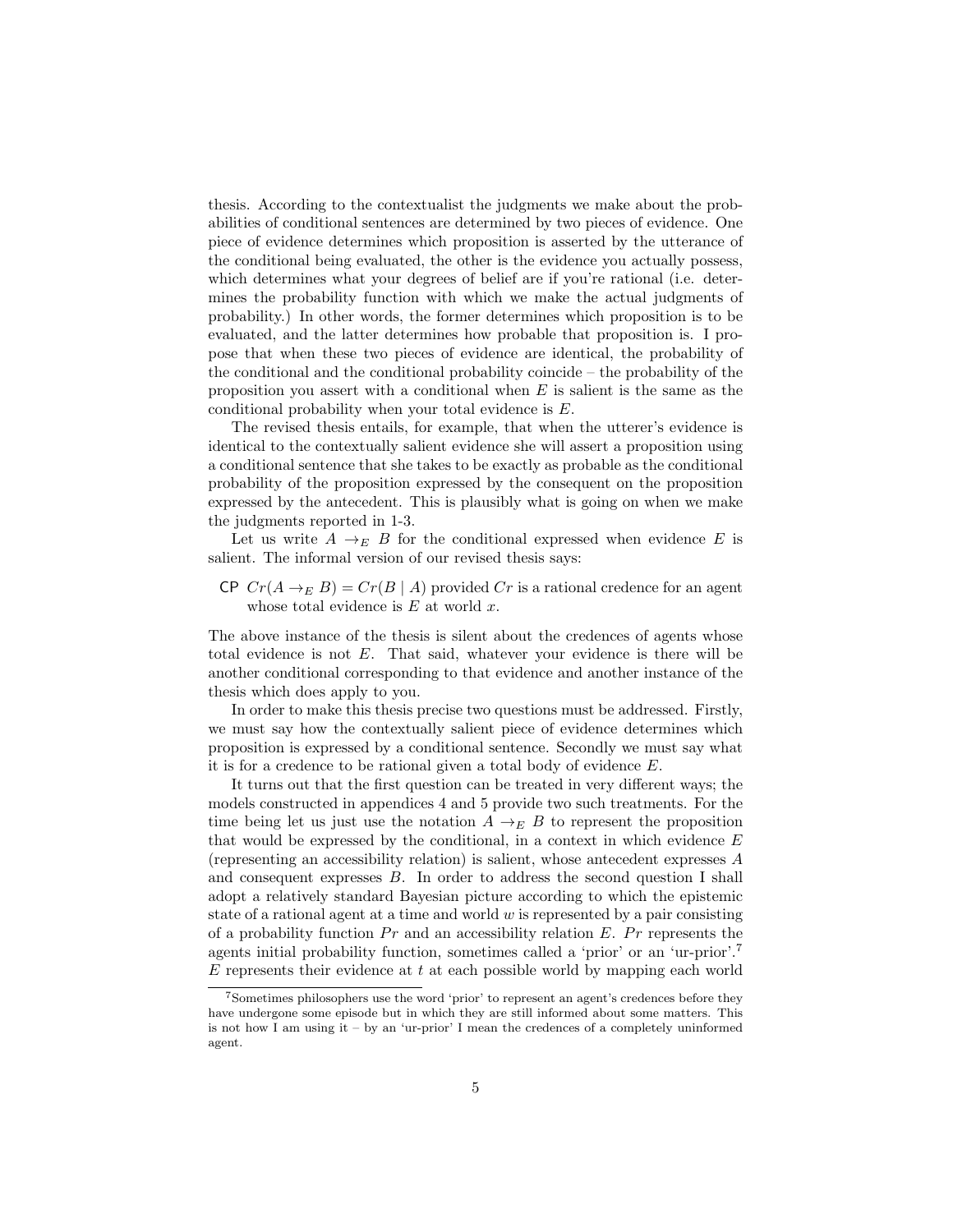x to the agents total evidence at x,  $E(x) = \{y \mid Exy\}$ . In order to determine what that agent's informed credences are at a time,  $t$  and world  $w$ , assuming she is rational, we condition the agent's ur-prior on her total evidence at  $t$  and w: if Pr is her ur-prior and  $E(w)$  her total evidence at w and time t then her credence at t is  $Pr(\cdot | E(w))$  if she is rational. My conditional credence of B on A at t is therefore just  $Pr(B \mid A \cap E(w))$ . The revised thesis says that this is just identical to my credence in  $A \to_E B$  at t:  $Pr(A \to_E B \mid E(w))$ . Thus the precise statement of the thesis is

CP  $Pr(A \rightarrow_E B \mid E(w)) = Pr(B \mid A \cap E(w))$  for every rational ur-prior  $Pr$ , evidence E and world w.

Here  $E(w)$  is the agents total evidence at possible world w. Simplifying by writing  $Cr_E$  for my credences at w with evidence E (i.e.  $Cr_E(\cdot) = Pr(\cdot | E(w))$ ) we get the informal thesis mentioned above.

Of course the appeal to ur-priors is controversial and questions about their status are important, however I shall not delve into those issues here. I expect the thesis to be formulable without them, however the presentation of the principle CP in terms of them is particularly simple and will be easy to use in what follows.<sup>8</sup>

#### 1.1 Evidence

The evidence in favour of CP, I claim, is exactly the evidence usually adduced in favour of Stalnaker's thesis. Stalnaker's thesis, at least as I have precisified it, is more general: it implies, for example, that if I express a proposition,  $p$ , with an utterance of an indicative conditional relative to my evidence, and you were to evaluate this proposition by your evidence you would assign it the conditional probability of the consequent on the antecedent. It is here that the two theories diverge.

To prize apart the two theses, then, we have to consider a case where the evaluator's evidence and the contextually salient evidence are distinct. Thus we want a probability judgment associated with a conditional utterance made in a context other than your own. The problem is this: when you hear an assertive utterance of a conditional your evidence usually changes in such a way that your evidence matches, in the relevant matters, the person who is making the utterance. In these cases the evaluator's evidence and the contextually salient evidence are not so different after all. Thus getting concrete judgments of probability about the propositions expressed by people who have different evidence than you do is a hard task; we shall have to be a bit more indirect than that. At the same time this point is one of the principal virtues of the theory I am proposing – Stalnaker's thesis only seems to be generally true because the cases that appear to confirm it are the special cases in which it is true. The

<sup>8</sup>For example, if you can make sense of a credence function being 'rational to have when your total evidence is E' you can just stick to the informal version of CP that does not invoke ur-priors.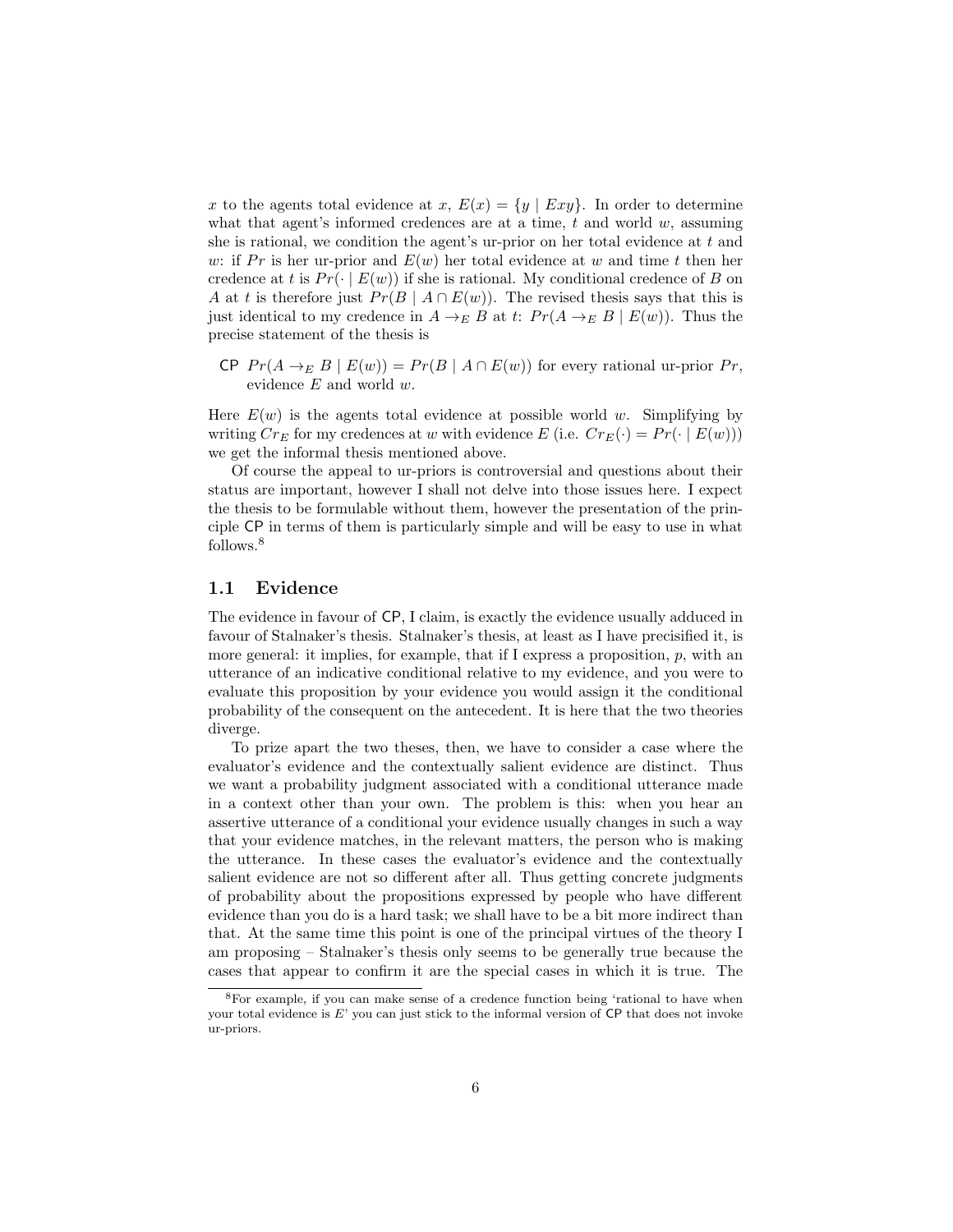contextually salient evidence and the evaluators evidence are almost always the same, so the cases that disconfirm Stalnaker's thesis are hard to come by.

I'll start by showing that the judgments that motivate Stalnaker's thesis are really instances of CP. Then I will try and show, indirectly, that probabilities of conditionals and conditional probabilities come apart when the evaluator's evidence and the contextually salient evidence are different.

Let us begin with a typical example of a probability judgment involving an indicative conditional. Suppose that Alice and Bob know that there was a small chance a given fair coin was flipped earlier today. Alice asks Bob how probable he thinks it is that it landed heads if it was flipped, and he answers that it is a half since all they know is that the coin is fair. Their evidence here is incomplete: neither of them know whether the coin was flipped or whether it landed heads or tails if it did. On the other hand, they both know that there is a coin, that it's fair and so on. Thus it is this knowledge that determines both which question is asked when Alice utters the question 'how probable do you think it is that the coin landed heads if it was flipped?', and also how likely Bob will find the answer to be. Since the contextually salient evidence and the utterer's evidence are the same, CP delivers the verdict we predicted.

Matters change somewhat when the questioner knows something the questionee doesn't. Let's suppose that both Alice and Bob know that Alice will be informed if the coin is flipped and it lands tails and that otherwise she will not be informed. Then there are two cases to consider. If she is not informed Alice can reason that, although she doesn't know whether the coin was flipped, it's not the case that it was flipped and landed tails. So she truthfully concludes that if the coin was flipped it landed heads. Bob can see this and surmises that:

Case 1: The proposition expressed in Alice's mouth by 'if the coin was flipped it landed heads' is true in cases where she's not informed.

On the other hand, if she is informed that the coin was flipped and landed tails the sentence 'if the coin was flipped it landed heads' is obviously false in her context.

Case 2: The proposition expressed in Alice's mouth by 'if the coin was flipped it landed heads' is false when she is informed.

These are, at least, the truth values these two utterances would have in the respective scenarios if they had truth values at all.<sup>9</sup> Furthermore, according to the contextualist framework outlined earlier, the proposition expressed by Alice will be the same in both scenarios. Even though the proposition that constitutes

<sup>&</sup>lt;sup>9</sup>There seems to be a straightforward analogy with the Gibbard cases that are sometimes taken to motivate contextualism. The crucial difference is that these two utterances are made in different worlds, relative to the same agent's evidence whereas the Gibbard cases the utterances are made in the same world relative to different agent's evidence. Thus unlike Gibbard cases we have no trouble accounting for the different truth values of these utterances (they are made in different worlds where the facts are different) and moreover, since it is Alice's evidence at the time of utterance, t, that is salient in both scenarios, it is natural to think that the two utterances express the same proposition.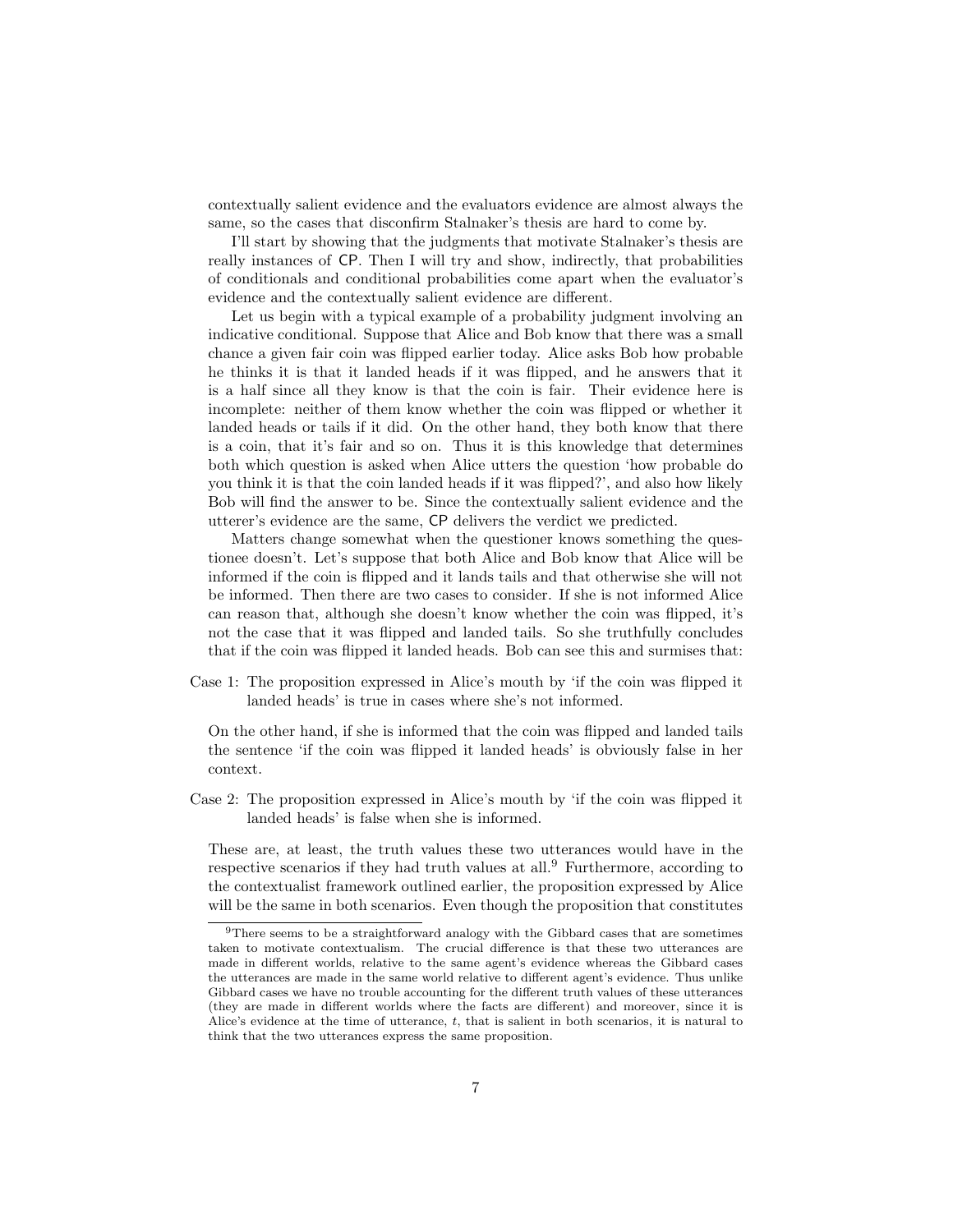her evidence at t is different in the two contexts, the salient accessibility relation, which tells us what her evidence at  $t$  is in each case, is the same. So according to a popular contextualist theory, which relativises the proposition expressed to an accessibility relation (sometimes called a modal base), rather than a salient proposition, Alice will have said the same thing in both cases. This point is crucial because it means that Bob can know what Alice has said, even if he does not know what she actually knows – he knows that in the first type of scenario Alice's evidence at t will include the fact that she hasn't been informed, and that in the second type of scenario the evidence that the coin was flipped and landed tails.<sup>10</sup> Call the proposition expressed in both cases  $p$ .

Here it seems as though when Alice outright asserts 'if the coin was flipped it landed heads', she is reporting something about her knowledge, not about what is common knowledge between them: since Bob doesn't have this information, she communicates something useful by uttering this conditional.<sup>11</sup> Unfortunately, for this very reason, we cannot get clean intuitions about what Bob's prior credence is in the proposition Alice asserted, because what he will report is his credence after he's heard the utterance and updated on what's been said. However we can still ask him to consider, before he's heard anything, how probable it is that an utterance of that sentence would be true, were it to be made by Alice.

Here is how he reasons. Either Alice was informed that the coin was flipped and landed tails or she wasn't. If she's not informed (i.e. case 1 above) then, p, the proposition she would have asserted if she'd uttered the conditional, is true. If she was informed that the coin was flipped and landed tails (i.e. case 2)  $p$  is false. Thus he knows that  $p$  is true if and only if she was not informed, and this happens if and only if the coin was not flipped or it was flipped and landed

 $10$ It is a common misconception about contextualism that it involves pervasive ignorance about what the speaker is saying (see Gibbard [10] p232-234, and Stalnaker p110-111 [34] for example.) There is an alternative contextualist view that is susceptible to this charge. The alternative view uses a contextually salient proposition, rather than a contextually salient accessibility relation, to determine what is said. On this view what Alice said in the two scenarios was distinct. Moreover, a natural contextualist account (a variant of Harper's CONDITION below) implies that when the contextually supplied evidence entails  $A \supset B$  the corresponding indicative expresses a necessary proposition, and when it entails  $A \wedge \neg B$  the indicative expresses an impossible proposition. Thus we get the puzzling consequence that in the first case Alice said something necessarily true, and in the second case she said something necessarily false.

This alternative view is described, for example, in van Rooij [38], although van Rooij finds an alternative way to make sense of communication in this setting. The idea, by analogy, is that if you hear Fred utter the sentence 'I am hungry', but you do not see who made the utterance, you do not know what has been said (that Fred is hungry) but you may still update your beliefs on a proposition determined by the Kaplanian character and conclude that the speaker of the context is hungry. Thus even when there is ignorance about what has been literally said communication is still possible.

<sup>&</sup>lt;sup>11</sup>That we use the speaker's knowledge, and not the mutual knowledge, in these cases is also crucial for solving the Sly Pete cases in Gibbard's [10]. Note that there may still be some cases where two speakers have unequal evidence, yet it is only the mutual knowledge of the participants that determines what is said. This kind of flexibility regarding what evidence to use is widely acknowledged (see, for example, the discussion in chapter 4 of Kratzer [19].) This phenomenon is also present with epistemic modals.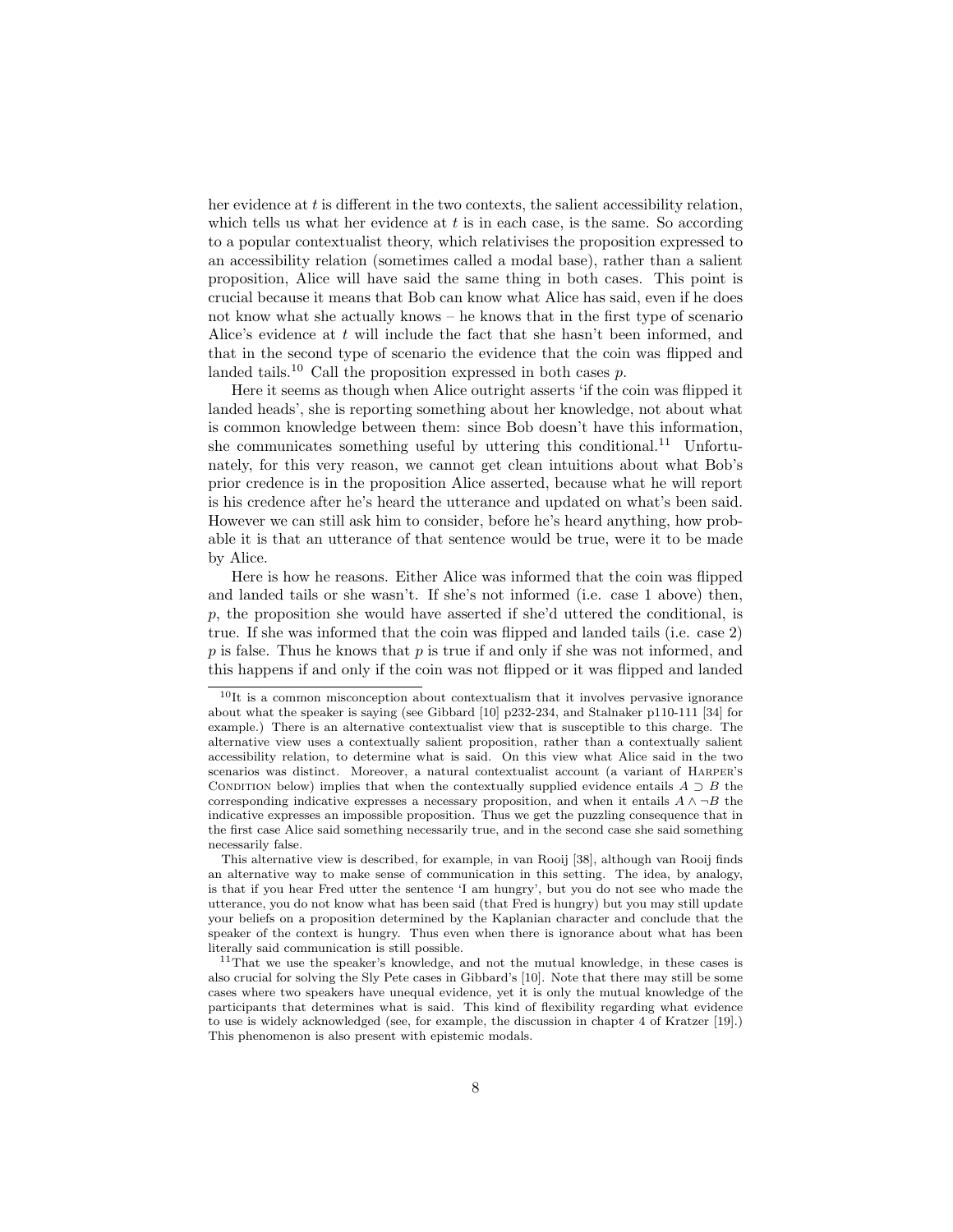tails. Thus the probability of what the conditional says in Alice's context is just the probability that either it wasn't flipped or it was flipped and landed tails (i.e. the material conditional.) Since there was only a small chance that it was flipped, Bob's credence in this disjunction is high, and not identical to one half. Stalnaker's thesis predicts that Bob's credence in  $p$  should be a half, CP does not.

The above is an attempt to get a direct probability judgment regarding a proposition expressed by a conditional relative to a context that has different information to that of the judger. Such examples are hard to come by, and are certainly harder to evaluate. Let me now try and show that Stalnaker's thesis fails by calculating these probabilities indirectly.

Suppose that both Alice and Bob know that a car, with some unknown amount of gas, is to be driven in a straight line until it runs out of gas.<sup>12</sup> While they do not know how much gas is in the car, they know that it will run anywhere between 0 and 100 miles and then stop. Both Alice and Bob begin with evenly distributed credences regarding how far the car travelled – suppose they in fact have exactly the same credences, represented by the function  $Pr$ . Alice then goes out and checks the last 30 miles of the road. The car is not there and she concludes that the car didn't travel more than 70 miles – her credences are now represented by the function  $Pr(\cdot | E_{\le 70})$ , where  $E_{\le 70}$  is the proposition that the car travelled at most 70 miles. Bob does nothing and his credences remain the same at  $Pr$ .

Now Alice and Bob both consider the following conditional in their respective contexts:

#### If the car went at least 50 miles it went exactly 60 miles.

Since there is more evidence available in Alice's context than in Bob's it follows, given Contextualism, that the propositions expressed by Alice and Bob are (at least potentially) different. Call the propositions expressed by Alice and Bob A and B respectively. If we were to ask Alice and Bob to report their credences in the above conditional it seems clear that Alice would report her credence in A and Bob would report his credence in B, and not vice versa. CP predicts the intuitively correct result that these two verbal reports will match Alice and Bob's respective conditional credences: when Alice evaluates A the evaluator's evidence and the contextually salient evidence are the same, and similarly when Bob evaluates B.

Let us run through this idea explicitly for Bob's judgment. Bob doesn't know how far the car went: for him there are 50 possibilities where the car went at least 50 miles, and in only one of them did the car go 60 miles. Intuitively he judges the probability of the above conditional to be  $\frac{1}{50}$ . Since '*B*' was the name introduced for whatever proposition Bob is judging in his context, Bob's judgment corresponds to:

1.  $Pr(B) = \frac{1}{50}$ 

 $12I$  take this example from Edgington [8], although she uses it for different purposes.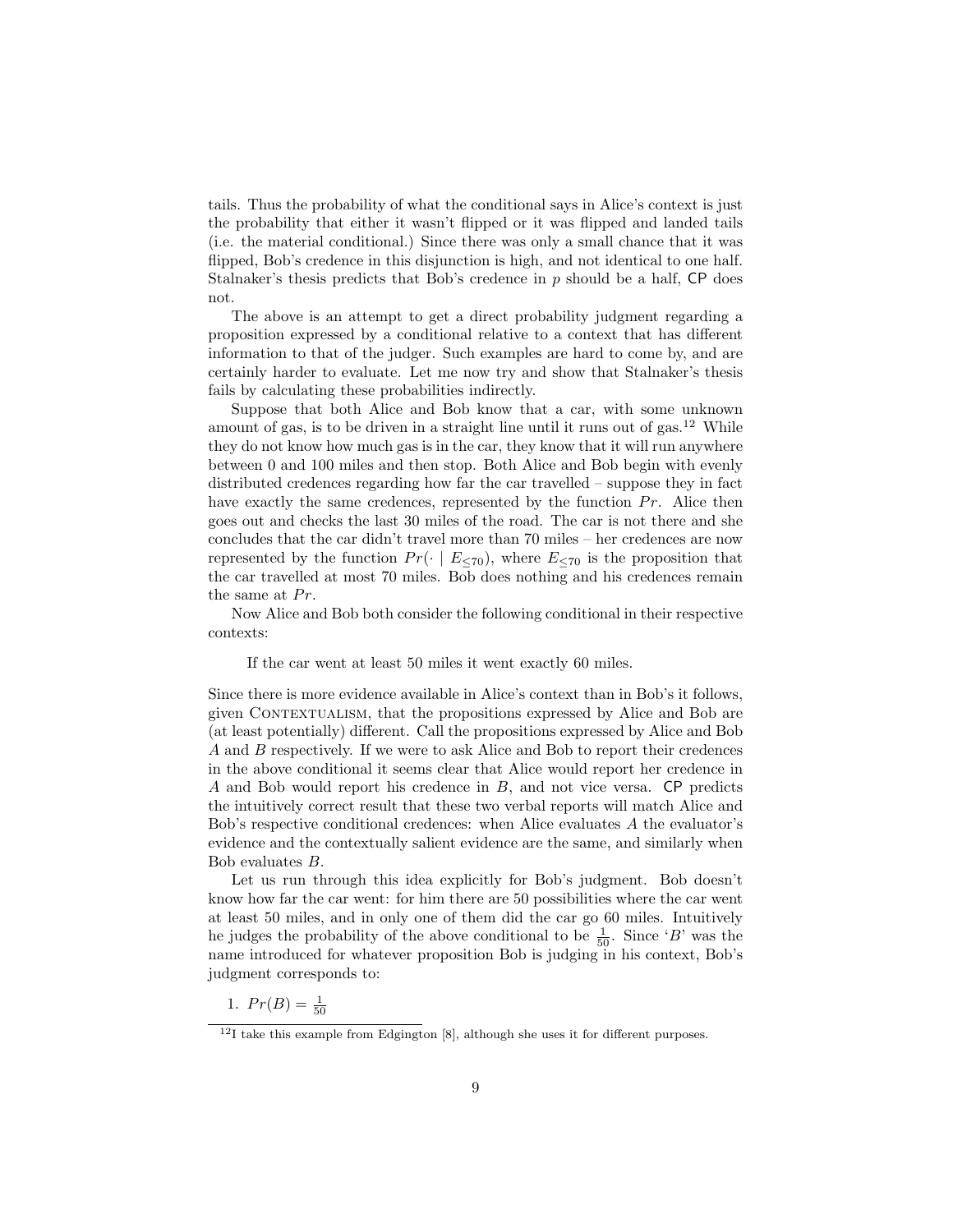Not coincidentally  $\frac{1}{50}$  is also his conditional credence, and this is exactly what CP predicts. Analogous things can be said about Alice's credence in A.

Stalnaker's thesis also predicts this. However Stalnaker's thesis, as I've precisified it, predicts much more – it also predicts that Alice's credence in  $B$  (not just in A) should match her conditional credences, and that Bob's credence in A (not just in B) should match his conditional credences. This is not predicted by  $\mathsf{CP}$  since when Alice evaluates  $B$  the contextually salient evidence is Bob's evidence not Alice's, and similarly for when Bob evaluates A. Neither of these extra predictions of Stalnaker's thesis are substantiated by a verbal report, and moreover, I shall now argue, the predictions are incorrect. I shall argue that if Bob's credence in B is his conditional credence of  $\frac{1}{50}$ , as suggested by his verbal reports, then Alice's credence in  $B$  isn't her conditional credence. (A parallel problem could be raised for the prediction that both Alice and Bob's credence in A must be their conditional credences.)

Since Alice knows the car went at most 70 miles, her conditional credence that the car went 60 given it went at least 50 is  $\frac{1}{20}$ . Thus if Alice's credence in B were her conditional credence then:

2.  $Pr(B | E_{\leq 70}) = \frac{1}{20}$  (Alice's credence in B is her conditional credence.)

Note that 2 is not motivated by an intuitive judgment in the same way that 1 is, since it is A, not B, that Alice would evaluate if she were to consider the above conditional.

Here is the problem: 2 must be false if 1 is true, for they are jointly inconsistent. Unluckily, Stalnaker's thesis predicts both. Note that by 2  $Pr(B \mid$  $E_{\leq 70}$  =  $\frac{1}{20}$ . Also since Bob's credences were uniform his credence that the car went at most 70 miles is  $\frac{7}{10}$ , so  $Pr(E_{\leq 70}) = \frac{7}{10}$ . Now by probability theory we have  $Pr(B) = Pr(B | E_{\leq 70}) Pr(E_{\leq 70}) + Pr(B | \neg E_{\leq 70}) Pr(\neg E_{\leq 70})$ . Since the second summand is positive, and the first we have calculated we know that  $Pr(B) > \frac{1}{20} \cdot \frac{7}{10}$ . Yet  $\frac{1}{20} \cdot \frac{7}{10} > \frac{1}{50}$  contradicting 1.

Unfortunately for Stalnaker's thesis it predicts both 1 and 2 which we have shown to be jointly inconsistent. Yet it is clear that it is only 1 that corresponds to our intuitive judgments about probabilities; CP predicts 1 but not 2 and thus fits the bill perfectly.

#### 1.2 Other Approaches

It is worth noting that despite the impossibility results there has been a number of attempts to resurrect Stalnaker's thesis in some limited form (see the two constructions in van Fraassen [37], McGee [22], Jeffrey [16], Stalnaker and Jeffrey [27], Kaufmann [17], Bradley [5].)

To simplify discussion, we can divide these attempts into two classes: those that place some restriction on the kinds of sentences for which a variant of Stalnaker's thesis holds, and those that don't. In fact all but one of the listed approaches falls into the former class, leaving only the first construction given in van Fraassen's [37] providing us with an unrestricted version of Stalnaker's thesis.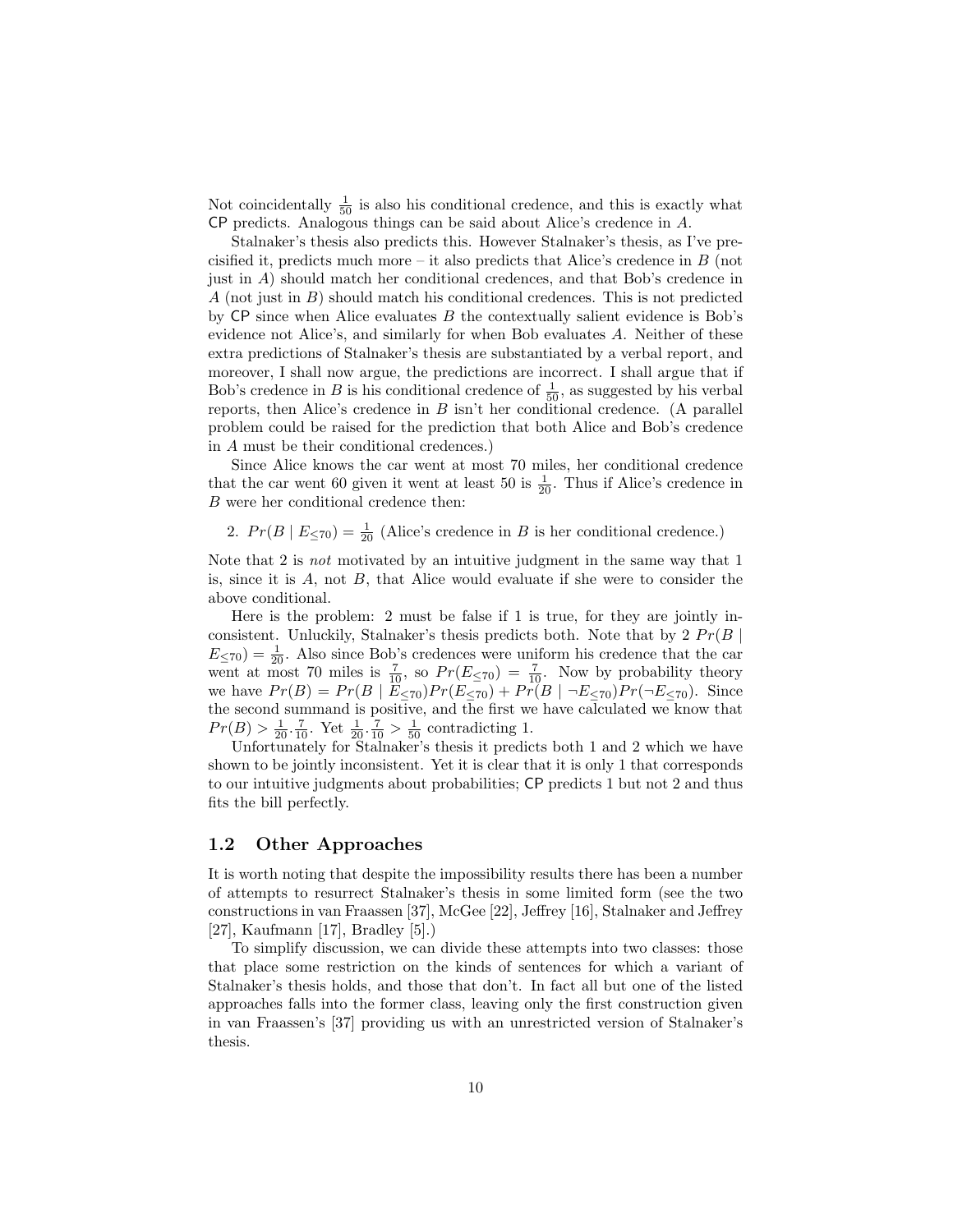One thing to highlight about the present results, that distinguishes them from the results in the former class, is that CP applies to all propositions A and B, without any restriction on what kinds of iterations of conditionals are allowed. A common sticking point for the former proposals is to account for the probability of nested conditionals, especially conditionals with conditionals in the antecedent place in a way that is consistent with the connection to conditional probability.<sup>13</sup> While iterated conditionals are not as commonplace in ordinary discourse, it is just as important to account for them. For one thing, it is not clear that a syntactic restriction can rule out the instances of CP that these theorists find problematic. Consider (1) and (2):

If it breaks without significant deformation if it is subjected to stress, it is not a suitable material (1) If it is brittle it is not a suitable material (2)

Firstly note that (1), while an iterated conditional, is a perfectly reasonably thing to say – iterated conditionals are not a mere curiosity but a proper part of English. Secondly, even if (1) were improper (it is certainly harder to parse) the antecedents of (1) and (2) plausibly express the same proposition and (2) is certainly not improper; indeed (2) is a simple conditional. It therefore doesn't seem plausible that a purely syntactic distinction, such as the distinction between nested and simple conditionals, could carve out a significant epistemological distinction; after all (1) and (2) fall on different sides of the distinction yet plausibly they are semantically, and presumably epistemologically, of the same kind.

A more direct argument can also be given for including iterated conditionals within the scope of  $\mathsf{CP}$ . Consider the following scenario:

Suppose you have ten numbered vases, three are shatter-proof and the remaining seven are fragile enough to break if dropped. You also you know that two of the fragile vases are priceless, however you don't know which of the vases are priceless or fragile. Suppose also that there has recently been an earthquake and there is a chance that some of the vases have fallen from their shelves onto the floor.

How confident should you be that vase number eight is priceless if it was one of the vases that broke if it was dropped? The intuitive answer is calculated as follows: there are seven vases that will break if dropped. Furthermore, we know

<sup>13</sup>McGee, Jeffrey, and Jeffrey and Stalnaker allow compounding in the consequent but not in the antecedent (e.g. Jeffrey writes 'Like McGee's treatment, this one allows compounding in the consequent ('If A, then if B then C') but not in the antecedent', see also Stalnaker and Jeffrey's 'Generalized Adam's Thesis' which restricts attention to conditionals with categorical antecedents.) Van Fraassen's second construction (the 'Stalnaker-Bernoulli model' in §4) allows for conditional antecedents and consequents provided these conditionals do not themselves contain conditional antecedents and consequents; this issue is inherited in Kaufman's approach. Bradley expresses optimism regarding the prospects of extending his approach to iterated conditionals, although whether this is possible remains an open question. Such approaches typically argue that such conditionals aren't evaluable anyway, or at least, that they shouldn't be evaluated by conditional probabilities.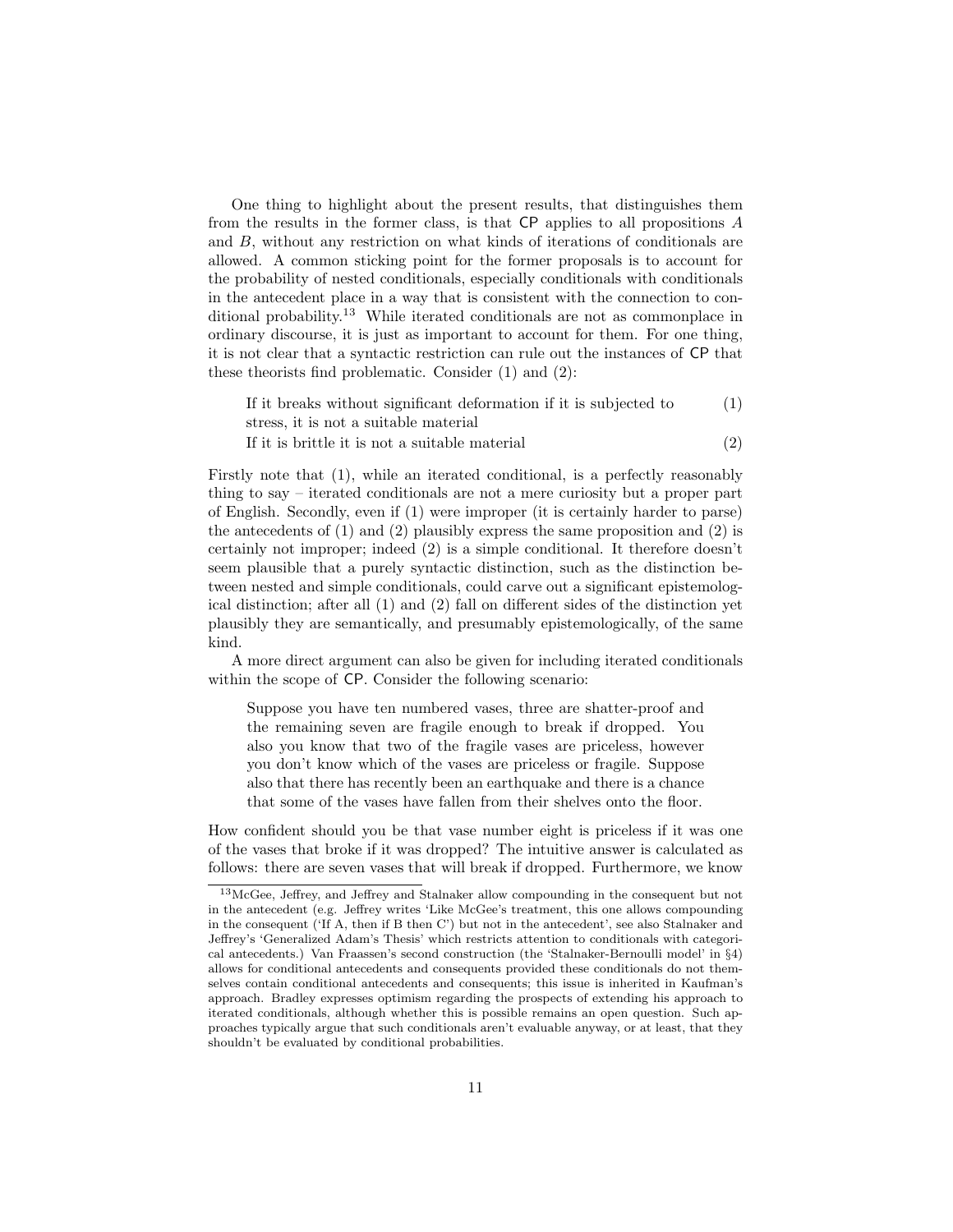that out of those only two are priceless, so the proportion of priceless vases out of those that broke if they were dropped is intuitively  $\frac{2}{7}$ .

The proposal that comes closest to this one, then, is the first construction found in van Fraassen's paper (see §3.) Given a probability measure with certain nice properties, this construction will produce a model in which Stalnaker's thesis holds for arbitrary conditionals, including those with conditionals embedded arbitrarily deep in the consequent and antecedent. Unlike CP, however, this construction does not explicitly provide an account of the dynamics of conditional belief: if you give it your credence function at time  $t$ , the construction will output a model of the conditional that satisfies Stalnaker's thesis relative to this single probability function, but it doesn't explicitly account for what happens as you learn new things and your credences change. That said, there is a natural way to incorporate van Fraassen's theory into a contextualist theory resembling CP, and that is to simply rerun the construction on the updated credence to provide a new interpretation of the conditional. On this construal the connective that is expressed by an indicative sentence in a context depends on a probability function supplied by the context (presumably the speakers credences.)

It is worth comparing this idea to the now prominent version of contextualism in linguistics according to which the proposition expressed by a conditional sentence depends on a contextually supplied 'modal base'.<sup>14</sup> For our purposes this can simply be modeled by an accessibility relation, which maps each world to a set of accessible worlds representing (something like) the total evidence available in the utterance situation at that world. In one regard, the modal base contains far less information than a probability function – given a world, the modal base merely tells you which possibilities are left open by the evidence at that world, and says nothing about how probable those possibilities are. There does not appear to be an independently motivated reason to think that two conditional utterances, made when the same epistemic possibilities are open, could express different propositions due to a small difference in how probable these possibilities are. This seems like a fairly radical form of context sensitivity, whereas the dependence on a modal base is much more modest and independently evidenced.

While CP integrates neatly with this kind of theory, van Fraassen's construction doesn't. Firstly, the modal base has a far reaching conversational role in those theories that extends well beyond the contribution they make to conditional assertions, and this role is perfectly well captured using a modal base and not a probability function. Secondly the modal base is sometimes supposed to represent the pooled evidence of the conversational participants; to apply this to credences would require solving the problem of credence aggregation (a difficult problem – see  $[24]$ .)

There is another way in which van Fraassen's construction involves accepting more context sensitivity than contemporary contextualism does. Consider again

 $14$ There are, of course, lots of variants and different terminologies, but the basic point I am making remains unchanged in these variants.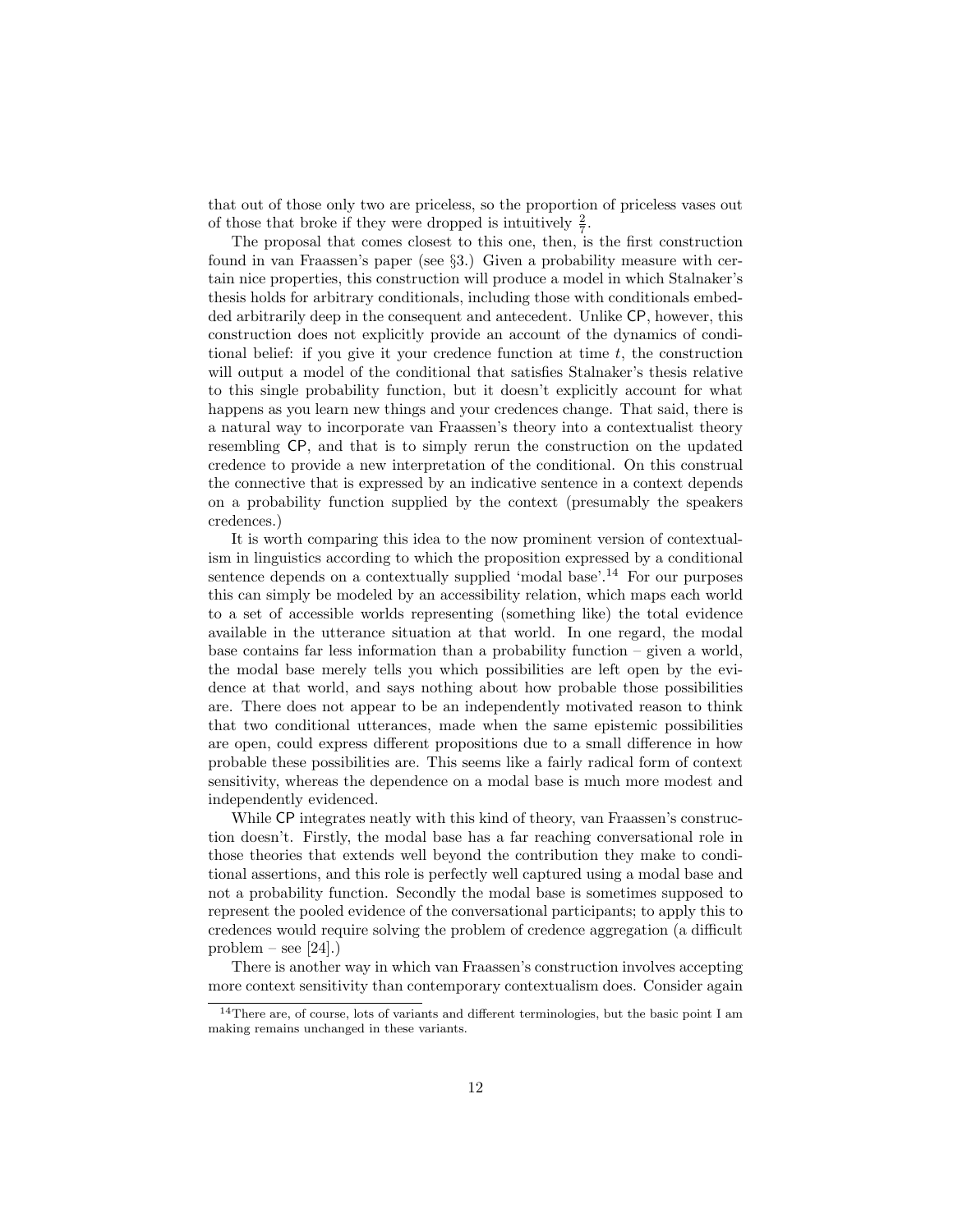the example in which Alice is informed at  $t$  if a coin was flipped and landed tails, but is otherwise not informed. Her credences at  $t$  in the two cases will be different, so according to van Fraassen she will end up saying distinct things by the conditional 'if the coin was flipped it landed heads' depending on her credences. Thus in van Fraassen's model Bob will not know what Alice has said with the conditional since he does not know whether she was informed or not. This point holds even if we assume, implausibly, that Bob knows exactly what Alice's credences would have been in two different scenarios. A better model would treat the locus of context sensitivity as a function from worlds to probability functions, intuitively mapping each world to Alice's credences at that world. On this model Bob would know what Alice had said even if he didn't know whether she'd been informed (assuming he knows exactly what her credences would be like in the two scenarios).

The formalism I have adopted is more like the latter model, except that I am using something less fine grained that a function from worlds to probability functions. A modal base is effectively a function mapping each scenario to a proposition – Alice's evidence at  $t$  in that scenario. In both scenarios the contextually salient modal base will be the same and Alice will assert the same proposition by uttering a conditional sentence at  $t$  in either scenario – informally the context sensitivity isn't due to which proposition actually constitutes her evidence at  $t$ , it's due to her evidence at  $t$  whatever it might be. For Bob to work out what has been asserted by a conditional utterance at time  $t$  all he needs is the function that maps each world to the utterer's evidence at t at that world. Thus, presumably, all he needs to know is who is speaking at what time in that context – he does not need to know what the speaker's evidence is.

Other issues are more specific to van Fraassen's construction. The interpretation of a conditional, on his approach, is generated by assigning conditionals subsets of the unit interval (or any space that is 'full' – see [37] for definitions) that have the right size as semantic values. Accordingly the semantics is highly non-standard and it is consequently not consistent with orthodox possible world accounts of conditionals (it cannot, for example, be represented by a selection function, as van Fraassen notes.) One puzzling aspect of the semantics is that conditionals of the form  $A \to B_i$  can all be true, for a consistent A and a countable collection of propositions  $B_i$ , even when the  $B_i$  are jointly inconsistent. This is reminiscent of an objection to Lewis's semantics for counterfactuals, which predicts that, for each  $\epsilon > 0$ , if I had been taller than 2 meters, I'd have been strictly between 2 and  $2 + \epsilon$  meters (given that in the actual world I'm less than 2 meters tall, which I am!) Since it is incoherent to suppose that someone's height is strictly between 2 and  $2 + \epsilon$  meters for every  $\epsilon > 0$ , one might think that it is impossible for me to be taller than 2 meters, but this is clearly not an impossibility (see Herzberger [15], and also Fine [9] who makes this problem quite vivid. $15$ )

<sup>15</sup>Another difference between my approach and van Fraassen's is that his logic, CE, is slightly weaker than mine. For example, the unary operator defined by the conditional  $\neg A \rightarrow A$ , expressing a kind of epistemic necessity, cannot be proved to be a normal modal operator in CE. More importantly, van Fraassen's construction validates modus ponens in the initial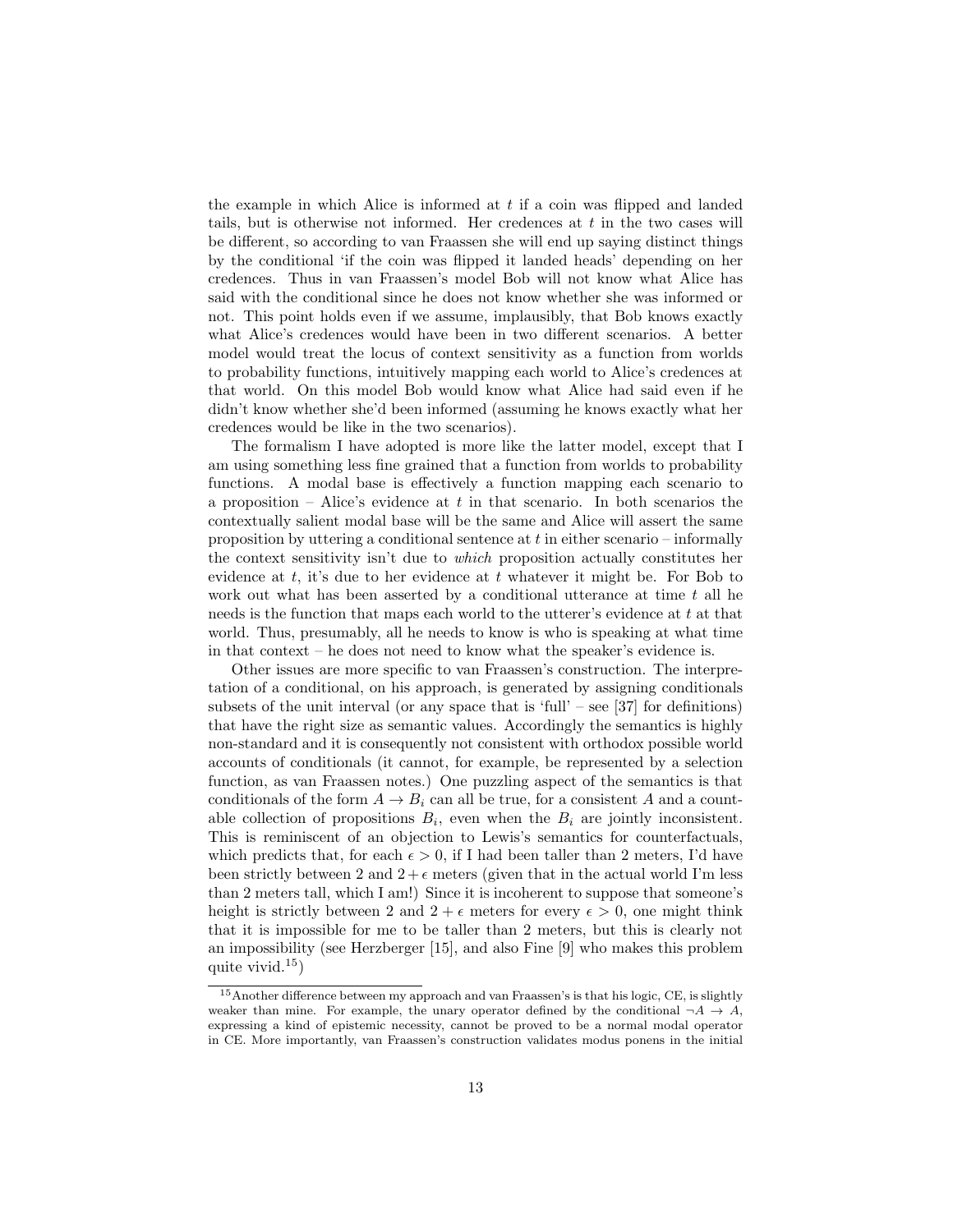### 2 The Random Worlds Semantics for Indicatives

Our first order of business is to be a bit more precise about what counts as a model for CP. Here I will be concerned with outlining a natural logic of conditionals, and providing a selection function semantics for it. Those interested in the philosophical interpretation of this semantics can skip to the next subsection.

We want a class of connectives,  $\rightarrow_E$ , that not only supports CP but also has a reasonable conditional logic. Of particular interest is the connective  $\rightarrow_E$ obtained where the relevant evidence is tautologous  $-$  i.e. when  $E$  relates every world to every other world. I'll call this the 'ur-conditional'. When  $E$  is tautologous I shall omit the subscript altogether and I'll simply write  $A \rightarrow B$ .

We shall work within a modal propositional language,  $\mathcal{L}$ , consisting of the usual truth functional connectives,  $\neg$  and  $\supset$ , from which the other truth functional connectives are definable, and a special binary modal connective representing the ur-conditional,  $\rightarrow$ . I shall adopt the ordinary definitions of  $\land$ ,  $\lor$ ,  $\bot$ in terms of ⊃ and ¬. I shall also adopt the following shorthands:

$$
A \equiv B := (A \supset B) \land (B \supset A)
$$

$$
A \leftrightarrow B := (A \to B) \land (B \to A)
$$

$$
\Box A := (\neg A \to \bot)
$$

To increase readability, as is typically done in probability theory, I shall frequently shorten  $A \wedge B$  to  $AB$ .

My focus will be on the theory which I'll call  $L$ .  $L$  can be axiomatised by closing the following axioms under modus ponens (for the material conditional ⊃), the rule of uniform substitution and the rules RCN and RCEA.

$$
RCN \text{ if } \vdash B \text{ then } \vdash A \to B
$$

RCEA if  $\vdash A \equiv B$  then  $\vdash (A \rightarrow C) \equiv (B \rightarrow C)$ 

$$
\mathsf{CK} \ \ (A \to (B \supset C)) \supset ((A \to B) \supset (A \to C))
$$

- ID  $A \rightarrow A$
- MP  $(A \rightarrow B) \supset (A \supset B)$
- CEM  $(A \rightarrow B) \vee (A \rightarrow \neg B)$
- C1.  $(A \rightarrow B) \supset (B \rightarrow \bot) \supset (A \rightarrow \bot))$

The first three principles correspond to a basic conditional logic, entitled CK (usually context will distinguish the logic from the principle CK.) This logic is common to pretty much all possible world approaches to conditionals and is in this sense analogous to the weakest normal modal logic K (indeed CK ensures that the unary modal operator  $A \rightarrow$  is normal operator in Kripke's

context, but when the agent updates her evidence modus ponens can end up failing at some worlds when the construction is rerun.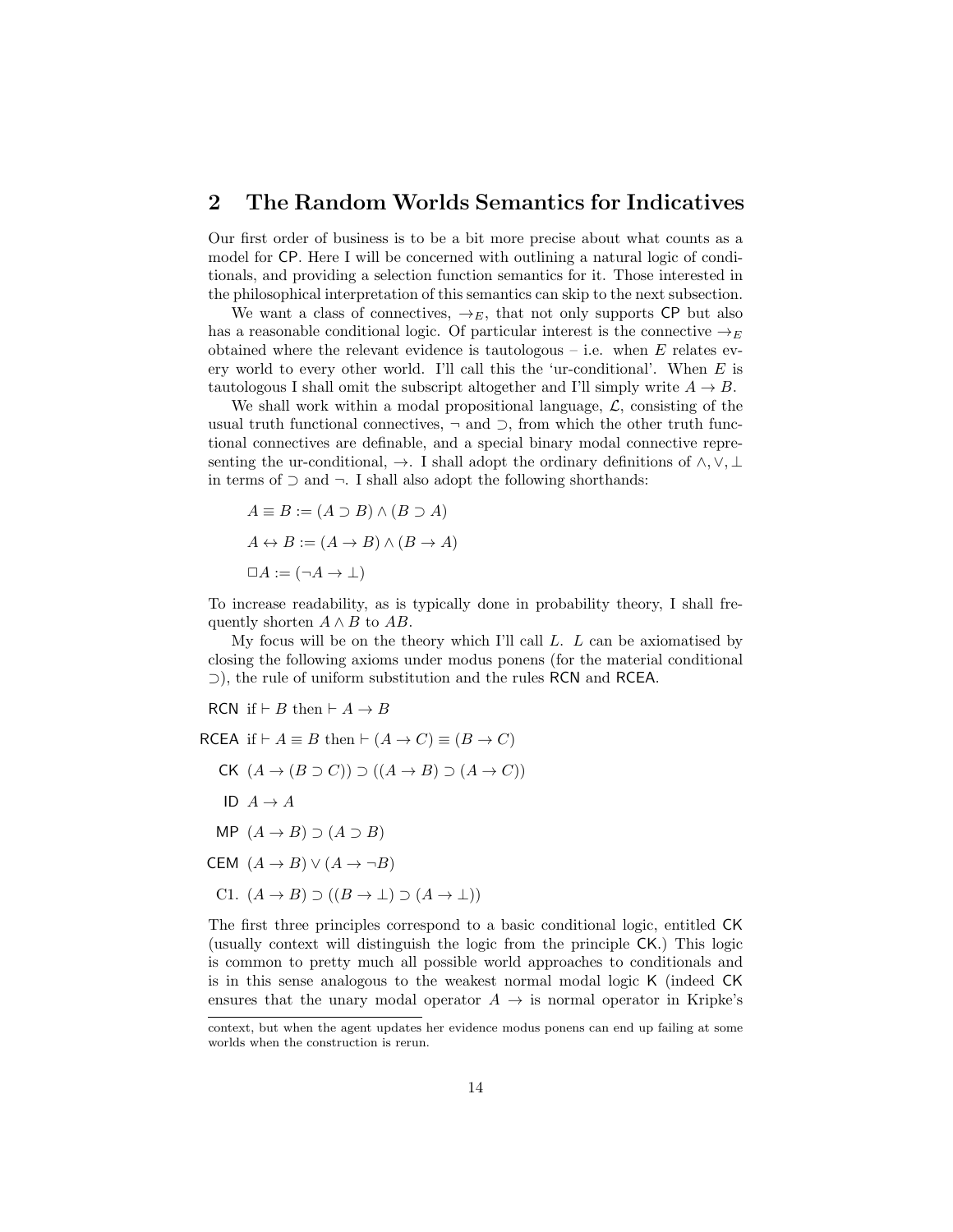sense.) RCN states that conditionals whose consequents are logical truths are themselves logical truths. In conjunction with CK this ensures that what's true 'if A' is closed under classical propositional logic (specifically, CK ensures it's closed under modus ponens for the material conditional.) Finally RCEA ensures that logically equivalent sentences can be substituted in the antecedent position. From this the intersubstitutivity of logical equivalents in any position is derivable in CK.

The next two principles should be fairly self explanatory. ID just says that if A then A. MP, on the other hand, says that indicative conditionals entail the corresponding material conditional. This is tantamount to saying that  $\rightarrow$  obeys modus ponens for the only ways for  $A \to B$  to be true while  $A \supset B$  to be false would be for  $A \to B$  and A to be true and B false. Philosophers skeptical of modus ponens, or indeed any of the other principles, can still take interest in the tenability results. If  $\mathsf{CP}$  is consistent with the logic  $L$ , it is certainly consistent with the weakenings of L.

Of particular note are the final two axioms, CEM and C1. The axiom CEM, short for 'conditional excluded middle', is distinctive to Stalnaker's logic of conditionals, and constitutes the primary difference between it and a similar theory due to Lewis [20].

C1 on the other hand governs the behaviour of conditionals that are vacuously true. When we are concerned with indicatives a conditional is vacuously true when the antecedent is epistemically impossible in the relevant sense. The only cases in which  $A \to \perp$  is true are cases in which the conditional is vacuously true; in these cases I'll say that A 'crashes'. Since we are focusing on the ur-conditional the only proposition ruled out by your evidence is the contradictory proposition. Thus when  $\rightarrow$  represents the ur-conditional several further principles are motivated such as C0

$$
C0 \ (A \to \bot) \supset ((B \to C) \equiv (A \lor B \to C))
$$

If A crashes, then A is inconsistent so  $A \vee B$  and B ought to be equivalent and thus ought to conditionally imply the same propositions. (It is not entirely clear to me whether C0 is valid when the ur-conditional is replaced by  $\rightarrow_E$  for arbitrary evidence  $E$  so I leave that open in what follows.) It is worth noting that the system that results from replacing  $C1$  with  $C0$  in  $L$  has  $C1$  as a derived theorem. C0 is therefore strictly stronger than C1.

Furthermore, if the only proposition that crashes is the inconsistent proposition then we should expect the defined operator  $\Box$  (' $\neg A$  crashes') to iterate in accordance with the modal logic  $55$ . In particular we want:<sup>16</sup>

4  $(A \to \bot) \supset (B \to (A \to \bot))$  $B \land \neg (A \rightarrow \bot) \rightarrow \bot$ 

Neither of these principles are motivated when  $\rightarrow$  is substituted for conditionals expressed by agents with evidence. If we were to define a  $\Box_E$  operator as

<sup>16</sup>The particular formulations of these principles are due to Cian Dorr. Given our definition of  $\Box$  they are provably equivalent to the principles  $\Box A \rightarrow \Box \Box A$  and  $A \rightarrow \neg \Box \neg \Box A$  respectively.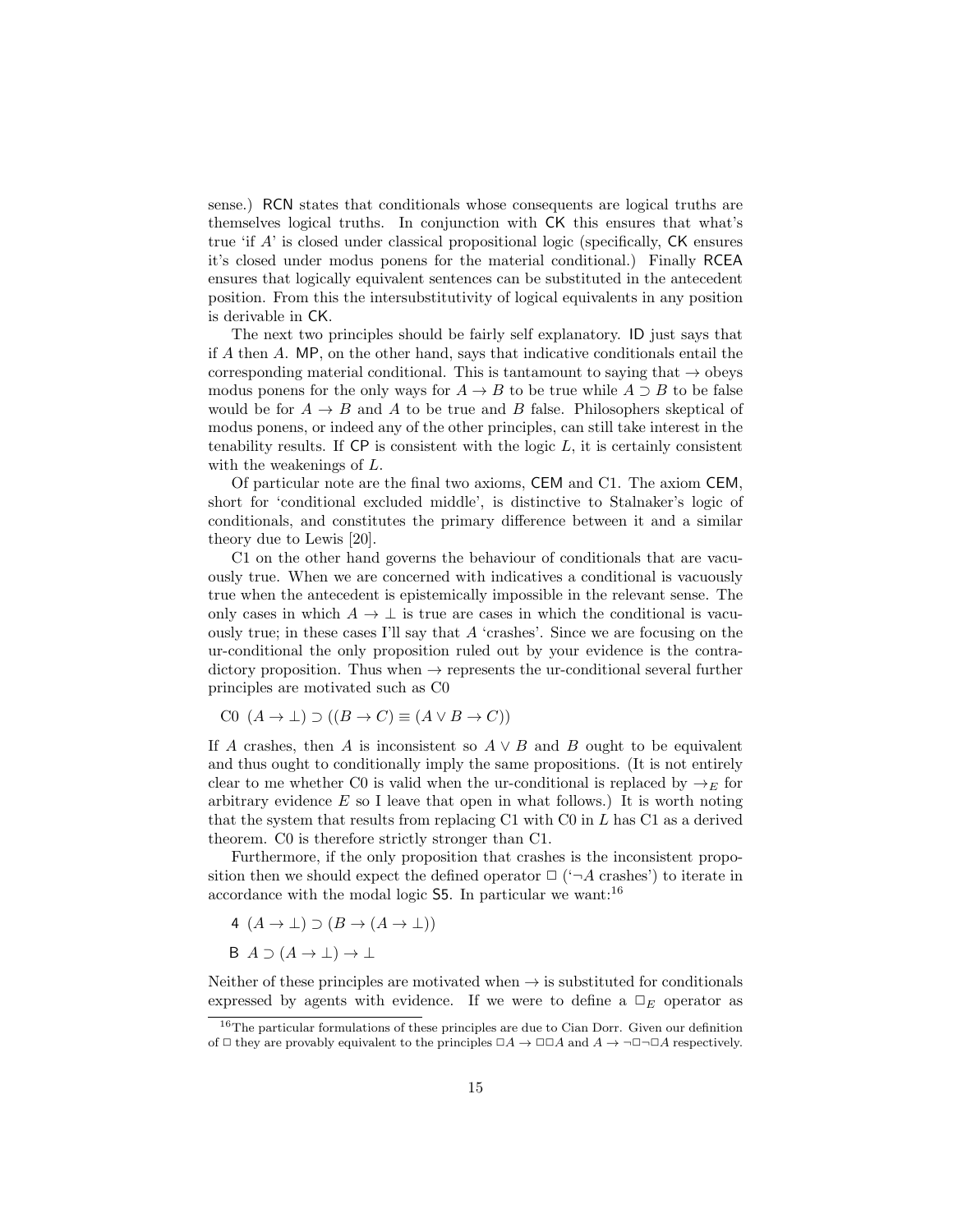$\neg A \rightarrow_E \bot$ , this would express some kind of epistemic necessity which may not iterate in the way predicted by 4 and B.

Natural analogies between L and Stalnaker's logic C2 can be drawn. The most salient difference is that this logic does not have the theorem

$$
CSO \, (\phi \leftrightarrow \psi) \supset ((\phi \to \chi) \supset (\psi \to \chi))
$$

Indeed adding CSO to L collapses the logic into Stalnaker's, so in this sense we can think of  $L$  as what you get by removing CSO from C2. In my view this is a benefit of the present account: CSO has been subjected to a number of counterexamples (see Tichy [35] (and the variant discussed by Stalnaker in [34]), Maartenson [21], Tooley [36] and Ahmed [2]) and is also responsible for some of the triviality results (see Stalnaker  $[30]$  and Hájek and Hall  $[11]$ .) However this is not the venue for a full defence of this feature of the logic so I shall put it to one side for now.

A frame for a conditional logic is a pair  $\langle W, f \rangle$  where W is a set of worlds and  $f : \mathcal{P}(W) \times W \to \mathcal{P}(W) - f$  is called the 'selection function'. A model is a pair  $\langle \mathcal{F}, \llbracket \cdot \rrbracket$  where  $\mathcal F$  is a frame and  $\llbracket \cdot \rrbracket$  maps propositional letters to subsets of W.  $\llbracket \cdot \rrbracket$  extends to a function from the rest of  $\mathcal L$  to  $\mathcal P(W)$  as follows:

- $\lbrack\neg\phi\rbrack = W \setminus \lbrack\phi\rbrack$
- $\phi \supset \psi$  =  $(W \setminus \phi)$   $\cup$   $\psi$
- $\llbracket \phi \rightarrow \psi \rrbracket = \{ w \mid f(\llbracket \phi \rrbracket, w) \subseteq \llbracket \psi \rrbracket \}$

A sentence,  $\phi$ , is true in a model  $\langle W, f, \lceil \cdot \rceil \rangle$  iff  $\lceil \phi \rceil = W$ , and is valid on a frame iff it's true in every model based on that frame, and valid on a class of frames iff it is valid on every member of that class.

RCEA, RCN and CK are valid on the class of all frames. Combinations of the remaining principles are validated on the class of frames that additionally satisfy the corresponding combination of conditions from the below list:

ID  $f(A, x) \subseteq A$ 

MP  $x \in f(A, x)$  whenever  $x \in A$ .

- CEM  $|f(x)| \leq 1$
- C1. If  $f(A, x) \subseteq B$  and  $f(B, x) = \emptyset$ ,  $f(A, x) = \emptyset$
- C0. If  $f(A, x) = \emptyset$  then  $f(A \cup B, x) = f(B, x)$

In the presence of CEM the selection function always either picks out a singleton or the empty set. In this case we can modify the semantics to conform with Stalnaker's original [28] semantics so that  $f$  maps us from a world,  $w$ , and a set of worlds, A, to a single possible world (namely x if  $f(A, w) = \{x\}$  in the general semantics) or the unique impossible world # (if  $f(A, w) = \emptyset$ ) in the general semantics) at which every sentence is stipulated to be true. In certain circumstances it will be useful to translate between Stalnaker's semantics and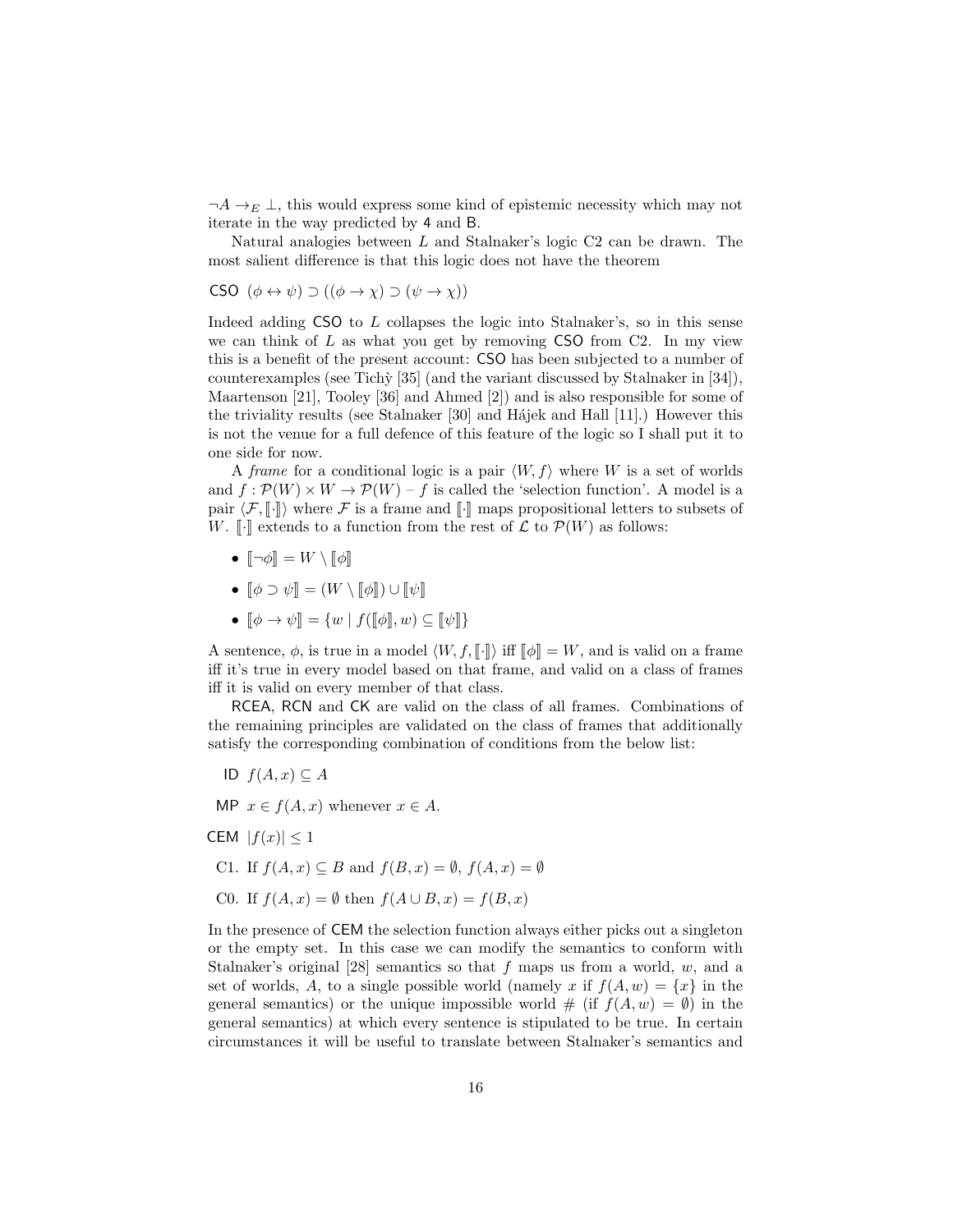Chellas's slightly more general semantics which allows for more than one world to be selected.

If we want to guarantee 4 and B as well, one can stipulate that

 $f(A, x) = \emptyset$  only if  $A = \emptyset$ .

This of course encodes the principle that A crashes only if it's the inconsistent proposition. This condition automatically ensures C0 and (thus) C1.

So much for the ur-conditional. What of the conditionals  $\rightarrow_E$  when E represents substantial evidence? We shall use  $f_E$  to represent the selection function for this conditional where  $E$  is an accessibility relation corresponding to some evidence. Finally, given a world x,  $E(x)$  will be used to represent the set  $\{y \mid Exy\}$  (the function  $x \mapsto E(x)$  from worlds to propositions is sometimes called a 'modal base'.) A very natural thought would be simply to define  $f_E$  in terms of  $E$  and the ur-selection function as follows:

$$
f_E(A, x) = f(A \cap E(x), x)
$$

This has the effect of guaranteeing that the truth value of an indicative conditional, 'if  $A$  then  $B$ ', in a context is a function of the epistemically possible A-worlds in that context (where the epistemically possible worlds are just those consistent with the contextually salient evidence  $E$ .) It is worth noting that defining  $A \rightarrow_E B$  this way preserves all of the axioms of L except, possibly, for MP. If we further stipulate that  $E$  is reflexive – as indeed it probably should be given it represents knowledge or mutual knowledge– then MP holds.

As we shall see, only the first of the two models makes the above identification. This concludes our discussion of the constraints on the selection function. The following definition will be useful in what follows:

**Definition 2.0.1.** Given a frame  $\langle W, f \rangle$ , say that the selection function is regular if it satisfies the frame conditions for the logic L.

A selection function is normal if it is regular and  $f(A, x) = \emptyset$  iff  $A = \emptyset$ . Frames based on normal selection functions validate B, 4 and C0 in addition to the principles of L.

#### 2.1 Conditional Excluded Middle

How should one understand the above semantics, and in particular, what does the selection function intuitively represent? The interpretation initially given to the selection function by Stalnaker in [28] was that  $f(A, x)$  picks out (the singleton of) the closest world to x in which A is true, where closeness is determined by some measure of similarity between worlds. This interpretation initially attracted a lot of criticism. For one thing, it requires that there be a unique closest  $A$ -world to  $x$  when the relevant notion of closeness seems to determine no such thing – any ordinary ordering of similarity would allow for ties or infinite descending chains of ever closer worlds. Another issue is that it is not clear what the relevant notion of closeness is when we are trying to evaluate indicative, as opposed to subjunctive, conditionals. Many have the intuition that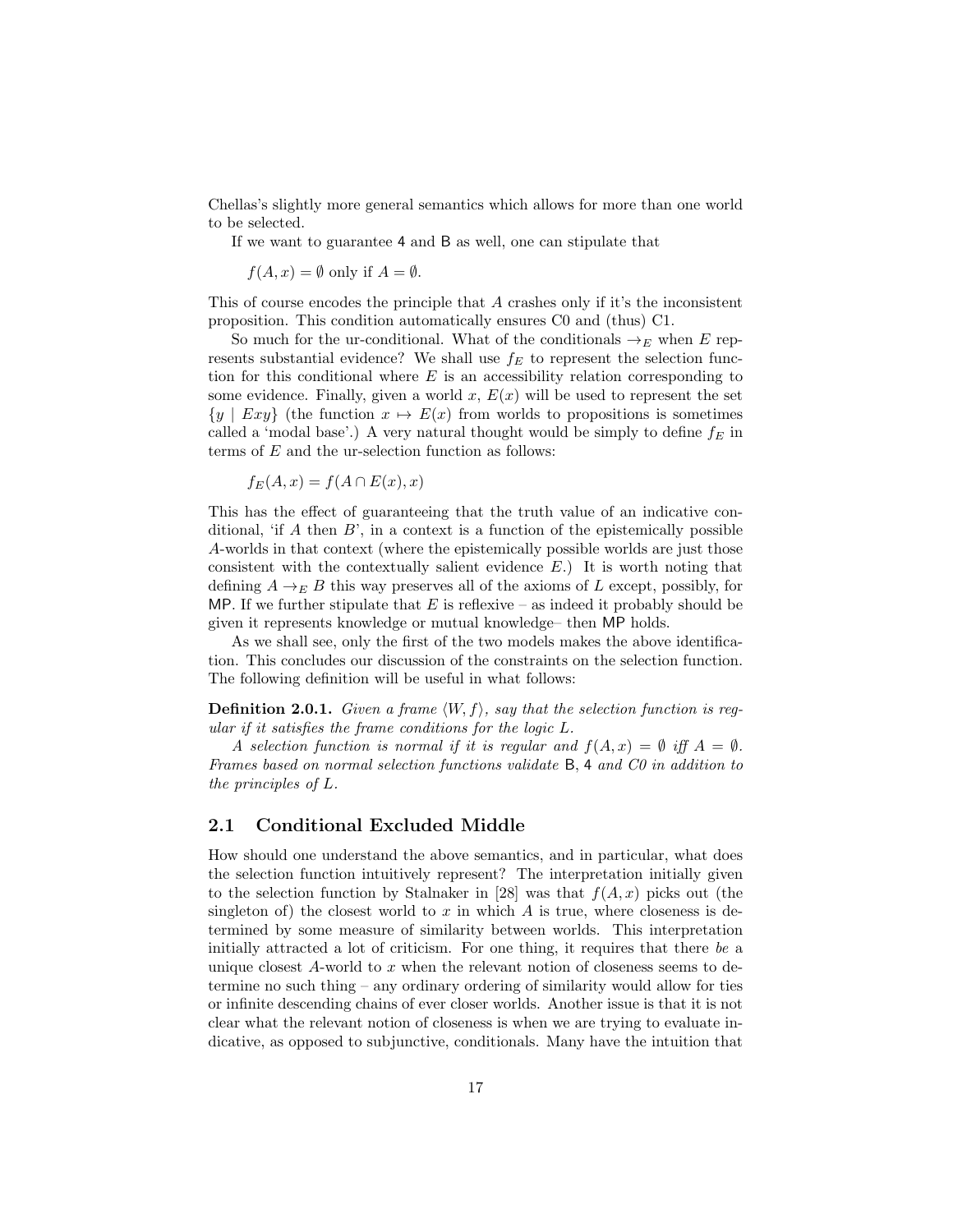indicative conditionals are in some sense epistemic and conclude that, since the notion of closeness relevant for evaluating subjunctives is irrelevant here and no epistemic notion is forthcoming, indicatives should not be analysed in terms of closeness.

Lewis's response to the first objection – that there might not be a unique closest world – in the case of subjunctives, is to relax the constraint that the selection function pick out a unique world. In terms of the constraints listed above this means relaxing the constraint that  $|f(A, x)| \leq 1$ . Accordingly,  $f(A, x)$ must be allowed to pick out a set of closest worlds without any assumption that there must be at most one of these.<sup>17</sup> Unfortunately this has the knock on effect of invalidating CEM. <sup>18</sup> Lewis was primarily concerned with subjunctive conditionals, and subjunctive instances of CEM are often controversial for good reason. When we are concerned with simple past tense indicative sentences, however, CEM appears to be much harder to deny. Contrast:

- 1. Either the coin would land heads if it were flipped or it would land tails.
- 2. Either the coin landed heads it if was flipped or it landed tails.

While the former is disputable, the latter surely isn't (assuming we are not taking seriously the possibility that the coin could do anything other than land heads or land tails.<sup>19</sup>) Of course, Lewis himself does not apply his own brand of 'closest world' style semantics to indicative conditionals – my point is just that there are very good reasons not to relax the condition that  $|f(A,x)| \leq 1$  in the case of simple past indicatives.

Much has been said on this, and I do not want to adjudicate between the various responses Stalnaker and others have put forth in favour of this interpretation. I will say one thing, however. One question we have been considering concerns whether there is always a unique closest A-world, and indeed whether it is even appropriate to use the notion of 'closeness' in the semantics of indicative conditionals. Another very different question asks whether CEM is valid for past tense indicatives. There is no reason to think that an answer one way or the other to the first question should determine our answer to the second, especially if indicative conditionals are not to be analysed in terms of closeness. There is consequently no reason why indicatives cannot be modeled using a selection function semantics that validates CEM, provided the selection function is not

<sup>17</sup>To properly represent Lewis's semantics we'd have to go beyond the simple selection function semantics described in this section, since Lewis's semantics allows for failures of the limit assumption.

<sup>&</sup>lt;sup>18</sup>If  $f([A], x) = \{y, z\}, y \neq z$  and  $[B] = \{y\}$  then x belongs to neither  $[A \rightarrow B]$  nor  $[\![ A \rightarrow \neg B ]\!] .$ 

<sup>19</sup>Some indicatives don't behave like this: indicatives with 'will' in the consequent are known to behave a lot more like subjunctive conditionals. I don't want to include habitual indicatives either – sentences phrased in the simple present such as: 'if the window is left open, Granny jumps out'. Even the instance ordinary excluded middle 'Granny jumps out of the window or Granny doesn't jump out of the window' sounds non-trivial, and this is probably because we read it as saying that either Granny usually jumps out or she usually doesn't. Thus sentences in the simple present can't straightforwardly be taken to represent counterexamples to excluded or conditional excluded middle.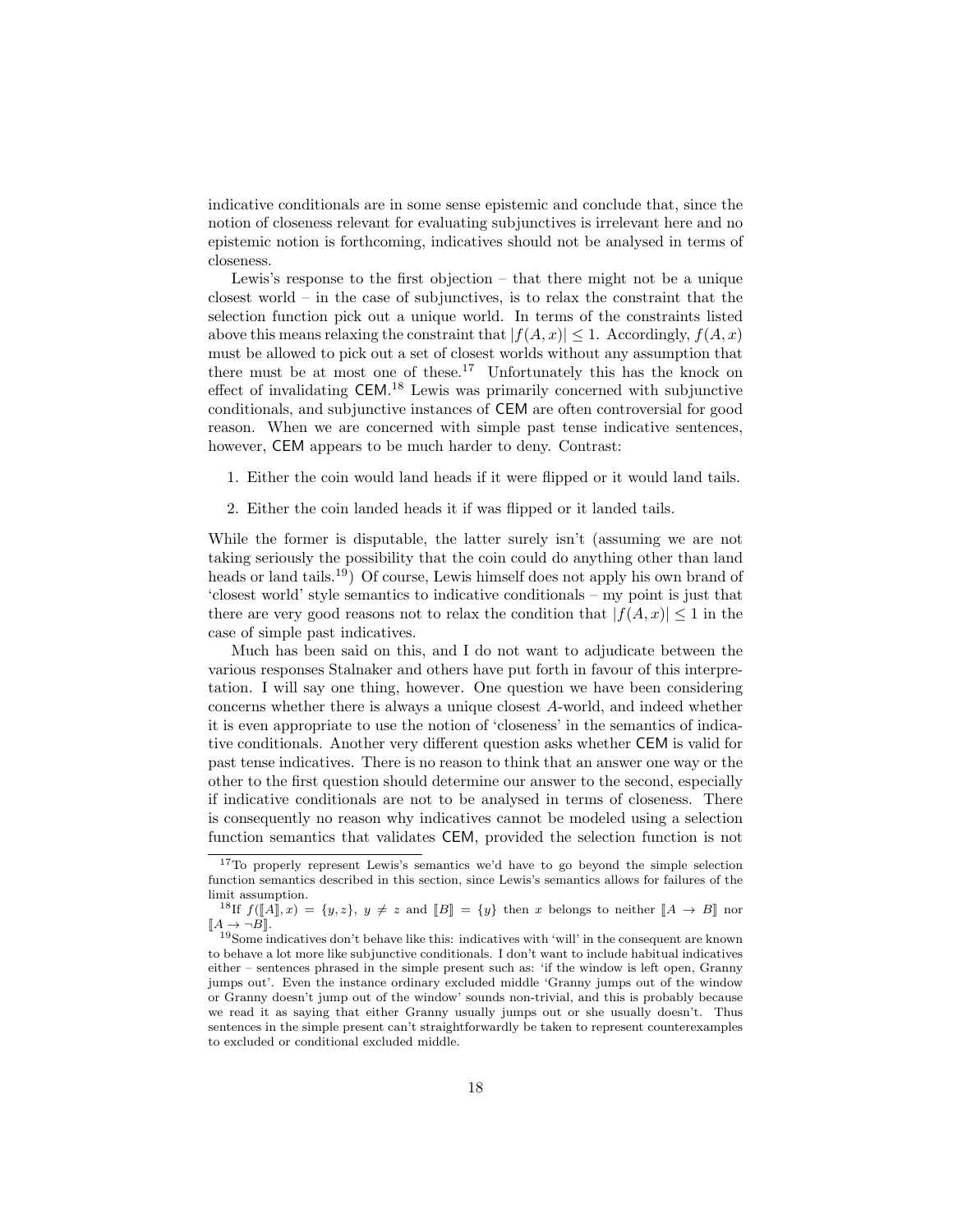analysed in terms of closeness. (Indeed, you might take the fact that a similarity based semantics ties an intuitively correct principle to an implausible principle about similarity is a powerful argument against this kind of semantics.)

How to interpret the selection function then? Assume, with Stalnaker, that  $|f(A, x)| \leq 1$ . Then a more neutral way of putting things would be as follows:

There are a bunch of indices which describe the different possible way things are for all you know, one of which describes the way things actually are: x.  $f(A, x)$  then simply represents the way things are if  $A$ <sup>20</sup>

Of course, for Stalnaker, the world that would have obtained if A had obtained just is the closest world at which A obtains (and similarly for indicatives.) But this identification is not forced on us, and one can still say everything we want to say about the semantics of conditionals by interpreting the selection function in the more neutral way.

A potentially illuminating way to think of the selection function is as picking out an antecedent world at random from the epistemically accessible worlds.<sup>21</sup> In Stalnaker's theory a world is selected from the accessible antecedent worlds with an overriding preference for more similar worlds. On my understanding, however, the selection process has no preference for more similar worlds: we can think of it as having a preference for worlds that are more probable on the evidence, but this preference is not overriding but proportional to the probability.

The idea of randomly selecting a world is clearly a metaphor and not intended to provide a reductive analysis of conditionality. There are clearly many ways to select something randomly. You could picturesquely imagine God rolling a die to determine which world to select. This is not what I mean, the process of random selection is irreducibly conditional in nature. One way to randomly select a member of the set {Heads, Tails} would be to take a coin out of your pocket and flip it or spin it. Another way would be to leave the coin in your pocket and instead talk about the side that landed face up if it was flipped at  $t$ ; this will in some sense pick out one side at random. Here the process of random selection is partially determined by the antecedent (it's going to be a flipping rather than a spinning of the coin, for example) but the conditional morphology was essential to describing the process.

#### 2.2 The Triviality Results

There are, of course, numerous triviality results affecting variants of Stalnaker's thesis. These typically come in two flavours: dynamic and static. Dynamic triviality results leave it open whether there could be a rational agent whose credences in conditionals always match their conditional credences. What they show is that if your credences are matched in this way, this will be disrupted upon changing your credences to accommodate new evidence. Static results, on

<sup>&</sup>lt;sup>20</sup>For subjunctive conditionals we can say that  $f(A, x)$  represents the way things would have gone (at  $x$ ) had  $A$  obtained.

 $^{21}$ Moritz Schulz [26] defends something like this interpretation of counterfactuals.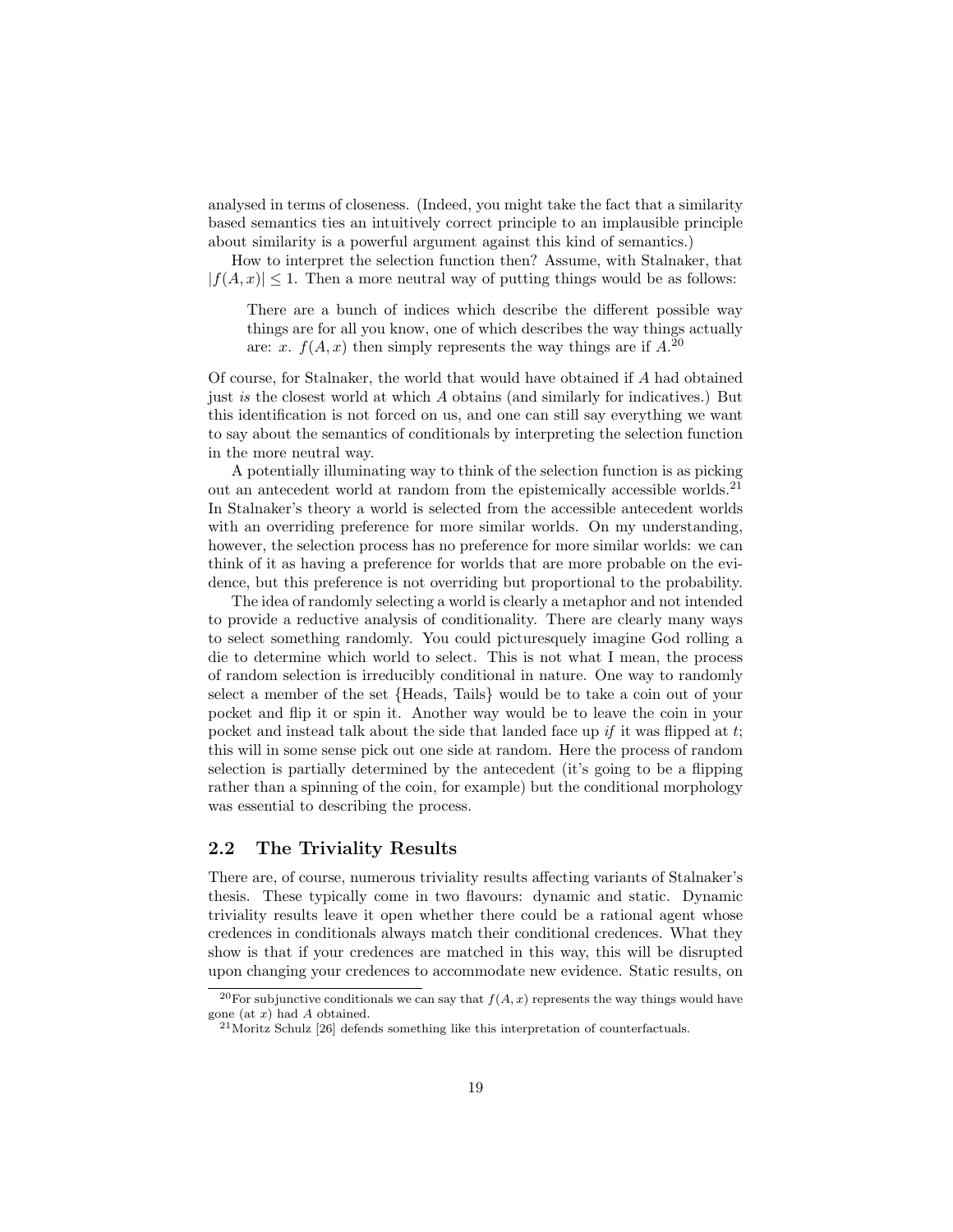the other hand, show that no rational agent could be in that kind of state in the first place.

Note that CP is designed to integrate straightforwardly with a standard Bayesian theory according to which one always updates one's beliefs by conditionalisation. The dynamic triviality results, however, fail to get a hold in our setting. CP predicts that if my total evidence is E my credence in  $A \rightarrow_E B$ must be my conditional credence – however the thesis is simply silent about my credences in  $A \rightarrow_E B$  once my evidence has changed from E to something stronger such as  $E^+$ . (Although, of course, there will be another instance of  $\mathsf{CP}$ for the conditional  $A \rightarrow_{E^+} B$ .)

More troubling are the static triviality results, for these purport to show that one cannot ever satisfy the conditional probability equation. One class of static triviality results rely on principles distinctive to Stalnaker's logic. For example, in [11], it is shown that the principle CSO mentioned above causes trouble with Stalnaker's thesis if we take it to govern conditionals that contain conditionals embedded in certain ways within the antecedent.

The validity of CSO corresponds to the following constraint on selection functions:

CSO If  $f(A, x) \subseteq B$  and  $f(B, x) \subseteq A$  then  $f(A, x) = f(B, x)$ 

This validates the principle CSO which would have the effect of collapsing the logic L into Stalnaker's logic C2. CSO is guaranteed on a similarity based semantics: if the closest A-world is a B-world and the closest B-world is an A-world then the closest A-world is the closest B-world. On the random world interpretation of the selection function, however, no such constraint exists and CSO is invalid. The randomly selected A world might be a B world and vice versa, but there is no guarantee that the very same world will be selected except in the special case where there is only one accessible world at which both A and B are true. Thus these static triviality results hold no sway for the present account of conditionals.

Related principles of conditional logic also give rise to static triviality results. Indeed all of the principles below can be shown to cause problems analogous to the one that CSO poses (RCA, for example, is shown to be problematic in Edgington [7]):

CA 
$$
((\phi \rightarrow \chi) \land (\psi \rightarrow \chi)) \supset (\phi \lor \psi \rightarrow \chi)
$$
  
RCA  $(\phi \lor \psi \rightarrow \chi) \supset (\phi \rightarrow \chi) \lor (\psi \rightarrow \chi)$   
CM  $(\phi \rightarrow \psi) \supset ((\phi \rightarrow \chi) \supset (\phi \land \psi \rightarrow \chi))$   
RT  $(\phi \rightarrow \psi) \supset ((\phi \land \psi \rightarrow \chi) \supset (\phi \rightarrow \chi))$ 

These principles are all closely related to CSO and are validated in the similarity semantics. Indeed, given my preferred logic  $L$ , each of the above principles is provably equivalent to CSO except for RCA which is equivalent if you assume C0.<sup>22</sup> Unsurprisingly they are all invalid in the random world semantics.

 $22$ The proofs of these equivalences are in [3].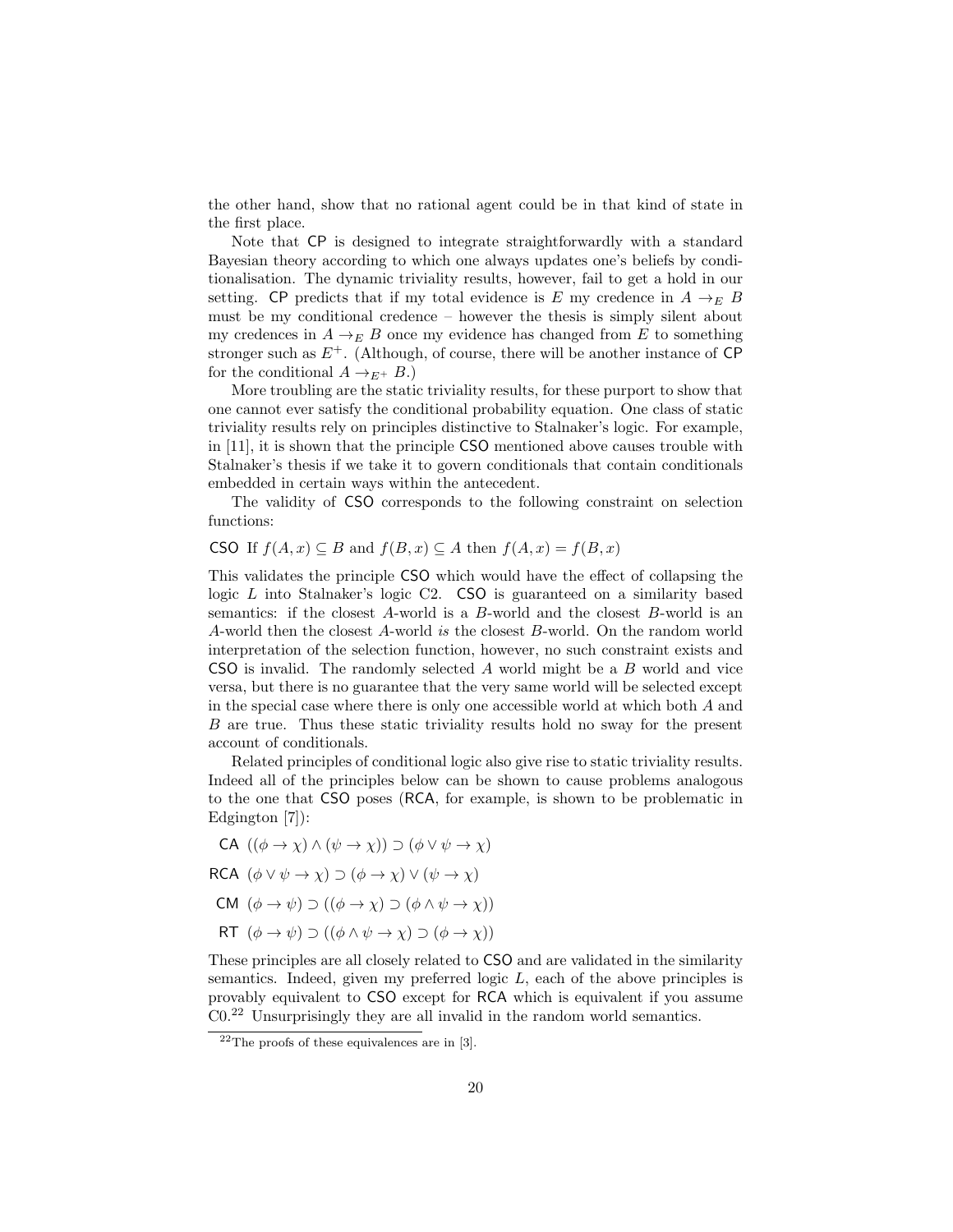Despite the fact that these principles are strictly speaking invalid, it is worth pointing out that they enjoy a kind of pragmatic validity. For if an agent's evidence is contextually salient when the conditionals are uttered the agent will find the conclusions probable if the premises are sufficiently probable  $-$  a fact that is a straightforward consequence of CP.<sup>23</sup>

Before we move on it is also worth noting that there are existing results that get the above logical principles and a restricted version of Stalnaker's thesis at the same time by restricting the thesis to simple conditionals in which certain iterations of conditionals in the antecedent are banned (see van Fraassen [37].) If one finds restrictions like this at all attractive (I do not) it is also worth noting that the results in appendix 4 show a symmetrical result: that one can have Stalnaker's thesis in full generality – i.e. with no such restrictions – with a restricted form of the above inferences instead. That is to say, one can have CSO and its relatives provided we restrict the sentences occurring in antecedent position of the above inferences,  $\phi$  and  $\psi$ , to sentences that do not themselves contain conditionals.

There is another class of static triviality results that I must address. These results do not rest on principles of conditional logic, but rather show that the thesis is not satisfiable in models in which there are only finitely many worlds  $(H\acute{a}jek [12])$  or even in models in which there are countably many worlds (Hall [13].) In short, to satisfy CP one needs uncountably many worlds.

Let us begin with Hajek's result. This can be demonstrated with a fairly simple example: imagine that we just want to model the roll of a dice whose outcome we are ignorant about. Intuitively you might think that we could model this with exactly six equiprobable worlds representing each possible outcome. The problem with this is that if you want a thesis like CP then you need to find, for each conditional probability, a proposition with that probability. However in a finite model there simply won't be enough propositions to go around. In the model described above, for example, every proposition has a probability of the form  $\frac{n}{6}$ , where *n* is simply the number of worlds in that proposition. However the probability that the dice lands on a 6 given it doesn't land on a 1 is  $\frac{1}{5}$  which clearly is not of the form  $\frac{n}{6}$  so there is no proposition with that probability.

Note, however, that the assumption that there are only 6 epistemic possibilities in the scenario described above becomes utterly implausible once we take conditional propositions seriously. Let us consider the world in which, unbeknownst to me, the die landed on a 1. I claim that in this scenario I am not only ignorant about the outcome of the die roll, but also ignorant about some conditional facts, such as whether the dice landed on a 6 or whether it landed on a 5 if it landed on one of 5 or 6. Given CEM we know that even at the world where the die in fact landed on a 1, the die either landed on a 5 if it landed on a 5 or a 6 or it landed on a 6. Thus strictly speaking the 1 world should be split into two epistemic possibilities corresponding to the possibility

<sup>23</sup>That these principles are probabilistically valid was proved in Adams' [1]. An inference is valid in this sense if, roughly, however probable you want to make the conclusion you can find a threshold such that if the agent finds the premises to be at least that probable she will find the conclusion at least as probable as the amount you wanted.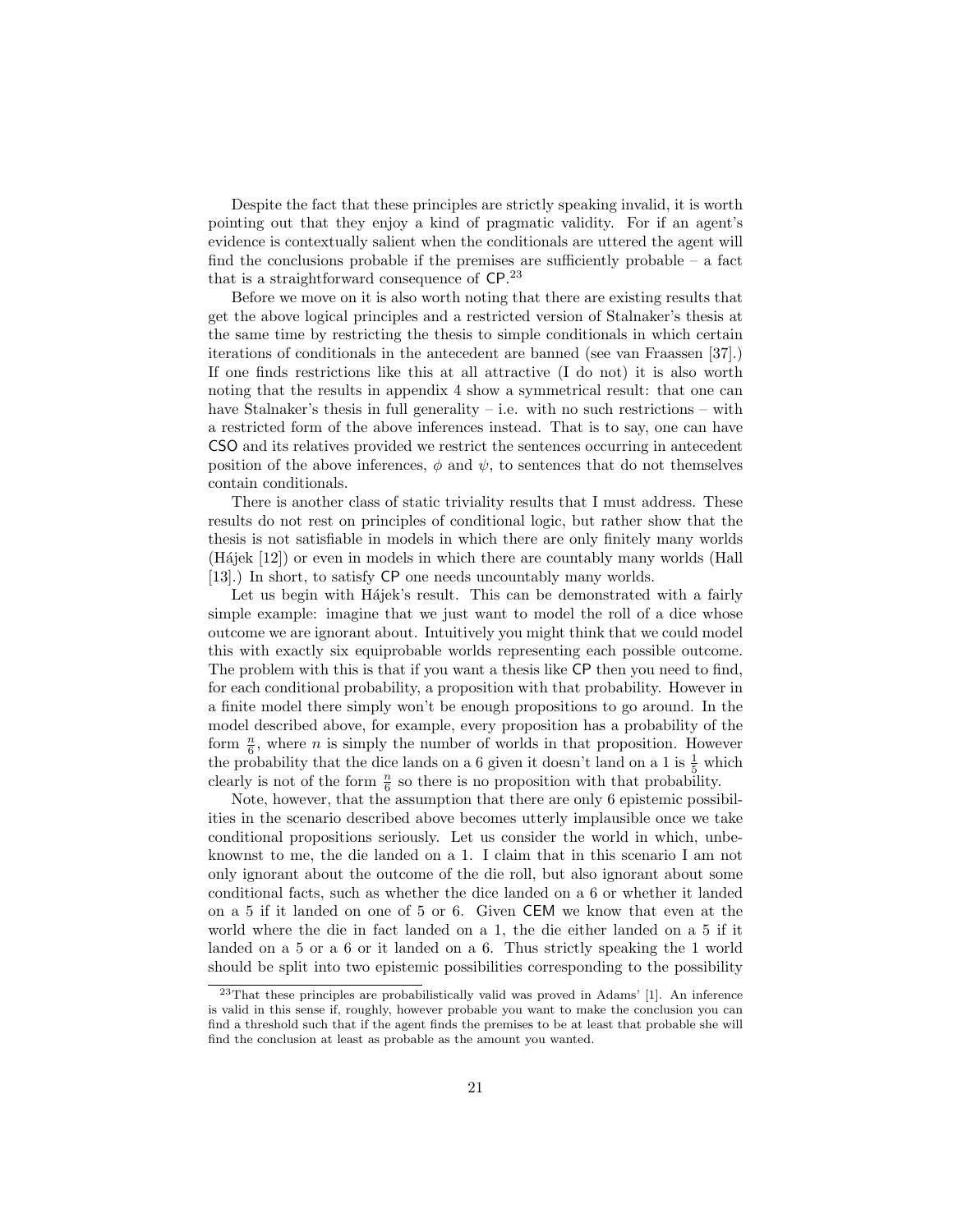that  $D_1 \wedge ((D_5 \vee D_6) \rightarrow D_5)$  and the possibility that  $D_1 \wedge ((D_5 \vee D_6) \rightarrow D_6)$ where  $D_n$  is the proposition that the die landed on n.

By considering other conditionals with antecedents that are false at the world where the die lands 1 you can argue that this world should be divided into further epistemic possibilities. Moreover, once you have recognised the existence of these further epistemic possibilities, there are new propositions you can plug in as antecedents corresponding to arbitrary sets of these epistemic possibilities. Some of these sets of epistemic possibilities do not correspond to categorical (i.e. non-conditional) propositions, so intuitively this is like considering the epistemic possibilities generated from conditionals with conditional antecedents. You can make the argument rigorous if you wish, but it should, I hope, be clear that the presence of conditional propositions ensures that in the case described the number of epistemic possibilities is infinite.

Why must the number of epistemic possibilities be uncountable? This follows from a fairly natural extension of the previous remarks. For if there are infinitely many epistemic possibilities, then are uncountably many sets of these possibilities – that is to say, there are uncountably many propositions. Thus there are uncountably many antecedents to play around with – for each of uncountably many propositions, A, we are ignorant about what is true if A. Thus there are uncountably many things we are ignorant about.

Of course, there is another way of understanding what a 'world' is: a maximally strong categorical proposition – something which tells us the answers to ordinary questions like how dice land, but are silent about the hypothetical facts about what happened if this or that. It would be extremely puzzling if there was some argument that demonstrated that CP could not be satisfied in a model with finitely or countably many worlds in this sense of 'world'. Fortunately there can be no such argument – the construction in appendix 4, for example, allows you to start off with a set of worlds of any size (representing maximally strong categorical facts) and will then construct a model of CP in which these worlds are split into further epistemic possibilities corresponding to all the unknown conditional facts.

#### 2.3 The Tenability Results

So far we have just been concerned with the interpretation of the conditional. In order to model CP we also need to talk about probabilities and evidence. In particular we need to enrich the frames with a class of probability functions representing the ur-priors, and a set of propositions which represent the propositions that could, in some possible world, be some agent's total evidence.

The following definition provides us with a precise framework against which we can evaluate the truth of CP:

**Definition 2.0.2.** A probability frame is a tuple  $\langle W, \mathcal{B}, f., \Sigma, P, w \rangle$  where

- W is a set of worlds, where  $w \in W$  represents the actual world.
- B is a complete Boolean algebra of subsets of W, containing W, representing the evidence propositions.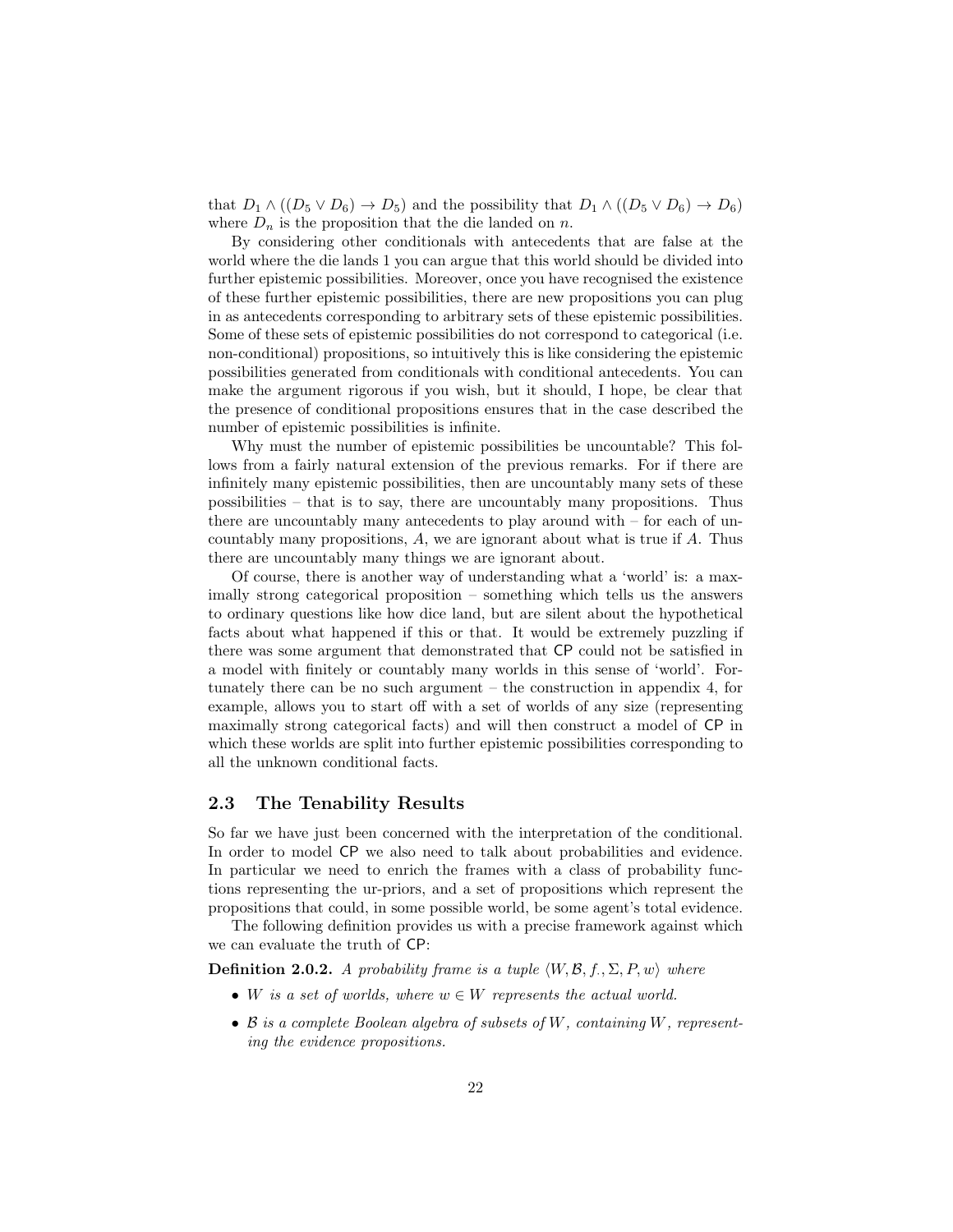- f. maps accessibility relations to selection functions. Given E with  $E(w) \in$  $\mathcal{B}, f_E$  is a regular selection function on E.
- $\Sigma$  is a  $\sigma$ -algebra (a set of subsets of W containing  $\emptyset$  and closed under complements in W and countable unions.)
- P is a non-empty set of countably additive probability measures over  $\Sigma$ representing the set of rational ur-priors.

Informally a probability frame provides us with a set of probability measures, over a measure space  $\langle W, \Sigma \rangle$ , and also a collection of selection functions,  $f_E$ , relative to the same set of worlds,  $W$ , indexed by accessibility relations  $E$ . The final ingredient is a Boolean algebra of propositions,  $\beta$ , that represent the propositions that could be one's total evidence (we can then impose the restriction  $E(w)$  is a member of  $\beta$  for each world w.) I leave it open that any proposition could be a persons total evidence; however there are other natural constraints on evidence one might consider (see appendix A.)

We are looking for a probability frame that satisfies CP; such frames will be called adequate:

**Definition 2.0.3.** A probability frame  $\langle W, \mathcal{B}, f, \Sigma, P \rangle$  is adequate if and only if

 $Pr(B \mid A \cap E(w)) = Pr({x \mid f_E(A, x) \subseteq B} \mid E(w))$  for every  $Pr \in P$ ,  $A, B \in \Sigma$  and E with  $E(w) \in \mathcal{B} \cap \Sigma$ 

It will often be useful to write  $A \Rightarrow_E B$  instead of  $\{x \mid f_E(A, x) \subseteq B\}.$ We also adopt the convention of dropping the subscript when  $E$  is the vacuous evidence.

However, in all of the results I prove, I restrict attention to accessibility relations, E, that are introspective at the actual world. This just means that if  $Ewx, E(w) = E(x)$ . This condition would be ensured, for example, if E was an equivalence relation. However this seems like too strong a condition: if your knowledge, for example, can be represented by an equivalence relation then you are not only perfectly introspective, but necessarily perfectly introspective.

Our goal, then, is to construct an adequate frame. However there are other conditions we might also want to explore. For example

NORMALITY: A frame is normal iff the ur-selection function  $f$  is a normal selection function.

This of course shows that a stronger logic than L is compatible with CP. Both the models we will consider shortly are normal. Another constraint we might want to implement is:

FULLNESS: A frame is full iff  $\mathcal{B} = \mathcal{P}(W)$ .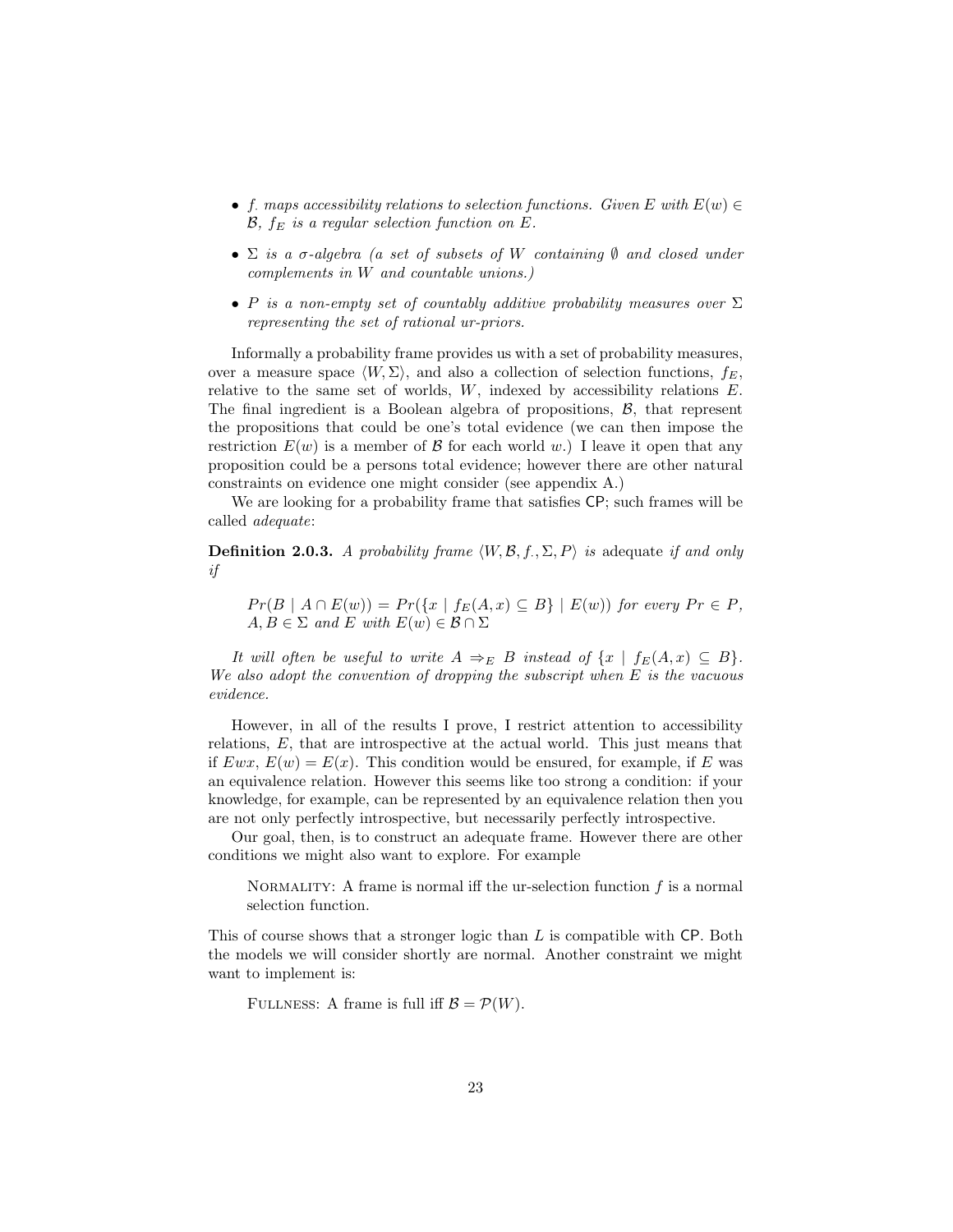A principled reason to weaken the fullness condition would be if you thought that only categorical propositions (i.e. non-conditional propositions) could be an agents total evidence. In a full frame every proposition, categorical or hypothetical, could in principle be an agent's total evidence. We shall return to the question of whether a conditional proposition could be an agent's total evidence in the next section. For now let me just highlight it as a possible further constraint in addition to adequacy. Finally we might also want the constraint:

HARPER'S CONDITION:  $f_E(A, x) = f(A \cap E(x), x)$  where f is the urselection function.

The condition above is stated in van Rooij [38], who attributes the idea to Harper in  $[14]$ .<sup>24</sup> The basic thought behind Harper's condition is this: whether an utterance of a conditional is true (at a world  $x$ ) should be a function of the epistemically possible A worlds at that context (the set of epistemically accessible A-worlds is just AE.) Harper's condition is quite strong, and Stalnaker has suggested the following weaker condition (I have reformulated it from Stalnaker [33] to match our current conventions.)

STALNAKER'S CONDITION:  $f_E(A, x) \subseteq E(x).^{25}$ 

Stalnaker's condition does not require that the truth of a conditional 'if A then  $B'$  must depend only on the epistemically possible  $A$ -worlds – it is compatible that there be two distinct contexts providing evidence  $E$  and  $E'$  such that the  $E$ accessible A worlds and the E' accessible A worlds coincide, but where  $A \rightarrow_E B$ is true and  $A \rightarrow_{E'} B$  is false.

We are now in a position to state the relevant theorems.

**Theorem 2.1.** There is an adequate frame that satisfies NORMALITY and HARPER'S CONDITION (and therefore also STALNAKER'S CONDITION.

**Theorem 2.2.** There is an adequate frame that satisfies NORMALITY, FULLness and Stalnaker's Condition.

See the appendices for the proofs.<sup>26</sup>

### 3 Conclusion

In summary, then, we have proposed a thesis, CP, connecting the probabilities of conditionals to conditional probabilities that predicts the instances of Stal-

<sup>24</sup>Actually van Rooij states his theory in terms of a contextually salient proposition rather than an accessibility relation. He states that  $f_E(A, x) = f_{\emptyset}(AE, x)$  when  $AE \neq \emptyset$ . When  $AE = \emptyset$ , however, van Rooij stipulates that  $f_E(A, x) = f_{\emptyset}(A, x)$ . On this interpretation  $A \rightarrow_E \bot$  can be false even if A is inconsistent with E: this has the effect of making  $\rightarrow_E$ satisfy MP even at the worlds inconsistent with  $E$ .

<sup>&</sup>lt;sup>25</sup>Stalnaker also qualifies this with the condition that A and  $E(x)$  are consistent. In the models considered here the stronger thing stated above also holds so I have left out the qualification.

<sup>&</sup>lt;sup>26</sup>One might wonder if it's possible for an adequate frame to be both full and satisfy Harper's condition together. The answer to this is no: see Korzukhin's 'Triviality Results' https://courses.cit.cornell.edu/tk283/Triviality.pdf (unpublished).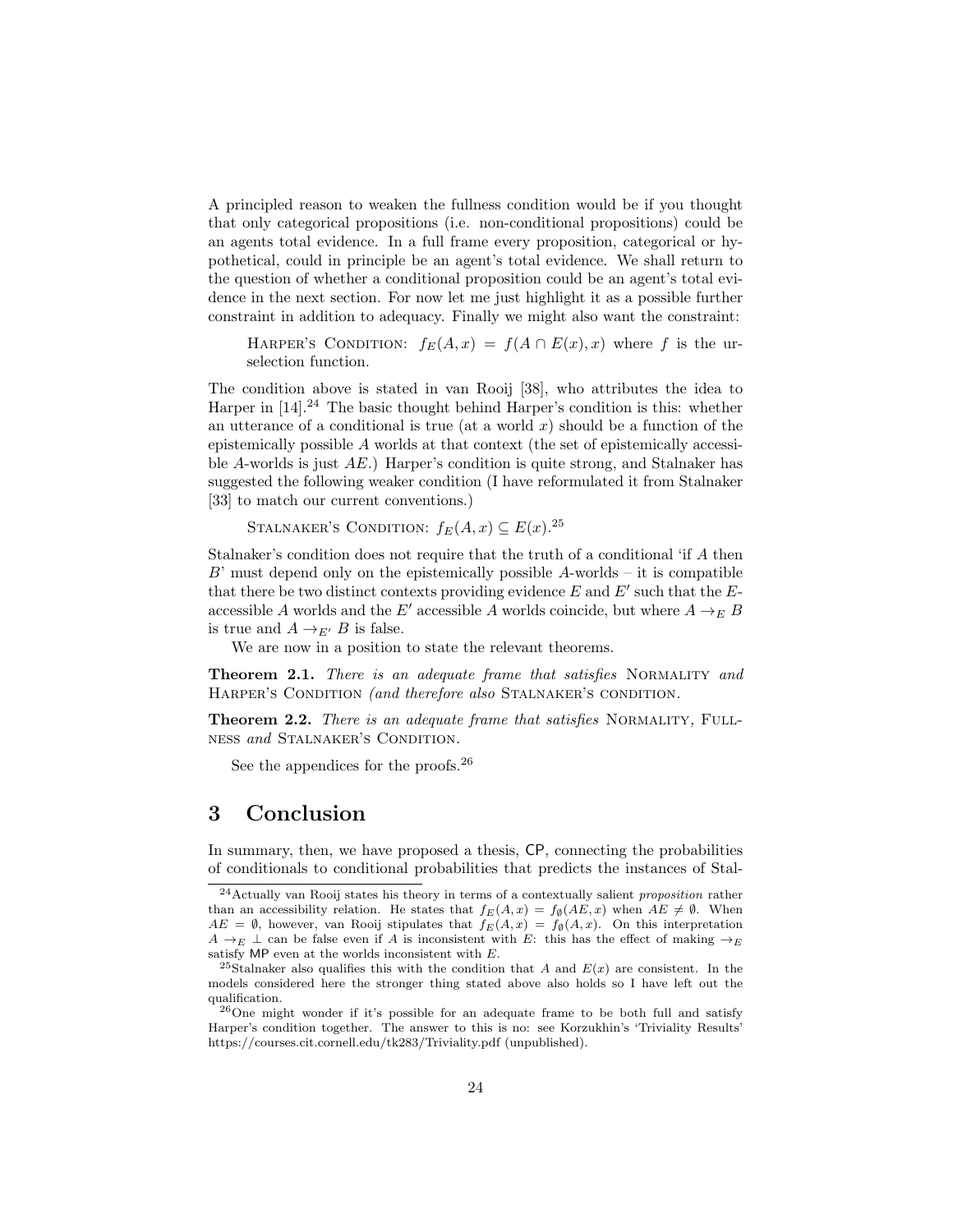naker's thesis that seems intuitively right without predicting the instances that are intuitively incorrect; this thesis extends to account for intuitions about iterated conditionals. Moreover the proposal is specifically designed to address the dynamics of belief in a way that is consistent with a standard Bayesian theory of updating via conditionalisation.

It is also worth noting that while the resulting theory admits a possible worlds semantics based on selection functions, the theory is not compatible with one prominent interpretation of the selection function based on the idea that the selected world be an antecedent world which is, in some sense, minimally different from the actual world. On the similarity interpretation the resulting logic would be slightly stronger than my own, for it would include the principle CSO. Let me end the paper by making a few remarks about this.

The reading of the selection function I proposed was that  $f_E(A, x)$  selects an epistemically accessible A-world at random in a way that may or may not select the closest accessible  $A$  world to  $x$ . The process by which the world is 'selected at random', however, cannot be given an explication in non-conditional terms: it cannot be understood more informatively that just the (E-accessible) world that describes how things are if A, which is random only in the sense that we don't know which world this is (when what we know is given by  $E^{(27)}$ )

One might object to this proposal on the grounds that, unlike the similarity account, we do not get a reductive, or even an informative account of conditionals out of the analysis. Of course this is no objection to someone who never set out to give a reductive analysis, but more importantly, it is not clear that the similarity analysis enjoys this apparent advantage either. For Stalnaker explicitly states ([34] p126-132) that the pretheoretic notion of similarity plays no role in fixing the truth conditions of conditional statements. Much of the motivation for the abstract analysis in terms of orderings with certain constraints is to provide rationale for formal properties on the selection function that validate desirable modes of inference such as CSO. The ordering relevant for evaluating conditionals is therefore not an antecedently understood notion of similarity, but one specifically guided by a pre-existing understanding of conditionality.<sup>28</sup>

Insofar as the similarity analysis is motivated by the desirability of principles such as CSO, Stalnaker's attitude toward this principle is surprisingly non-committal. He writes, for example, that 'the arguments for condition (3) [i.e. CSO] are far from decisive' (ch7 ft5) and, after considering an apparent counterexample to it, suggests that 'the question is one of how to distribute the

<sup>27</sup>Schulz [26] argues for something like this way of understanding the selection function in the case of counterfactuals, although I read him as taking the notion of 'random selection' to give us a more informative grip on conditionals than I do.

<sup>28</sup>Another worry you might have is that to many people it seems clear that some notion of similarity is important for evaluating subjunctive conditionals, and that our analysis of indicatives belies the parallels between the two cases. My view is that if similarity does make its way into the analysis of subjunctive conditionals, it is through the distinctive behaviour of modals like 'will' and 'would' that appear in these constructions. A natural view would be that the counterfactual selection function selects an A world at random from among the most similar A worlds. This also has the side effect of validating CEM without imposing implausible constraints on similarity.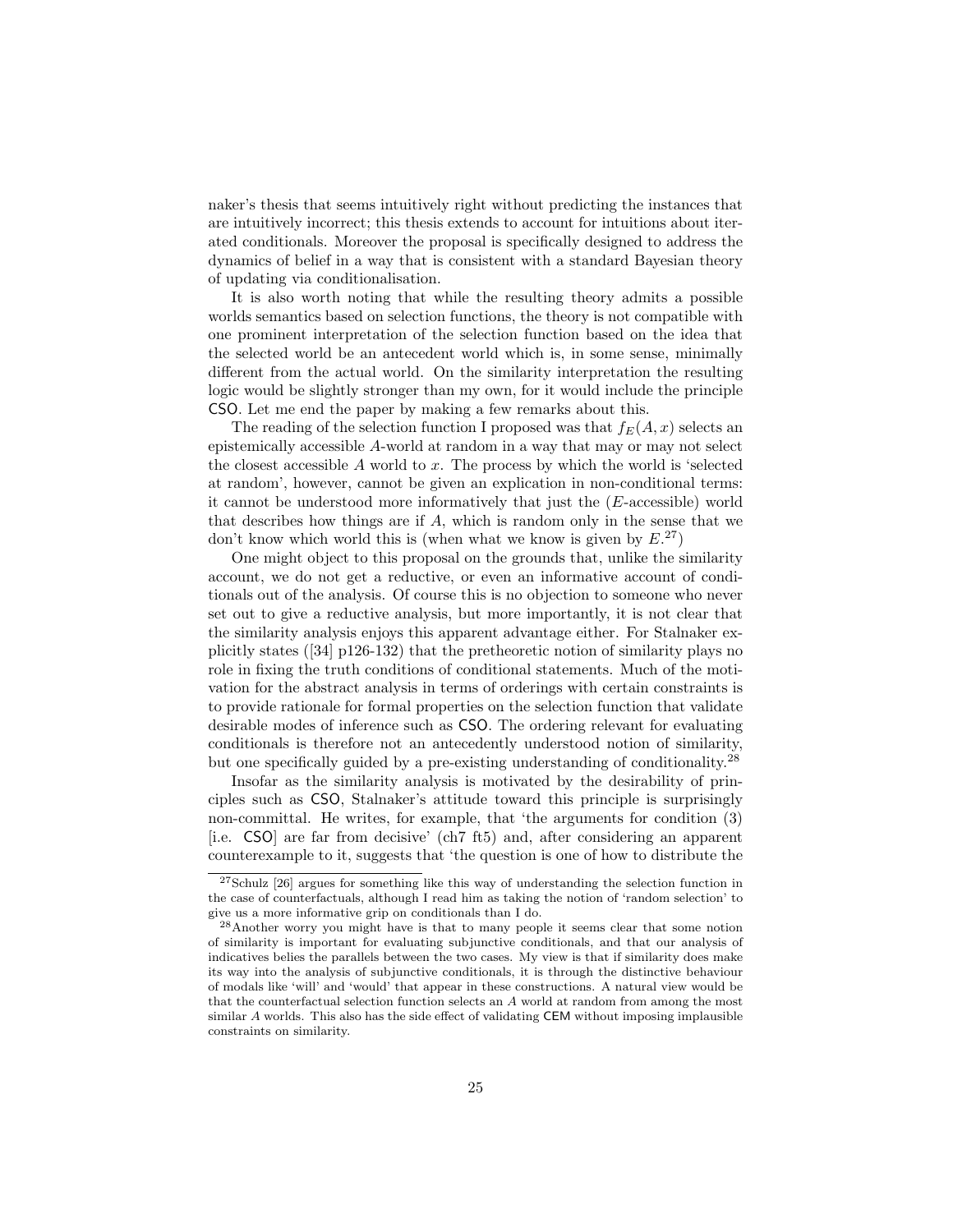burden of explanation between pragmatics and semantics' and that 'to some extent the issue may be one of simplicity and efficiency of formulation rather than substance'. Stalnaker also points toward many good inferences involving CSO and related principles. (I find these examples less than convincing, however, since alternative accounts of the goodness of these inferences are available. CP already predicts that anyone who is certain in  $A \leftrightarrow B$  and in  $A \to C$  in at a given context must be certain in  $B \to C$ . Moreover, while the axiom CSO, a compound of conditionals, might not always be fully probable in a context, there is a threshold below which its probability cannot fall, according to CP, so that one can never be in a context where one can outright assert its negation.)

An example we discussed earlier brings out the difference between Stalnaker's gloss and mine quite nicely (this point is due to Edgington [8].) In the example where Bob knows that a car has travelled between 0 and 100 miles but does not know how far, it seems natural to say that he also doesn't know whether the car travelled, say, 63 miles if it passed the 50 mile mark, or 89. Indeed it's natural to think that he takes it to be just as probable that it went 63 miles if it passed the 50 mile mark as that it went any other number of miles between 50 and 100. This fits my interpretation fairly naturally, where the world that describes how far the car went is picked randomly from the worlds where it travelled between 50 and 100 miles, with no preference for one world over any other (and in particular, no preference for more similar worlds.) A similarity analysis would rather suggest that at any world at which the car actually went less than 50 miles, the conditional 'the car went exactly 50 miles if it went at least 50 miles' would be true. Since it went less than 50 miles in half the accessible worlds, this makes it much more probable that it went 50 exactly miles if it went at least 50 miles, than that it went any other number of miles.

Although neither account can give an analysis of the selection function reductively in terms of similarity or random selection, the present proposal has an advantage over the similarity analysis. For I can say something substantial about the conceptual role of the ur-selection function that a similarity theorist cannot. While, of course, we can both say something about the logical role of conditionals, this will not rule out a material analysis since that satisfies all of the logical principles we have mentioned in this paper. However the ur-selection function has a distinctive role in thought which neither the material analysis nor the similarity analysis can accommodate.<sup>29</sup> Supposing that my present epistemic state at world  $x$  is represented by a prior  $Pr$  and an epistemic accessibility relation E. Then the ur-selection function is subject to satisfying the following rational constraint:  $Pr({y | f_E(A, y) \in B} | E(x)) = Pr(B | A \cap E(x))$ , where  $f_E$  is defined from the ur-selection function (this could be filled out using Harper's condition, or some other way.) Writing  $Cr(\cdot)$  for  $Pr(\cdot | E(x))$  (my present rational credences, relative to evidence E) and  $f_E^{-1}(A, B)$  for  $\{y \mid f_E(A, y) \in B\}$ (my 'personal' conditional, which plays a special role in my thinking) this just simplifies to:

<sup>29</sup>In the case of the similarity analysis, it is exactly the validity of the principle CSO that prevents it from satisfying this role.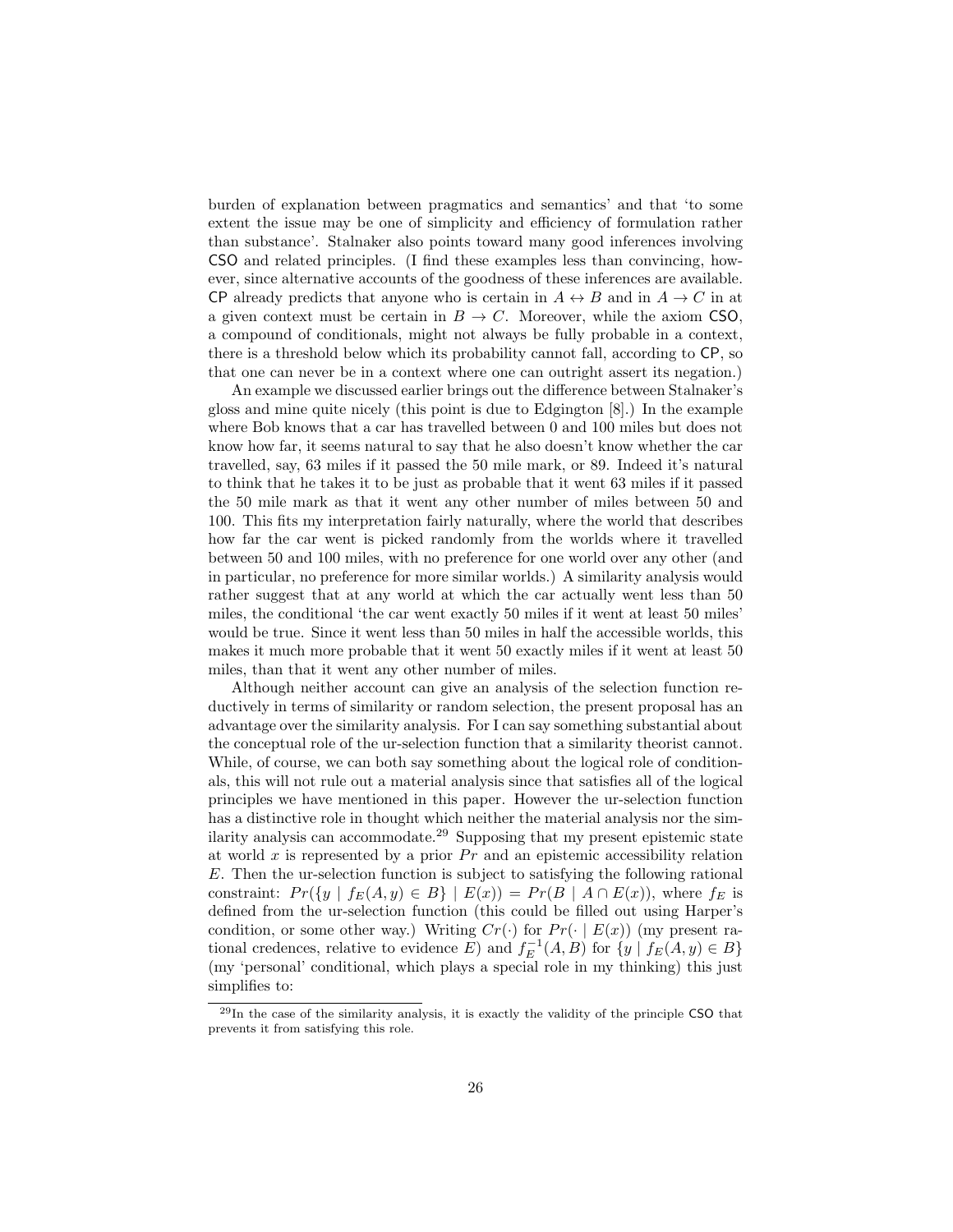$$
Cr(f_E^{-1}(A,B)) = Cr(B \mid A).
$$

Of course, this is just a restatement of CP. Note, however, that one can perfectly well ask whether there is a selection function that plays this distinctive role in thought without taking any stance about how it relates to the semantics of indicative sentences in any language.<sup>30</sup> The idea is that we first get a grip on the selection function this way, and then we ask whether this is clearer than Stalnaker's abstract orderings, and whether it is more suited to play a role in a theory of conditional language.

If this is right then it opens up the possibility of providing a theory of indicatives that is based on probabilistic considerations rather than similarity. These are no more than programmatic remarks, of course, yet I hope that the above results will open up an avenue of research (outlined in Stalnaker [32]) that has been long abandoned.

<sup>30</sup>One does not, for example, need to be a contextualist to raise this question.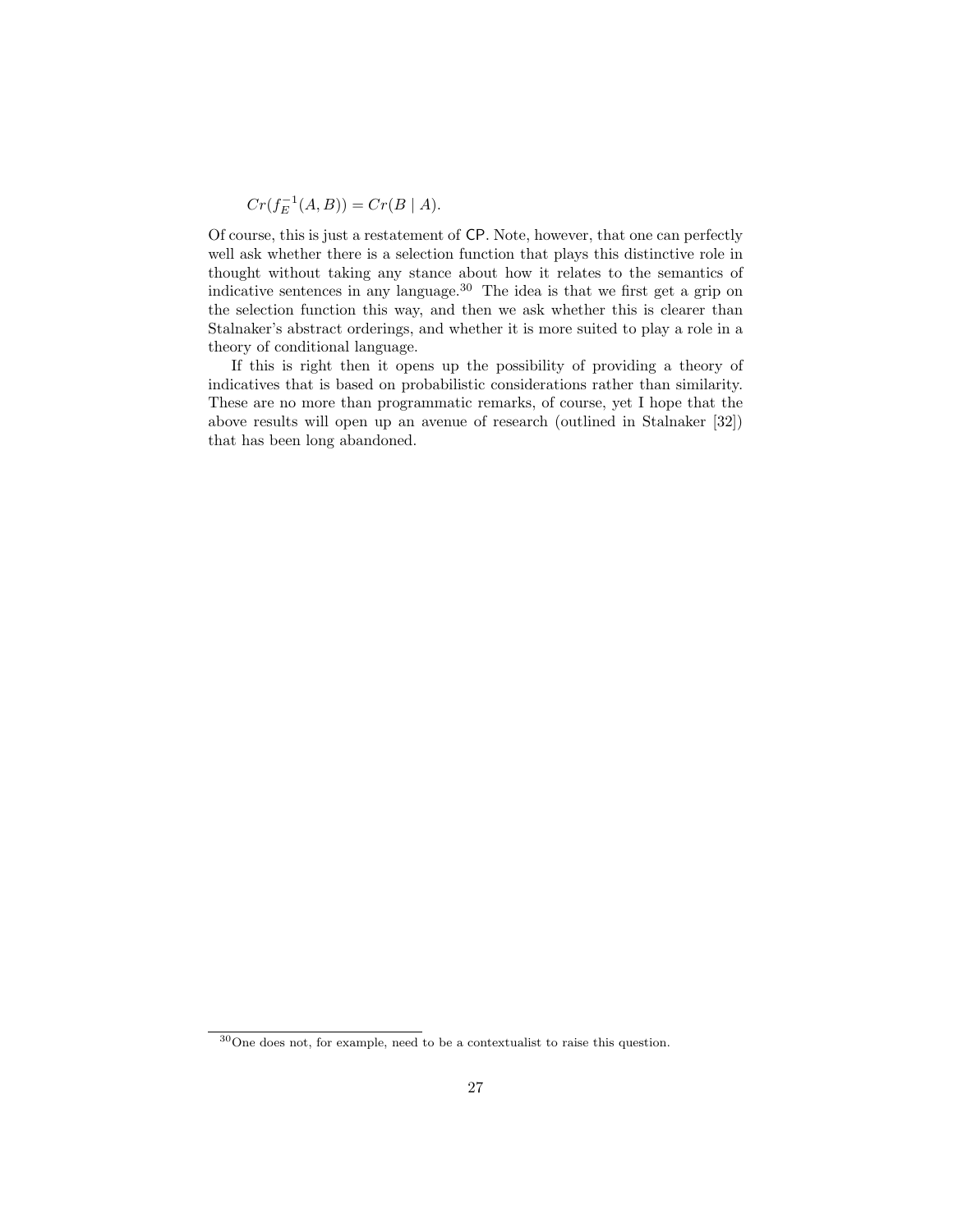## 4 Appendix A: Tenability result with Harper's Condition

In this section we will construct a model for CP. Several things that are worth noting about this model

- 1. All of the selection functions are determined by the ur-selection function in accordance with Harper's condition:  $f_E(A, x) = f(A \cap E(x), x)$ .
- 2. The ur-selection functions is normal so that  $f(A, x) = \emptyset$  only if  $A = \emptyset$ , thus it satisfies B, 4 and C0.
- 3. The model is not full: the set of evidence propositions,  $\beta$  is a strict subset of the set of all proposition  $\mathcal{P}(W)$ . Here  $\mathcal B$  intuitively represents the categorical (non-conditional) propositions.
- 4. P is a fairly rich set of probability functions. In fact, for every probability function  $Pr$  over the non-conditional propositions,  $\beta$ , there is a unique probability function in P whose restriction to  $\beta$  is Pr.

The third point is particularly worthy of note. According to the informal gloss,  $\beta$  represents the set of propositions that could, in some possible world, be an agent's total evidence. Since some propositions do not belong to  $\beta$  according to this model it follows that there are some propositions that could not be an agent's total evidence. Fortunately there is an intuitive interpretation of this feature of the model.

In the model we start off with an initial set of objects, which we can think of as possible worlds, and the propositions in  $\beta$  can be identified with arbitrary sets of these worlds. We can think of a possible world as determining all the ordinary facts concerning where objects are located, and so on and so forth, but not the conditional facts. For example a possible world might determine that a particular coin, C, isn't flipped on a particular occasion, but it won't determine whether the coin will land heads or tails if it is flipped at that occasion. Thus there will be two epistemic possibilities, corresponding to the same worldly facts (i.e. the same possible world), and according to one the coin lands heads if it is flipped, and according to the other it lands tails if flipped. In general, then,  $\beta$  represents non-hypothetical/non-conditional propositions and can be represented by sets of possible worlds whilst the full set of propositions, including hypothetical propositions, and can be represented by sets of epistemically possible worlds.

Why then, couldn't an arbitrary hypothetical proposition, say the proposition that the coin  $C$  will land heads if it's flipped, be an agent's total evidence? A common observation for views accepting CEM is that conditionals like these give rise to a curious epistemic phenomenon: in this case it doesn't seem to be possible to find out whether the coin will land heads if flipped when the coin is never flipped. For example, if you accept conditional excluded middle then either C will land heads if it is flipped, or it will land tails, but in worlds where the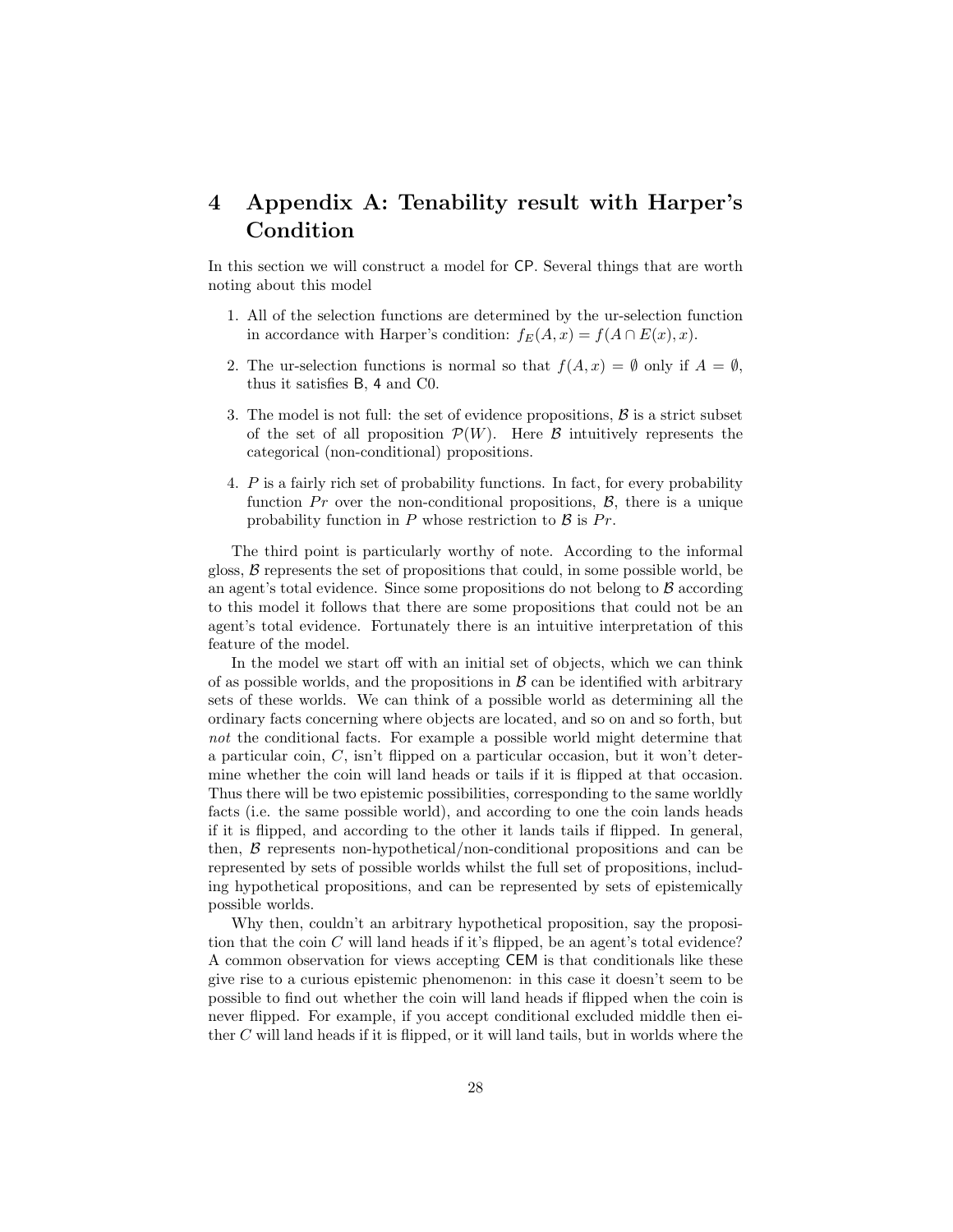coin is not flipped it is impossible to obtain further evidence to settle the question of which way it would land if flipped. Philosophers subscribing to the law of conditional excluded middle have conjectured that hypothetical propositions like this are a special source of indeterminacy (e.g. [31].) Whether or not this is so we can certainly agree that we must be ignorant in the scenario described, much as we would be in the face of vagueness or indeterminacy. The basic intuition is that one can have any credence you like regarding the completely determinate non-hypothetical facts, but once you have fixed your credences in those propositions your credences over the rest of the space of propositions is fixed. For example, if you know that  $C$  is fair and will not be flipped, then you are forced to have a credence of a half in the proposition that  $C$  will land heads if flipped. The situation here is similar to the analogous situation with vague propositions. Once you know someone has a certain borderline number of hairs, N, you are forced to be uncertain, to some degree, in the proposition that that person is bald.

Of course, we learn conditionals all the time; it is important to keep in mind that this fact is completely consistent with the thesis that our total evidence is never conditional. According to the logic  $L$ , when one learns that  $A$  and  $B$ then one learns the conditional stating that if  $A$  then  $B$ , and when you learn that A and  $\neg B$  you can rule out the conditional if A then B. But in these cases your total evidence  $(AB \text{ and } A \wedge \neg B$  respectively) is strictly stronger than the conditional facts you've learnt. In other cases we know conditionals even when we are ignorant about the antecedent and consequent. Even when you do not know whether the fuse will blow or the light will go off, it is quite reasonable to assert that if the fuse blows the light will go off. But in these cases it is natural to think that your assertion is only appropriate when you know a stronger strict conditional (say, that in all nomically possible worlds in which the fuse blows the light goes off.) When you do not know the strict conditional, such as in the case of the coin flip, it is not appropriate to assert the indicative conditional, even if it is in fact true.

#### 4.1 The construction

The following construction uses the ideas developed by van Fraassen's in his 'Bernoulli - Stalnaker' models from [37]. However van Fraassen's models do not satisfy the principle CP for two reasons. Firstly, there is only one conditional connective that satisfies a variant of the conditional to conditional probability link, whereas CP states something much more general (that some form of the link holds for each conditional connective you can express in some context or other.) Secondly in van Fraassen's model the probability conditional to conditional probability link holds only for special conditionals and does not extend to iterated conditionals of various sorts. The following construction is, in a loose sense, the result of iterating van Fraassen's construction  $\omega_1$  many times.

The construction begins with an initial set of possible worlds,  $W$ , which intuitively can be thought of as representing maximally specific things that can be said about the world without mentioning conditional facts (i.e. facts about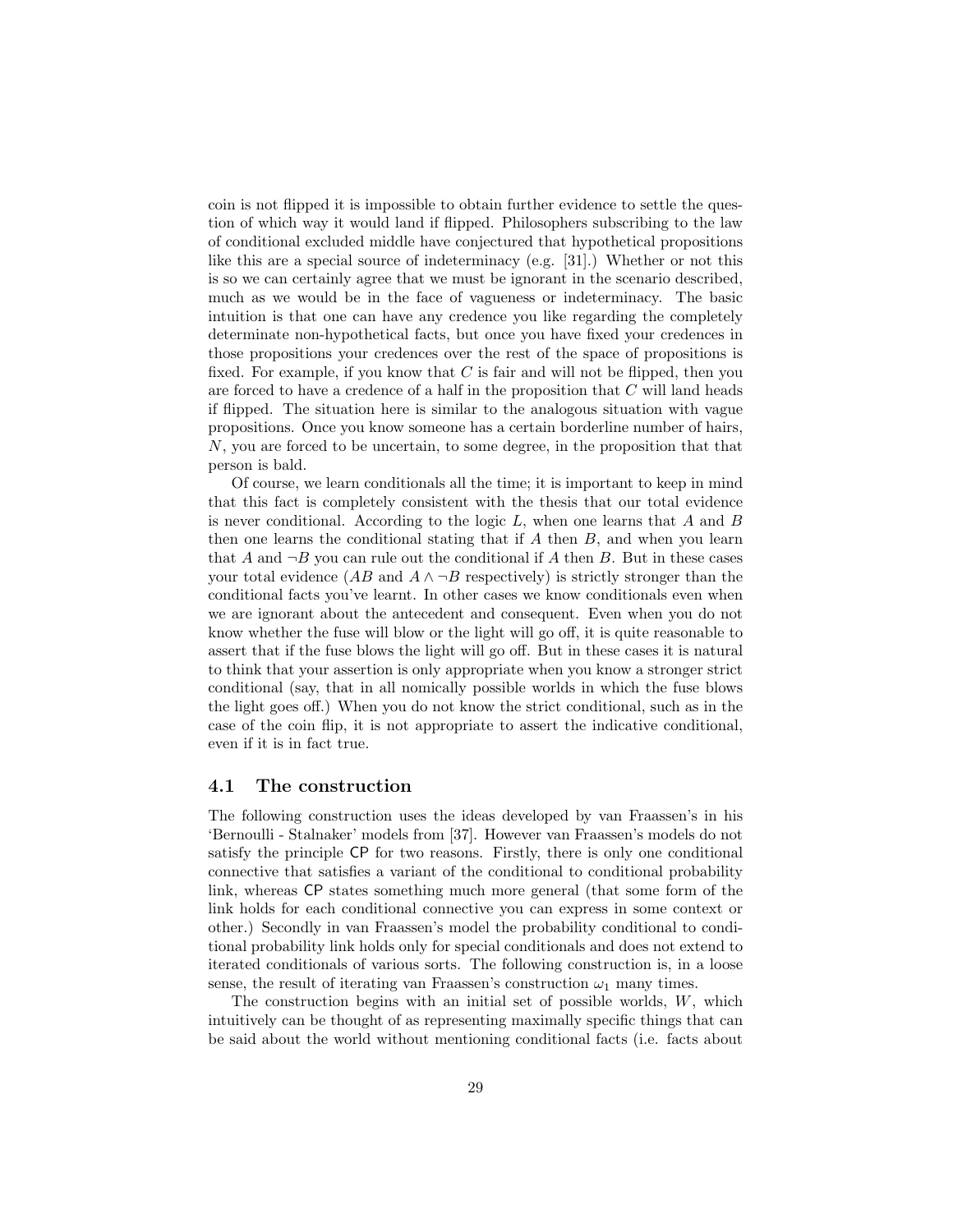what will happen if this or that happens.) The set  $W_{\infty}$  then extends this set, dividing members of W into epistemic possibilities according to the kind of hypothetical distinctions you can make. Epistemic possibilities can be thought of as ordered pairs of ordinary worlds and sequences of worlds, with the latter encoding all the conditional facts that hold at that epistemic possibility. An ordered pair of a world and a sequence is isomorphic another sequence with an extra initial element – thus epistemic possibilities will just be represented as sequences of possible worlds.

Let us put this into practice. Assume that the initial set of states,  $W$ , that do not involve conditional facts is given and is countable. The set of worlds in our model will be the set  $W_{\infty} = W^{\omega_1} = {\pi \mid \pi : \omega_1 \to W}$ . We shall set  $\mathcal{B} = \{A \times W_{\infty} \mid A \subseteq W\}.$  B is isomorphic to  $\mathcal{P}(W)$  and is thus a complete Boolean algebra. It is easy to see that  $\beta$  embeds into the larger algebra of all propositions, which we shall denote  $\mathcal{B}_{\infty} = \mathcal{P}(W_{\infty})$ .

Given our initial space W, define the following sequence of sets for  $\alpha < \omega_1$ 

•  $W_{\alpha} = W^{\omega^{\alpha}}$ 

That is,  $W_{\alpha}$  represents the set of all  $\omega^{\alpha}$  sequences of members of W. Since  $\omega^{\alpha} < \omega_1$  whenever  $\alpha < \omega_1$  it follows that an element of  $W_{\alpha}$  will be isomorphic to an initial segment of a member of  $W_{\infty}$ . Note also the following consequences of this definition:

- $W_0 = W$
- $W_{\alpha+1} \cong W_{\alpha}^{\omega} = W_{\alpha} \times W_{\alpha} \times W_{\alpha} \times \dots$

In what follows we shall adopt a practice of identifying products which are isomorphic to subsets of  $W_{\infty}$ , allowing us, for example, to identify  $A \times W_{\infty}$ with a subset of  $W_{\infty}$  whenever A is contained in some  $W_{\alpha}$ .

The sets  $W_{\alpha}$  for  $\alpha < \omega_1$  help us describe the measurable sets.

**Definition 4.0.1.** Suppose X is a set of subsets of  $W_{\infty}$ . Then  $cl(X)$  is the  $closure of X under the operations of countable unions and intersections, and$ complements relative to  $W_{\infty}$ .

The measurable sets, which we shall denote  $\Sigma_{\infty}$ , can be thought of as being approximated by an infinite sequence of  $\sigma$ -algebras,  $\Sigma_{\alpha} \subset \mathcal{B}_{\infty}$  for  $\alpha < \omega_1$ .

- $\Sigma_0 = \{A \times W_\infty \mid A \subseteq W\}$
- $\Sigma_{\alpha+1} = cl\{A_0 \times \ldots \times A_n \times W_\infty \mid A_i \times W_\infty \in \Sigma_\alpha \text{ for } 0 \leq i \leq n\}$
- $\Sigma_{\gamma} = cl(\bigcup_{\alpha < \gamma} \Sigma_{\alpha})$

Note that  $\Sigma_{\alpha+1}$  is generated by sets of the form  $A_0 \times \ldots \times A_n \times W_\infty$  where  $A_i \subseteq W_\alpha$ . Each of these generating sets consists of an  $\omega_1$  sequence such that an initial finite number of elements belong to  $W_{\alpha}$  and the rest belong to W. This is, of course, just equivalent to an  $\omega_1$  sequence of elements of W whenever  $\alpha < \omega_1$ : it is just equivalent to n successive  $\omega^{\alpha}$ -sequences of elements of W followed by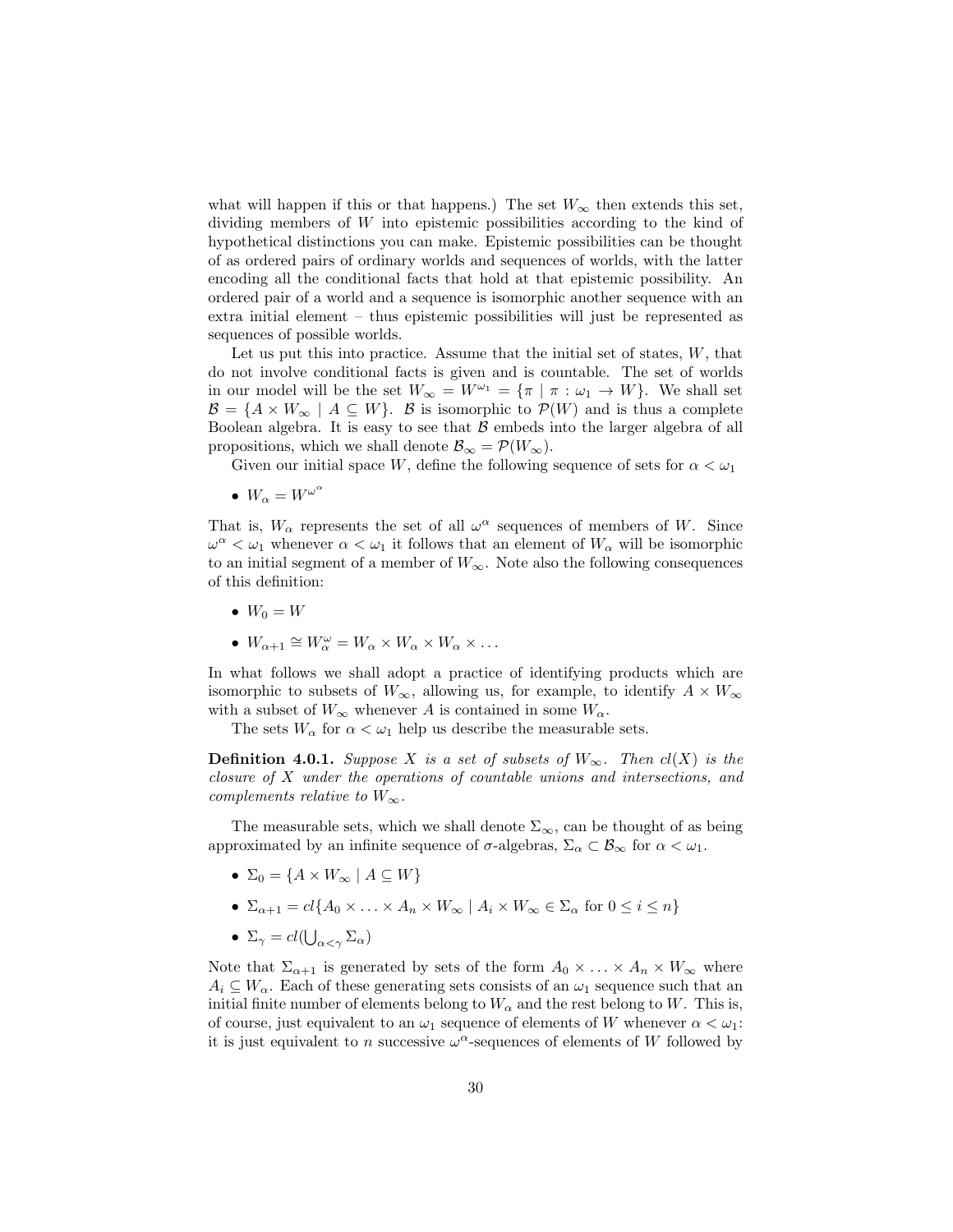an  $\omega_1$ -sequence of elements of W, which is itself an  $\omega_1$ -sequence of elements of W. Bearing this equivalence in mind we can see from the construction that an arbitrary member of  $\Sigma_{\alpha}$  will be of the form  $A \times W_{\infty}$  where  $A \subseteq W_{\alpha}$ . It is straightforward to show

**Proposition 4.1.**  $\Sigma_{\alpha} \subseteq \Sigma_{\beta}$  if  $\alpha \leq \beta$ 

Now we turn to our definition of  $\Sigma_{\infty}$ , the set of measurable sets.

**Definition 4.1.1.** A set  $A \in \mathcal{B}_{\infty}$  is measurable iff  $A \in \Sigma_{\alpha}$  for some  $\alpha$ . We denote the set of measurable sets  $\Sigma_{\infty} := \bigcup_{\alpha < \omega_1} \Sigma_{\alpha}$ .

It should now become apparent why we chose the ordinal  $\omega_1$  in our definitions: it is due to this choice that our measurable sets are closed under countable unions so that  $\Sigma_{\infty}$  is a  $\sigma\text{-algebra.}$ 

**Definition 4.1.2.** If A is measurable then the rank of A is the smallest  $\alpha$  such that  $A \in \Sigma_{\alpha}$ . We shall write this: rank $(A) = \alpha$ . If A is not measurable then  $rank(A) = \infty$ .

It is now time to define the ur-selection function for a  $A \in \mathcal{B}_{\infty}$  of rank  $\alpha$ (possibly identical to  $\infty$ ). If A is non-empty let  $\tau_A$  be any member of A (it doesn't matter which.)

$$
f(A,\pi) = \begin{cases} \pi[\omega^{\alpha}.i] & \text{where } i \text{ is the smallest number such that } \pi[\omega^{\alpha}.i] \in A \\ \pi_A & \text{if there is no such number and } A \neq \emptyset \\ \# & A = \emptyset \end{cases}
$$

Here  $\pi[\alpha]: \omega_1 \to W$  is given by the function  $\pi[\alpha](\beta) = \pi(\alpha + \beta)$  (i.e.  $\pi[\alpha]$  is just the  $\omega_1$  sequence you get by lopping off the first  $\alpha$  members of  $\pi$ .) Note that this is formally reminiscent of Stalnaker's semantics:  $f(A, \pi)$  represents the closest world to  $\pi$  which belongs to A, where closeness depends on how small the 'i' is – the crucial difference is that the notion of closeness at play here depends on the rank of the antecedent,  $A$ . It is easy to verify that  $f$  is normal. In particular, the second condition – that  $f(A, \pi) = \tau$  if A is non-empty and there is no A-world in the sequence of  $\pi[\omega^{\alpha}.i]$ 's – is to ensure that  $f(A,\pi)$  does not output the impossible world unless  $A = \emptyset$  (if we were to replace  $\tau_A$  with  $\#$  in the definition we get a merely regular selection function.) In order to obtain  $f_E$ we simply identify  $f_E(A, x)$  with  $f(A \cap E(x), x)$  in accordance with Harper's condition.

**Proposition 4.2.**  $\emptyset$  is measurable and if A, B and  $A_0, A_1, A_2, \ldots$  are measurable then so is  $W_{\infty} \setminus A$ ,  $A \Rightarrow B$  and  $\bigcup_n A_n$ .

We now define the set,  $P$ , of ur-priors. For simplicity we have assumed that  $W$  is countable so that every subset of  $W$  can be treated as a measurable set (although it would be simple enough to drop this assumption and work with an initial  $\sigma$ -algebra over W instead.) We shall show that every regular countably additive probability function  $Pr$  on the powerset algebra on  $W$  extends to the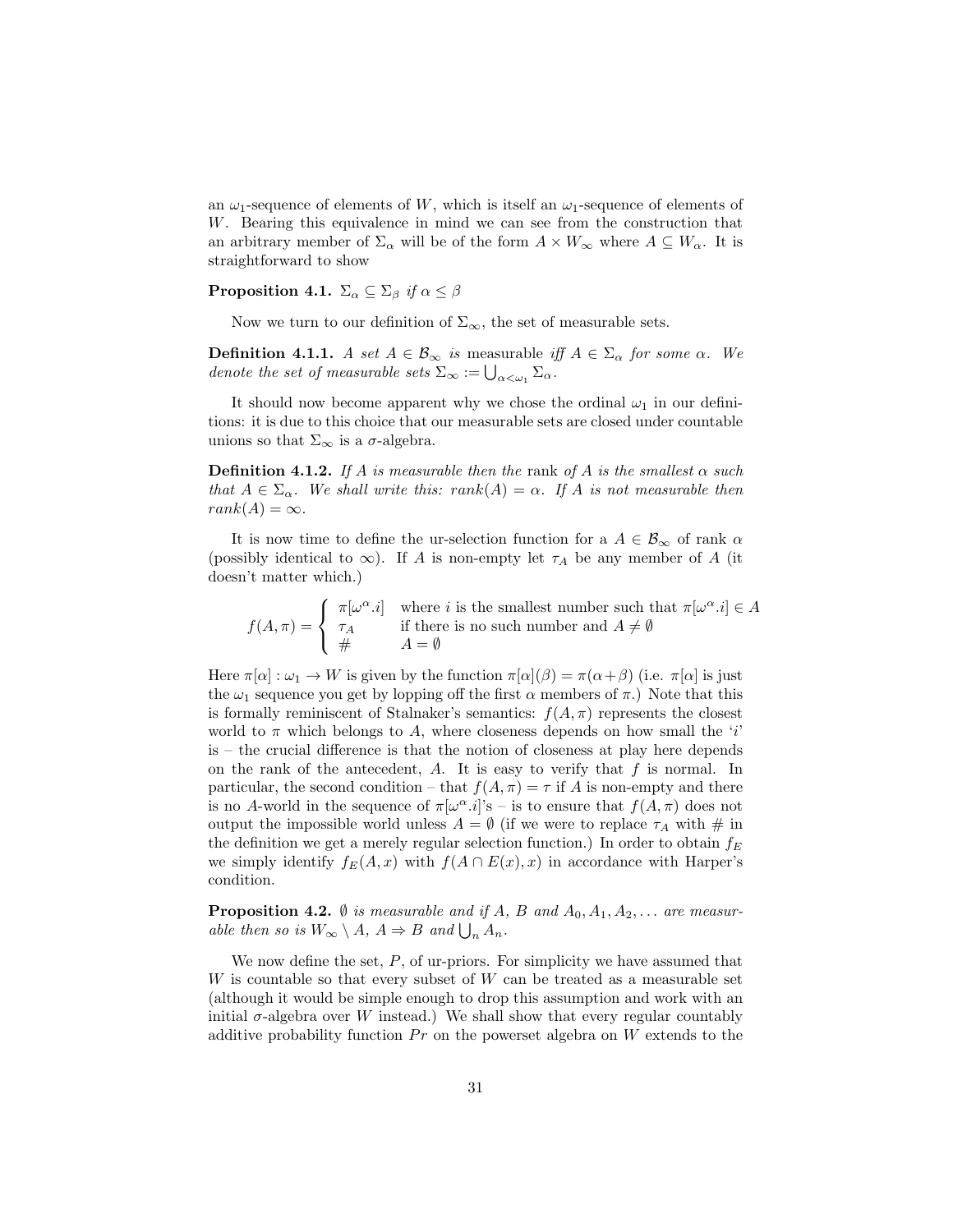measurable sets over  $\mathcal{B}_{\infty}$ . We then identify P with the set of all such probability functions generated this way.

Suppose that Pr is a regular countably additive probability function on  $\mathcal{B}$ . For  $\alpha \leq \omega_1$  we define  $Pr_{\alpha}$  over  $\Sigma_{\alpha}$  as follows.

- $Pr_0 = Pr$
- $Pr_{\alpha+1}(A_0 \times \ldots \times A_n \times W_\infty) = Pr_\alpha(A_0 \times W_\infty) \ldots Pr(A_n \times W_\infty); Pr_{\alpha+1}$ extends to the rest of  $\Sigma_{\alpha+1}$  via Carathéodory's extension theorem.
- $Pr_{\gamma}(A) = Pr_{\alpha}(A)$  when  $A \in \Sigma_{\alpha}$  for  $\alpha < \gamma$ . This extends to the rest of  $\Sigma<sub>γ</sub>$  by Carathéodory's extension theorem.

Write  $Pr_{\infty}$  for  $Pr_{\omega_1}$ . Observe, from the construction of  $Pr_{\infty}$ , that for any  $\alpha$  <  $\omega_1$  and  $A_0, \ldots, A_k \subset W_\alpha$   $Pr_{\infty}(A_0 \times \ldots \times A_k \times W_\infty) = Pr_{\infty}(A_0 \times W_\infty) Pr_{\infty}(A_1 \times$  $W_{\infty}) \dots Pr_{\infty}(A_k \times W_{\infty})$ 

We are now in a position to prove our main theorem.

#### **Theorem 4.3.** The frame  $\langle W_{\infty}, \mathcal{B}, f_{\cdot}, \Sigma_{\infty}, P \rangle$  is adequate.

In particular, if  $Pr$  is a countably additive regular probability function over W then  $Pr_{\infty} \in P$  and  $Pr_{\infty}(A \Rightarrow_E B \mid E(\tau)) = Pr_{\infty}(B \mid A \cap E(\tau))$  whenever  $Pr(A) > 0$ ,  $E(\pi) \in \mathcal{B}$  for all  $\pi$  and  $A$ ,  $B$  and  $E(\pi)$  are measurable.

Proof. We begin by showing the result for the ur-selection function. Suppose that  $rank(A) = \alpha$  so that  $A = A' \times W_{\infty}$  for some  $A' \subseteq W_{\alpha}$ .

Assume that  $Pr_{\infty}(A) > 0$ . Thus  $A \neq \emptyset$  so according to our definition  $\pi \in A \Rightarrow B$  if and only if the smallest A world in the sequence  $(\pi[\omega^{\alpha} \cdot i])_i$  is a B world or there are no A-worlds in this sequence and  $\tau_A$  is a B world. In other words, if and only if  $\pi[\omega^{\alpha}.0] = \pi \in A \cap B$  or  $\pi \notin A$  but  $\pi[\omega^{\alpha}.1] \in A \cap B$  or  $\pi[\omega^{\alpha}.0] \notin A$ ,  $\pi[\omega^{\alpha}.1] \notin A$  and  $\pi[\omega^{\alpha}.2] \in A \cap B$  or ... or  $\pi[\omega^{\alpha}.i] \notin A$  for any i and  $\tau_A \in B$ .

Let R be the set of  $\pi$  with  $f(A, \pi) = \tau_A$ . Thus  $A \Rightarrow B = (A \cap B) \cup (\overline{A'} \times$  $(A \cap B) \cup (\overline{A'} \times \overline{A'} \times (A \cap B)) \cup ... \cup R = \bigcup_n (\overline{A'}^n \times (A \cap B)) \cup R$ . Here I am using  $\overline{X}$  to denote the complement of X.

Note that  $R \subseteq (\overline{A'})^{\omega} \times W_{\infty}$  which has probability 0 whenever  $Pr_{\infty}(A) > 0$ . Since we are calculating a union of disjoint sets we have

$$
Pr_{\infty}(A \Rightarrow B) = \sum_{n < \omega} (Pr_{\infty}(\overline{A})^n \cdot Pr_{\infty}(A \cap B)) = \frac{Pr_{\infty}(A \cap B)}{1 - Pr_{\infty}(\overline{A})} = \frac{Pr_{\infty}(A \cap B)}{Pr_{\infty}(A)} = Pr_{\infty}(B \mid A)
$$

The above demonstrates the result for the ur-conditional:  $Pr_{\infty}(A \Rightarrow B)$  =  $Pr_{\infty}(B \mid A)$ . It remains to show that  $Pr_{\infty}(A \Rightarrow_E B \mid E(\tau)) = Pr_{\infty}(B \mid$  $A \cap E(\tau)$  for accessibility relations E. In what follows I restrict attention to accessibility relations, E, and worlds  $\tau$  such that  $E(\tau) = E(\pi)$  whenever  $E \tau \pi$ . When this holds say that E is locally an equivalence relation at  $\tau$ . Intuitively these correspond to worlds where the evidence concerning what the evidence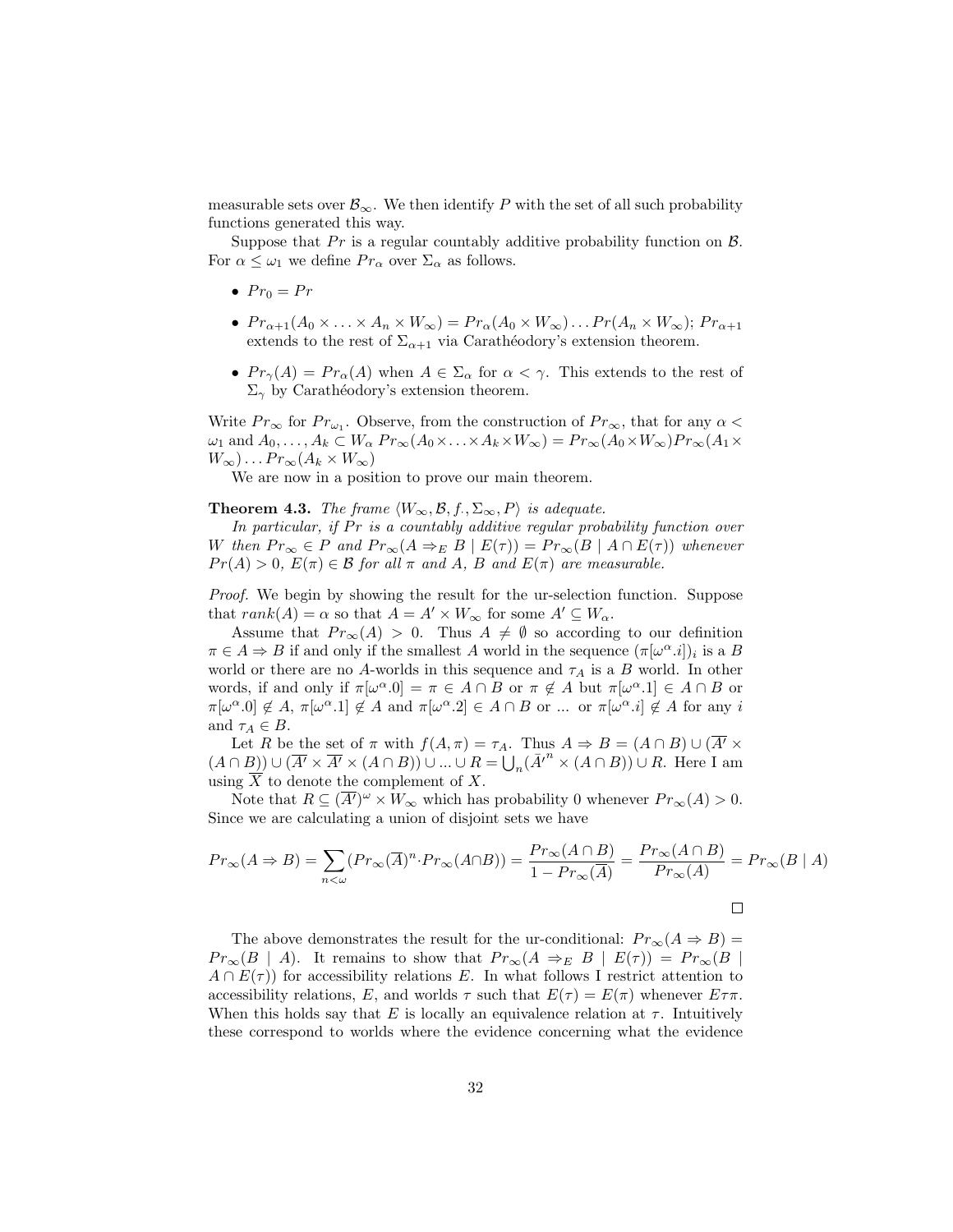is is complete at the world  $w$  (for example, if the salient evidence is just my current knowledge, then this means that I know what I do and don't know.) The restriction to these cases is purely an idealization  $-1$  do not think it is a general fact that the evidence available in a context always behaves like this. Whether these idealizations can be relaxed is a question I shall leave to future work.

We shall begin by showing how to write  $(A \Rightarrow_E B) \cap E(\tau)$  as a disjunction of disjoint sets as in the previous proof. Suppose that  $E$  is locally an equivalence relation at  $\tau$  and that  $E(\tau) \in \mathcal{B}$ . For short let us write X for  $E(\tau)$  and suppose that the rank of A is  $\alpha$ . Recall that since X is a member of B,  $X = X' \times W_{\infty}$ for some  $X' \subseteq W_\alpha$ .

**Lemma 4.4.** Given the above definitions,  $(A \Rightarrow_E B) \cap X = \bigcup_n (\overline{A'X'}^n \times$  $ABX$ ) ∩  $X$ 

*Proof.* Suppose  $\pi \in (\overline{A'X'}^n \times ABX) \cap X$  for some n. That means that  $\pi \in X$ ,  $\pi[\omega^{\alpha}.n] \in ABX$  and  $\pi[\omega^{\alpha}.m] \notin A$  and  $\notin X$  for  $m < n$ .

Since  $\pi[\omega^{\alpha}.n] \in X = E(\tau)$  this means that n is the smallest number such that  $\pi[\omega^{\alpha}.n]$  is both a member of A and  $E(\tau)$ : i.e.  $f(A \cap E(\tau), \pi) = \pi[\omega^{\alpha}.n]$ . Since  $E\tau\pi$ ,  $E(\tau) = E(\pi)$  so  $f(A \cap E(\pi), \pi) = \pi[\omega^{\alpha} \cdot n]$ . Moreover, since  $\pi[\omega^{\alpha} \cdot n]$ is B world,  $\pi \in A \Rightarrow_E B$ . Since, by assumption,  $\pi \in X$  this shows one inclusion.

Now suppose that  $\pi \in (A \Rightarrow_E B) \cap X$ . Suppose that  $f(A \cap E(\pi), \pi) =$  $\pi[\omega^{\alpha}.n]$ . Since  $\pi \in X = E(\tau)$  we know that  $E(\tau)$ , and thus that  $E(\pi) = X =$  $E(\tau)$ .  $f(A \cap E(\pi), \pi) = f(A \cap X, \pi) \in ABX$  which means that  $\pi \in \overline{A'X'}^h \times ABX$ (just as in the last theorem.) Thus  $\pi \in \bigcup_n (\overline{A'X'}^n \times ABX) \cap X$  completing the proof.

 $\Box$ 

We shall now demonstrate that CP holds in this model.

**Theorem 4.5.** If  $X \in \Sigma_0$  and  $Pr \in P$  then  $Pr(A \Rightarrow_E B | X) = Pr(B | AX)$ .

*Proof.* Suppose that  $X = X' \times W_{\infty}$  where  $X' \subseteq W$ . Then in general, for any  $\alpha$ , and  $A_0 \dots A_k \subseteq W_\alpha$ ,  $(A_0 \times \dots \times A_k \times W_\infty) \cap X = (A_0 \cap (X' \times W_\alpha)) \times A_1 \times$  $\ldots \times A_k \times W_{\infty}.$ 

By 4.4  $(A \Rightarrow_E B) \cap X = \bigcup_n (\overline{A'(X' \times W_\alpha)}^n \times ABX) \cap X$ . By the above observation this amounts to  $ABX \cup \bigcup_{n>0} \overline{(A'(X' \times W_\alpha)} \cap X' \times W_\alpha) \times \overline{(A'(X' \times W_\alpha)}^{n-1} \times$  $ABX$ ), which simplifies to  $ABX \cup \bigcup_{n>0} (\overline{A'} \cap X' \times W_\alpha) \times (\overline{A'(X' \times W_\alpha)}^{n-1} \times$  $ABX$ 

Now  $Pr((A \Rightarrow_E B) \cap X) = Pr(ABX) + \sum_n Pr(\bigcup_{n>0} \left(\overline{A'} \cap X' \times W_\alpha\right) \times$  $(\overline{A'(X' \times W_{\alpha})}^{n-1} \times ABX)$ . Simplifying we get  $Pr(ABX) + \sum_{n>0} Pr(\overline{AX}) Pr(\overline{AX})^{n-1} Pr(ABX) =$  $Pr(ABX) + Pr(\overline{A}X)\Sigma_{n>0}Pr(\overline{AX})^{n-1}Pr(ABX)$ . And finally, as in theorem 4.3 this amounts to  $Pr(ABX) + Pr(\overline{A}X) \frac{Pr(ABX)}{1 - Pr(\overline{A}X)}$  $\frac{Pr(ABX)}{1-Pr(\overline{AX})}=Pr(ABX)+Pr(\overline{AX})Pr(B|AX).$ 

To get  $Pr(A \Rightarrow_E B \mid X)$  we simply divide this number by  $Pr(X)$ , which simplifies to  $Pr(AB | X) + Pr(\overline{A} | X)Pr(B|AX)$ . This reduces to  $Pr(AB | X)$  $X$ ) +  $Pr(B | AX) - Pr(A | X)Pr(B | AX)$  using  $Pr(\overline{A} | X) = 1 - Pr(A | X)$ .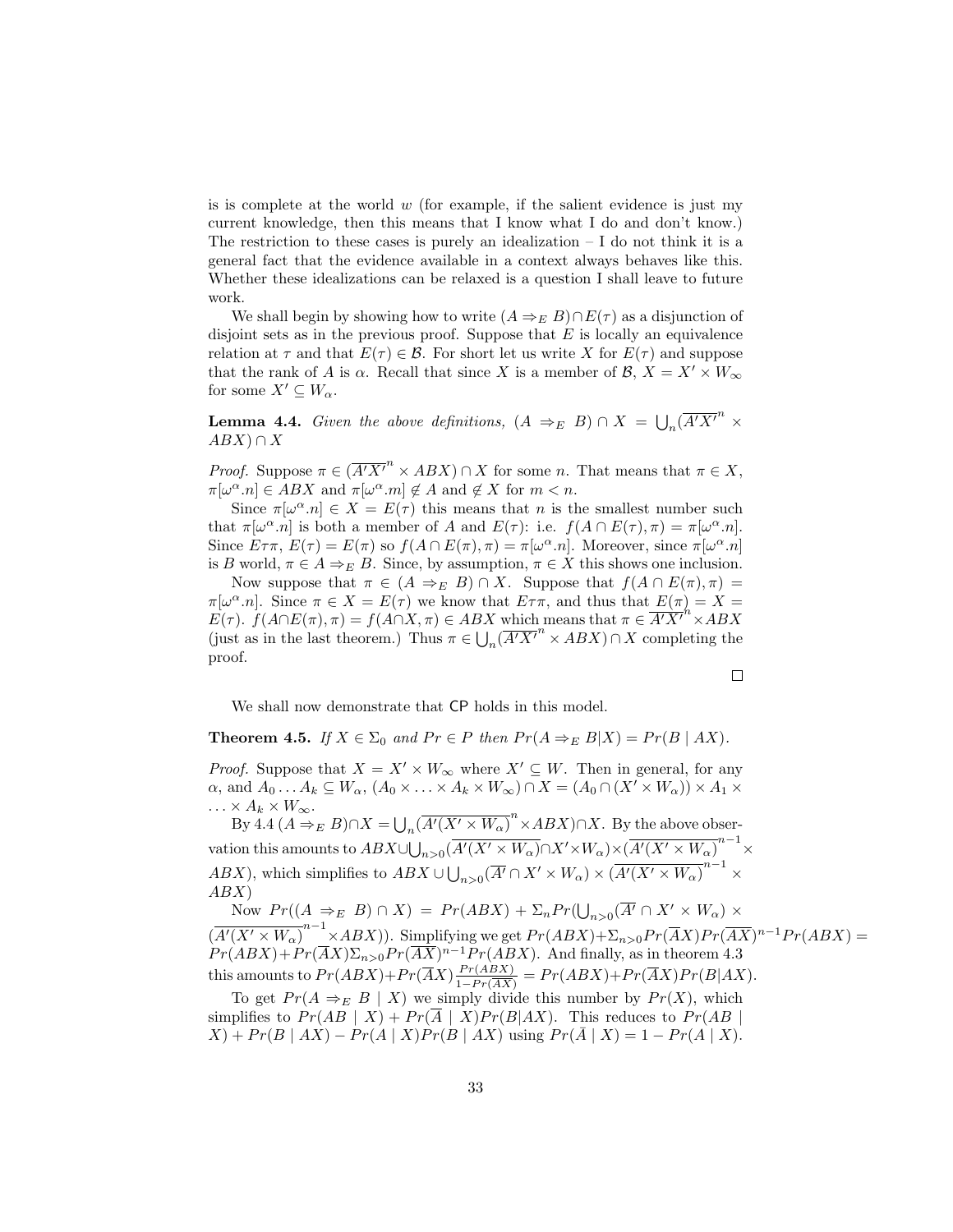Note that by the definition of conditional probability  $Q(AB) = Q(A)Q(B \mid A)$ , so  $Pr(AB | X) = Pr(A | X)Pr(B | AX)$ . Thus the last expression cancels out to  $Pr(B | AX)$  as required.

 $\Box$ 

## 5 Appendix B: Tenability Result with Fullness

Here we construct instead a probability frame that is normal, full and satisfies Stalnaker's condition. However, unlike the previous construction, this construction does not satisfy Harper's condition. Here it will be useful to use Stalnaker's original selection function semantics in which f maps us into W (so  $f(A, x)$  picks out a world instead of a singleton of a world. When A crashes,  $f(A, x)$  picks out a distinguished object,  $\#$ , the impossible world, instead of the empty set.) In this model we use only probability functions defined over the real numbers – to distinguish these we shall use Greek letters ' $\mu$ ', ' $\rho$ ' and so on, to denote measures on the reals with ' $\lambda$ ' being reserved for the standard Lebesgue measure.

Given a probability space  $\langle W, \Sigma, \mu \rangle$  we define a subspace of W to be those spaces of the form  $\langle X, \Sigma \cap \mathcal{P}(X), \mu(\cdot | X) \rangle$  with  $X \in \Sigma$ . I shall write  $\mu_X$  for  $\mu(\cdot | X)$  and  $\Sigma_X$  for  $\Sigma \cap \mathcal{P}(X)$ .

We need to employ a notion from measure theory  $-$  that of a measurepreserving map:

**Definition 5.0.1.** Let X and Y be subspaces of W. A map,  $t : X \rightarrow Y$ , is measure preserving on the spaces  $\langle X, \mu_X \rangle$ ,  $\langle Y, \mu_Y \rangle$  iff (i)  $t^{-1}(A)$  is measurable in X when A is in Y and (ii)  $\mu_X(t^{-1}(A)) = \mu_Y(A)$  for each A in Y's sigmaalgebra.

As usual, the preimage of a set A under the function f, written  $f^{-1}(A)$ , is defined as  $\{x \mid f(x) \in A\}.$ 

**Definition 5.0.2.** A selection function, f, is stretchy on a probability space  $\langle W, \Sigma, \mu \rangle$  iff for every measurable  $A \in W$ , the restriction of  $f(A, \cdot)$  to  $\overline{A}$ ,  $f(A, \cdot)$ :  $\bar{A}\to A,$  is measure preserving on the spaces  $\langle\bar{A},\mu_{\bar{A}}\rangle,$   $\langle A,\mu_{\bar{A}}\rangle$ . Here  $\bar{A}$  just means  $W \setminus A$ .

**Proposition 5.1.** Suppose that there exists a tuple  $\langle W, \Sigma, \mu, t_A \rangle$  satisfying the following conditions:

- 1.  $\Sigma$  is a  $\sigma$ -algebra over W,
- 2.  $\mu$  a probability measure over  $\Sigma$  and for each non-empty  $A \subseteq W$ ,
- 3.  $t_A : \overline{A} \to A$ , for each  $A \subseteq W$ ,
- 4.  $t_A$  is measure preserving on  $\langle \overline{A}, \mu_{\overline{A}} \rangle$ ,  $\langle A, \mu_A \rangle$  whenever  $\mu(A) \in (0, 1)$

Then the selection function f defined as  $f(A, \cdot) = id_A \cup t_A$  is stretchy, where  $id_A$  is the identity function on A. More precisely, f, as defined below, is stretchy: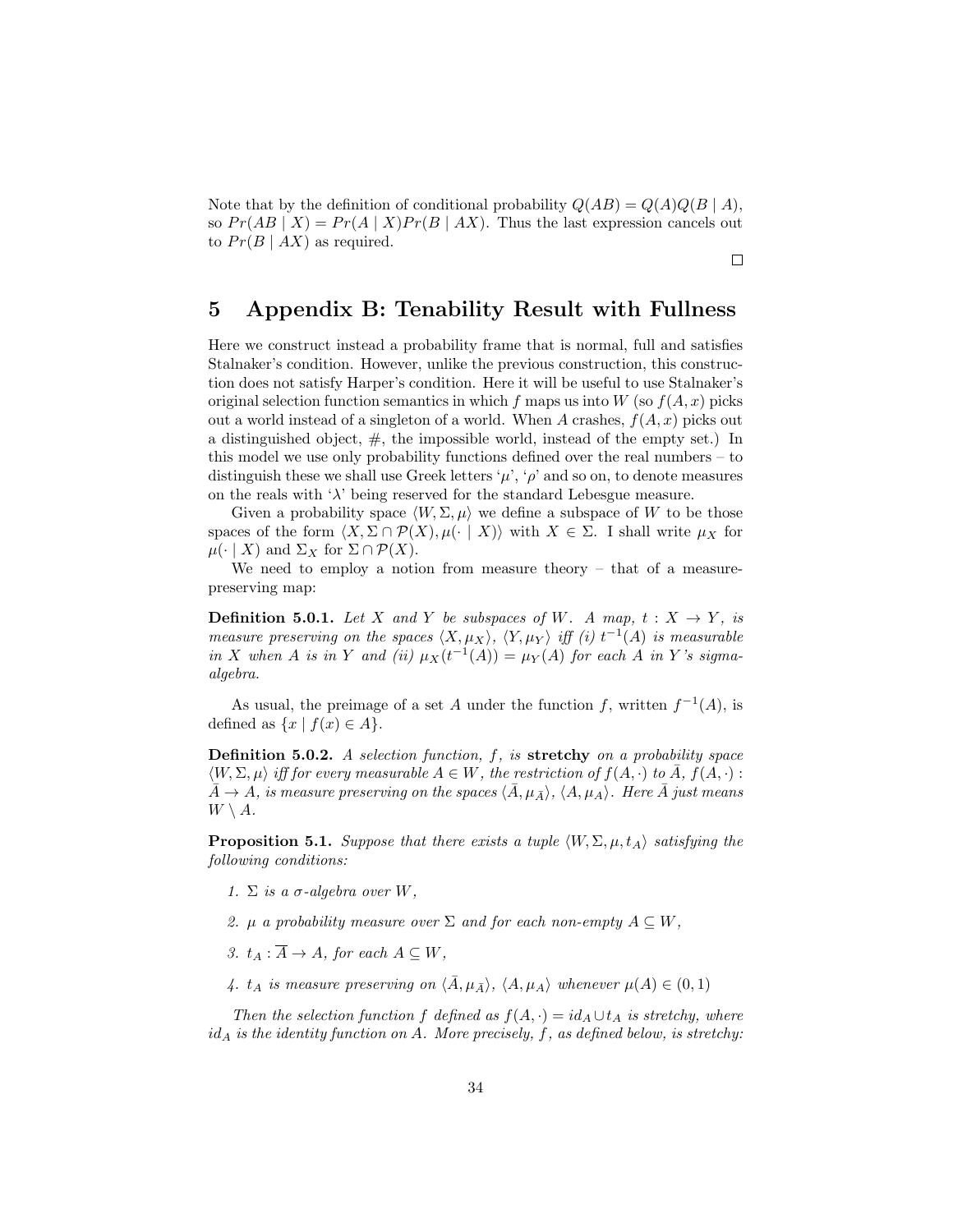$f(A, x) = x$  if  $x \in A$  and  $f(A, x) = t_A(x)$  if  $x \in \overline{A}$  provided A is nonempty

 $f(\emptyset, x) = \#$ .

Any set A in  $\Sigma$  which has measure in  $(0, 1)$  is stretched out onto its complement by  $f$  in a way that preserves the measure of its measurable subsets. (In the models we consider any pair of sets,  $X$  and  $Y$ , with measures in  $(0, 1]$ , can be stretched on to the other.)

Note also that  $f$  is normal and thus will validate CEM, MP, ID, 4, B and C0. By construction  $f(A, x) \in A$  and  $f(A, x) = x$  whenever  $x \in A$ . But notice further that A crashes  $(f(A, x) = #)$  only if  $A = \emptyset$ , so the principles C0, B and 4 for crashing are validated in this kind of model as well.<sup>31</sup> So the logic of stretchy selection functions of this type is at least  $L+C0+4+B$ . Whether the logic of stretchy selection functions generated this way is exactly this logic bears further investigation.

It should be clear that Stalnaker's thesis holds for any stretchy selection function. If  $\mu(A) = 0$  then Stalnaker's thesis vacuously holds. If  $\mu(A) = 1$  then (i)  $\mu(B \mid A) = \mu(B)$  and (ii)  $t_A^{-1}(B) \subseteq \overline{A}$  has measure 0 so  $\mu(f^{-1}(A, B)) =$  $\mu(id_A^{-1}(B)) + \mu(t_A^{-1}(B)) = \mu(AB) + 0 = \mu(B)$ . Suppose that  $\mu(A) \in (0,1)$ . Note that  $f^{-1}(A, B) = id_A^{-1}(B) \cup t_A^{-1}(B) = AB \cup t_A^{-1}(B)$ . Note that  $\mu(t^{-1}(B))$  $\overline{A}$  =  $\mu(B \mid A)$ , since  $t_A$  is measure preserving, so  $\mu(t^{-1}(B)) = \mu(B \mid A)\mu(\overline{A})$ . Thus  $f^{-1}(A, B)$  has a measure of  $\mu(AB) + \mu(B \mid A)\mu(\overline{A}) = \mu(B \mid A)$ .

### 5.1 Existence of a model

Here we construct a full model,  $\langle W, \mathcal{B}, f_., \Sigma, P \rangle$ , for CP. In this model worlds will be identified with real numbers, with the constraint that the selection functions  $f_E$  are stretchy on each world  $E(x)$ .

- $W := [0, 1], w \in [0, 1].$
- $\mathcal{B} := \mathcal{P}([0,1])$
- $P := {\lambda}$  where  $\lambda$  is the Lebesgue measure on [0, 1].
- $\Sigma$  is the Lebesgue measurable subsets of [0, 1].
- $f_E$  is a normal selection function on E which is additionally stretchy on  $\langle X, \Sigma_X, \lambda_X \rangle$  for every measurable  $X = E(x)$  with positive measure.

One thing to note about this model is that I have only specified one ur-prior,  $\lambda$ . This does not appear to be an essential restriction – the following proof works with any measure isomorphic to the Lebesgue measure, so we could equally well expand P to  $\{\lambda' \mid \langle [0,1], \Sigma, \lambda' \rangle \cong \langle [0,1], \Sigma, \lambda \rangle\}$  – i.e. the set of measures on [0,1] with the Lebesgue measurable sets, that are isomorphic to the Lebesgue

 $31$ In my view neither C0 B nor 4 are valid; however for the purposes of showing that a reasonable logic is consistent with Stalnaker's thesis this does not matter as every sublogic is also shown to be consistent.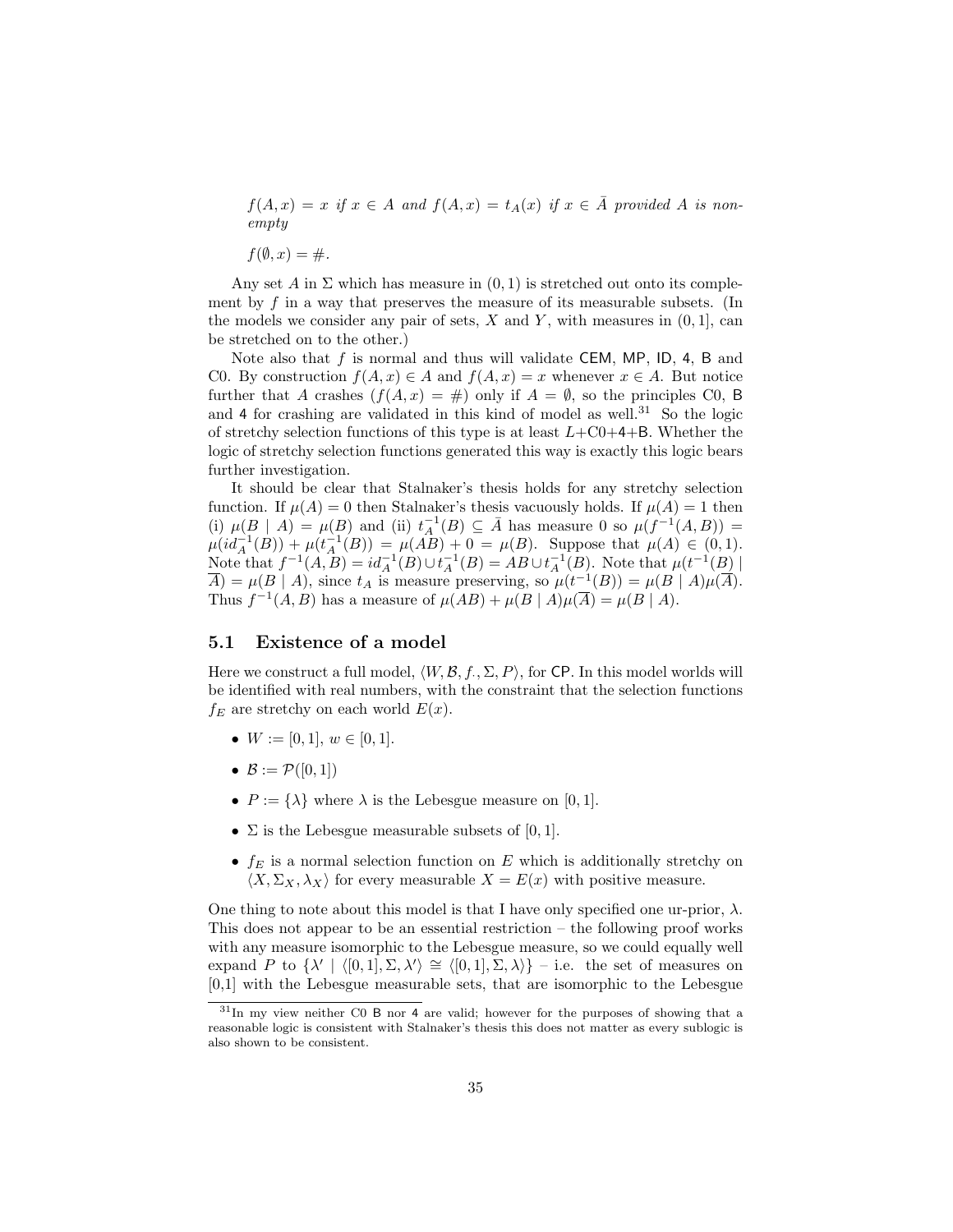measure.<sup>32</sup> For example, while the Lebesgue measure is generated by stipulating that the length of an interval  $(a, b)$  is  $b - a$ , the measure one gets by stipulating that the 'length' of the interval  $(a, b)$  be given by  $b^2 - a^2$  is isomorphic to  $\lambda$  even though it is a very different measure.

I have thus explicitly defined every aspect of the model except for the selection functions,  $f_E$ , for accessibility relations E. I shall once again assume that  $E$  is locally an equivalence relation around the actual world  $w$ . The only thing to prove, then, is that we can find a stretchy selection function defined on the restricted conditional probability space over  $E(w)$ , where w is the actual world. Any extension of this function to the whole space [0, 1] which only maps worlds to accessible worlds, and therefore in particular maps  $E(w)$  to itself, will be a function of the desired type. $33$  Moreover, by construction, it will be a stretchy selection function relative to the probability space gotten by conditioning on  $E(w)$ .

By proposition 5.1 it suffices to show that for any measurable  $E$  (of positive finite measure) and measurable  $A \subseteq E$  where  $A, E \setminus A$  have positive finite measure, we can find a measure preserving function from  $E \setminus A$  to  $A$ ,  $t_A$ . Indeed, we shall go one further and show that for *any* two measurable sets of reals,  $X$ and  $Y$ , of positive and finite measure there is a measure preserving function, t, from  $X$  to  $Y$ .

For existence of a model it thus suffices to prove the following  $34$ 

**Theorem 5.2.** Given any two measurable sets of reals,  $X$  and  $Y$ , of positive and finite measure there is a measure preserving function,  $t$ , from  $X$  to  $Y$ .

This is all we need to construct the relevant stretchy selection functions. If A and A have positive measure we can use this theorem to choose a measure preserving map  $t_A$  from  $\overline{A}$  to  $A$ .

In what follows I will need to talk about the Lebesgue measure,  $\lambda$ , and the renormalised Lebesgue measures on X and Y,  $\lambda_X(\cdot) = \lambda(\cdot)/\lambda(X)$  and  $\lambda_Y(\cdot) =$  $\lambda(\cdot)/\lambda(Y)$ . However since this notation becomes hard to follow I shall rename the latter two measures as  $\mu_X$  and  $\mu_Y$  for ease of reading.

The basic idea for the proof of this theorem is to construct a pair of measure preserving maps,  $f: X \to [0, 1]$  and  $h: [0, 1] \to Y$ , which can be composed to form a measure preserving map from  $X$  to  $Y$ . Things are more transparent if we define h in terms of a another measure preserving map,  $g: Y \to [0,1]$ . Here is how we define them:

- $f: X \rightarrow [0, 1]$
- $g: Y \to [0,1]$

<sup>32</sup>Here the relevant notion of isomorphism is the existence of an invertible measure preserving function between the two spaces.

 $33$ It would also be quite easy to ensure that the function is stretchy relative to  $E(x)$  for any  $x$  where  $E$  is locally an equivalence relation by constructing a stretchy selection function on  $E(x)$  for each such x and extending them jointly to the whole space.

 $34$ I am indebted to Gareth Davies here for some helpful suggestions regarding this proof.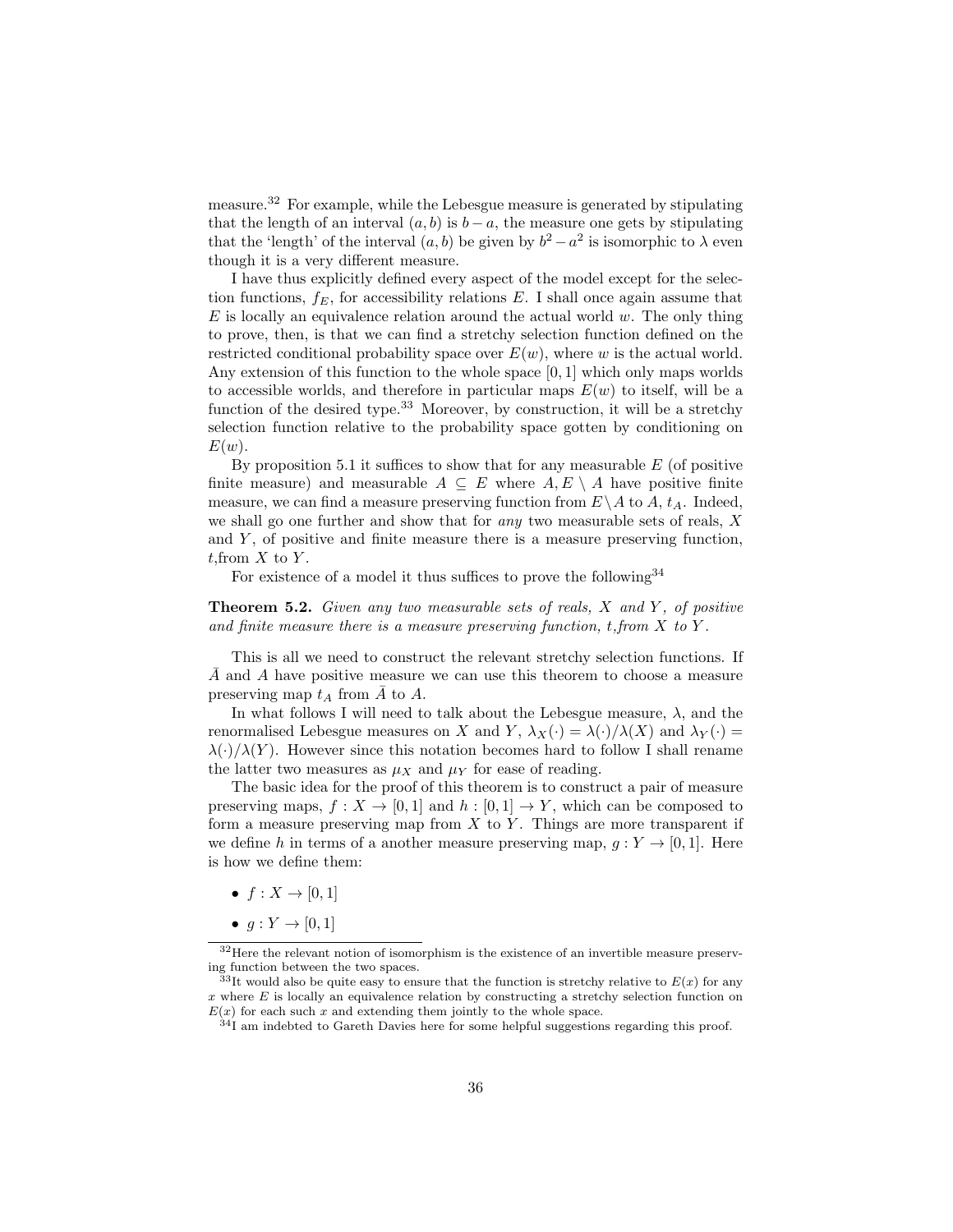- $h : [0,1] \rightarrow Y$
- $f(x) = \mu_X((-\infty, x] \cap X)$
- $q(y) = \mu_Y((-\infty, y] \cap Y)$
- $h(\alpha) = \begin{cases} y & \text{if there is exactly one } y \text{ such that } g(y) = \alpha \\ z & \text{otherwise} \end{cases}$ a otherwise

here  $a$  can be any old member of  $Y$ , it does not matter which. We will also make use of the following property of the Lebesgue measure.

Nifty fact: the Lebesgue measure,  $\lambda$ , is regular. This means that:

- 1.  $\lambda(S) = \inf \{ \lambda(O) \mid S \subseteq O, O \text{ is open} \}$
- 2.  $\lambda(S) = \sup \{ \lambda(C) \mid C \subseteq S, C \text{ is closed} \}$

Lemma 5.3. f and g are measure preserving on open (and therefore closed) sets.

*Proof.* Since q is defined exactly analogously to f it suffices to show that f is measure preserving on open sets.

Firstly note that by construction  $\mu_X(f^{-1}((a, b))) = b - a$ .

Let  $O$  be an open set. Since  $O$  is open, it may be written as a countable union of disjoint intervals,  $\bigcup_i (a_i, b_i)$ . So  $\mu_X(f^{-1}(O)) = \mu_X(f^{-1}(\bigcup_i (a_i, b_i))) =$  $\mu_X(\bigcup_i f^{-1}((a_i, b_i))) = \sum_i \mu_X(f^{-1}((a_i, b_i))) = \sum_i (b_i - a_i) = \lambda(O)$  as required.

Now let C be a closed set, so  $C = [0,1] \setminus O$  for some open set O. So  $\lambda(C)$  =  $1 - \lambda(O) = 1 - \mu_X(f^{-1}(O)) = 1 - \mu_X(f^{-1}([0, 1] \setminus C)) = 1 - (1 - \mu_X(f^{-1}(C))) =$  $\mu_X(f^{-1}(C))$ . So f is measure preserving on closed sets too.  $\Box$ 

Theorem 5.4. f and q are measure preserving.

*Proof.* Let  $S \subset [0, 1]$  be a measurable set. Then by regularity (form 1) and the fact that  $f$  is measure preserving on opens sets we have:

 $\lambda(S) = \inf \{ \lambda(O) \mid S \subseteq O, O \text{ is open} \} = \inf \{ \mu_X(f^{-1}(O)) \mid S \subseteq O, O \text{ is} \}$  $open\} \geq \mu_X(f^{-1}(S))$ 

Then by regularity (form 2) and the fact that  $f$  is measure preserving on closed sets we have:

$$
\lambda(S) = \sup \{ \lambda(C) \mid C \subseteq S, C \text{ is closed} \} = \sup \{ \mu_X(f^{-1}(C)) \mid C \subseteq S, C \text{ is closed} \} \le \mu_X(f^{-1}(S))
$$

So  $\lambda(S) = \mu_X(f^{-1}(S))$  as required. The argument that g is measurepreserving is exactly analogous.  $\Box$ 

Now to finish the argument we have

**Theorem 5.5.**  $h$  is measure preserving.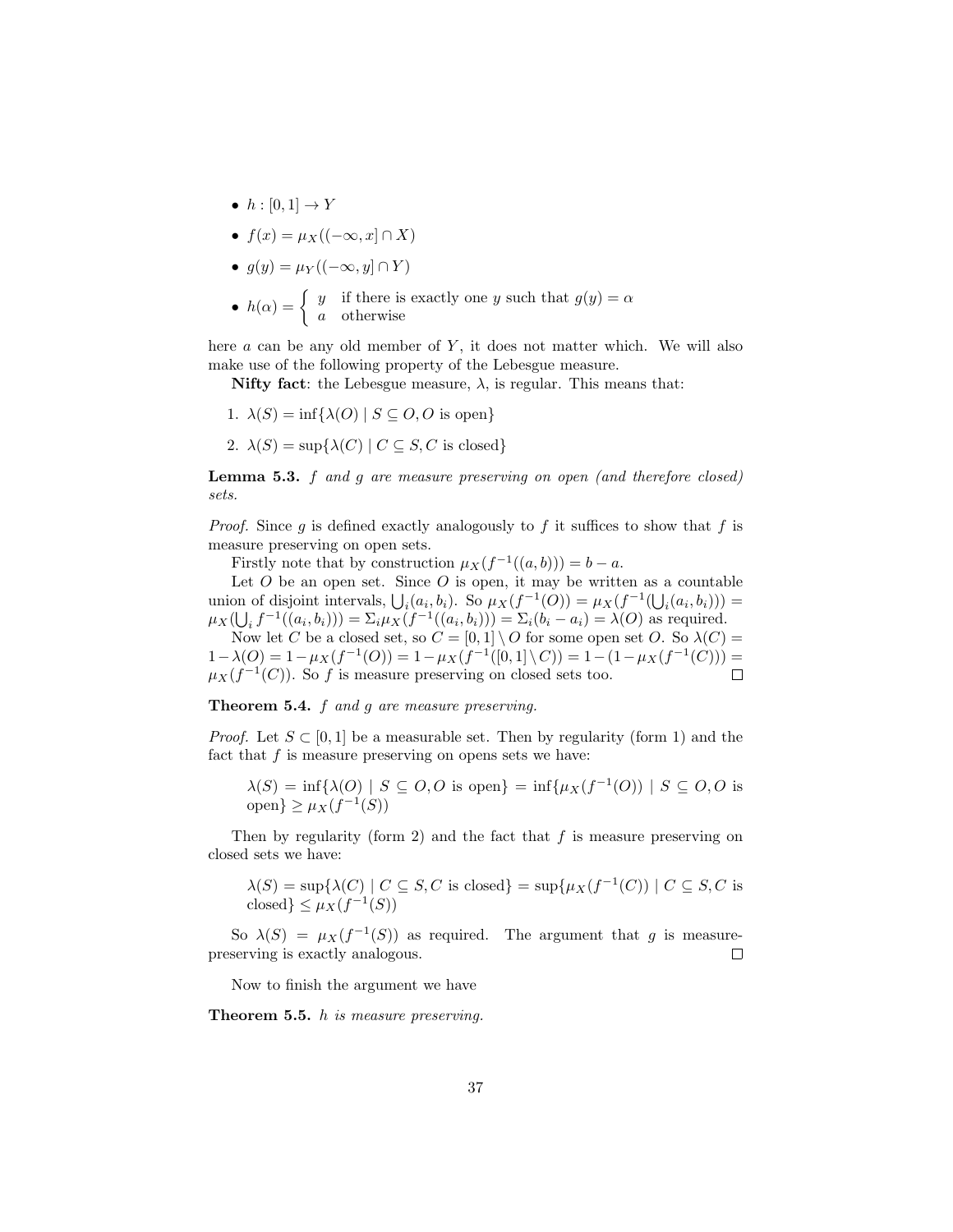*Proof.* Suppose that  $Z \subseteq Y$ .

Our strategy will be to show that  $\mu_Y(Z) = \mu_Y(g^{-1}(h^{-1}(Z)))$ . This suffices since  $\mu_Y(g^{-1}(h^{-1}(Z))) = \lambda(h^{-1}(Z))$  by the fact that g is measure preserving. Here goes.

 $g^{-1}(h^{-1}(Z)) = \{y \mid g(y) \in h^{-1}(Z)\} = \{y \mid \exists ! z : g(z) = g(y) \text{ and } z \in Z\}$  $Z \setminus \{y \mid g(y) = g(z) \text{ for some } z \neq y\} = Z \setminus g^{-1}(\{\alpha \mid |g^{-1}(\{\alpha\})| > 1\}).$ 

Now note that the set  $S := {\alpha | |g^{-1}(\{\alpha\})| > 1}$  is countable. We can map S injectively into Q as follows: if  $\alpha \in S$ , then since  $|g^{-1}(\{\alpha\})| > 1$  there is a rational number, q, strictly inside the convex hull of  $g^{-1}(\{\alpha\})$ . So we can map α to q. This mapping is injective because g is increasing: if  $\alpha < \beta$  then the convex hull of  $g^{-1}(\{\alpha\})$  and of  $g^{-1}(\{\beta\})$  overlap at most at a boundary point (since, if  $\alpha < \beta$ ,  $g(x) = \alpha$  and  $g(y) = \beta$  then  $x \leq y$ ) and we have chosen q not to be a boundary point.

Now, of course,  $\{\alpha\}$  has Lebesgue measure 0, so  $\mu_Y(g^{-1}(\{\alpha\})) = 0$  since g is measure preserving. So  $g^{-1}(\{\alpha \mid |g^{-1}(\{\alpha\})| > 1\})$  is a countable union of null sets, and is thus a null set. So putting this all together we have  $\mu_Y(g^{-1}(h^{-1}(Z))) = \mu_Y(Z \setminus g^{-1}(\{\alpha \mid |g^{-1}(\{\alpha\})| > 1\})) = \mu_Y(Z) - 0 = \mu_Y(Z).$ So  $\mu_Y(Z) = \mu_Y(g^{-1}(h^{-1}(Z))).$ 

This completes the proof. To obtain a measure preserving map,  $t$ , from  $X$ to Y we simply let  $t = h \circ f$ .

### References

- [1] E.W. Adams. The logic of conditionals: An application of probability to deductive logic, volume 86. Springer, 1975.
- [2] A. Ahmed. Walters on conjunction conditionalization. In Proceedings of the Aristotelian Society (Hardback), volume 111, pages 115–122. Wiley Online Library, 2011.
- [3] A. Bacon. Conditional logics accommodating stalnaker's thesis. Unpublished Manuscript.
- [4] J.F. Bennett. A philosophical guide to conditionals. Oxford University Press, 2003.
- [5] R. Bradley. Multidimensional possible-world semantics for conditionals. Philosophical Review, 121(4), 2011.
- [6] Dorothy Edgington. Do conditionals have truth conditions? Crítica: Revista Hispanoamericana de Filosofía, 18(52):3-39, 1986.
- [7] Dorothy Edgington. On conditionals. Mind, 104(414):235–329, 1995.
- [8] Dorothy Edgington. Conditionals. In Edward N. Zalta, editor, The Stanford Encyclopedia of Philosophy. Spring 2014 edition, 2014.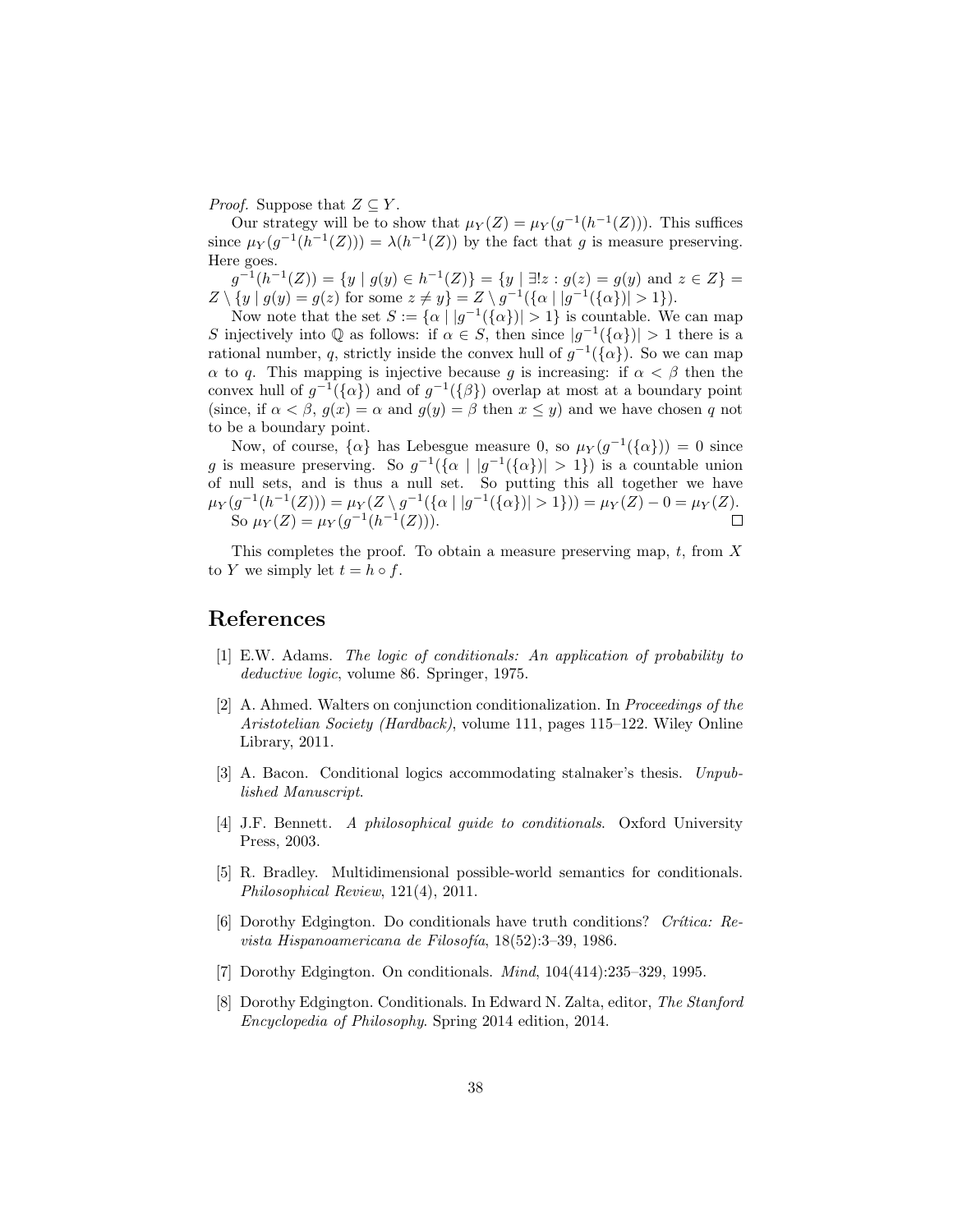- [9] Kit Fine. A difficulty for the possible worlds analysis of counterfactuals. Synthese, 189(1):29–57, 2012.
- [10] A. Gibbard. Two recent theories of conditionals. Ifs: Conditionals, Belief, Decision, Chance and Time, WL Harper, R. Stalnaker & G Pearce (eds.). D. Reidel Publ. Co., Dordrecht, pages 211–248, 1981.
- [11] A. Hájek and N. Hall. The hypothesis of the conditional construitl of conditional probability. Probability and conditionals: belief revision and rational decision, page 75, 1994.
- [12] Alan Hájek. Probabilities of conditionals revisited. Journal of Philosophical Logic, 18(4):423–428, 1989.
- [13] N. Hall. Back in the cccp. Probability and conditionals: belief revision and rational decision, page 75, 1994.
- [14] William L Harper. Ramsey test conditionals and iterated belief change (a response to stalnaker). In Foundations of Probability Theory, Statistical Inference, and Statistical Theories of Science, pages 117–135. Springer, 1976.
- [15] Hans G. Herzberger. Counterfactuals and consistency. Journal of Philosophy, 76(2):83–88, 1979.
- [16] Richard Jeffrey and Dorothy Edgington. Matter-of-fact conditionals. Proceedings of the Aristotelian Society, Supplementary Volumes, pages 161– 209, 1991.
- [17] Stefan Kaufmann. Conditionals right and left: Probabilities for the whole family. Journal of Philosophical Logic, 38(1):1–53, 2009.
- [18] Angelika Kratzer. Conditionals. In Chicago Linguistics Society, volume 22, pages 1–15, 1986.
- [19] Angelika Kratzer. Modals and conditionals: New and revised perspectives, volume 36. Oxford University Press, 2012.
- [20] D. Lewis. Counterfactuals oxford, 1973.
- [21] J. Mårtensson. Subjunctive conditionals and time: A defense of the classical approach, 1999.
- [22] V. McGee. Conditional probabilities and compounds of conditionals. The Philosophical Review, 98(4):485–541, 1989.
- [23] D. Nolan. Defending a possible-worlds account of indicative conditionals. Philosophical Studies, 116(3):215–269, 2003.
- [24] J. Russell, J. Hawthorne, and L. Buchak. Groupthink. Philosophical studies, Forthcoming.